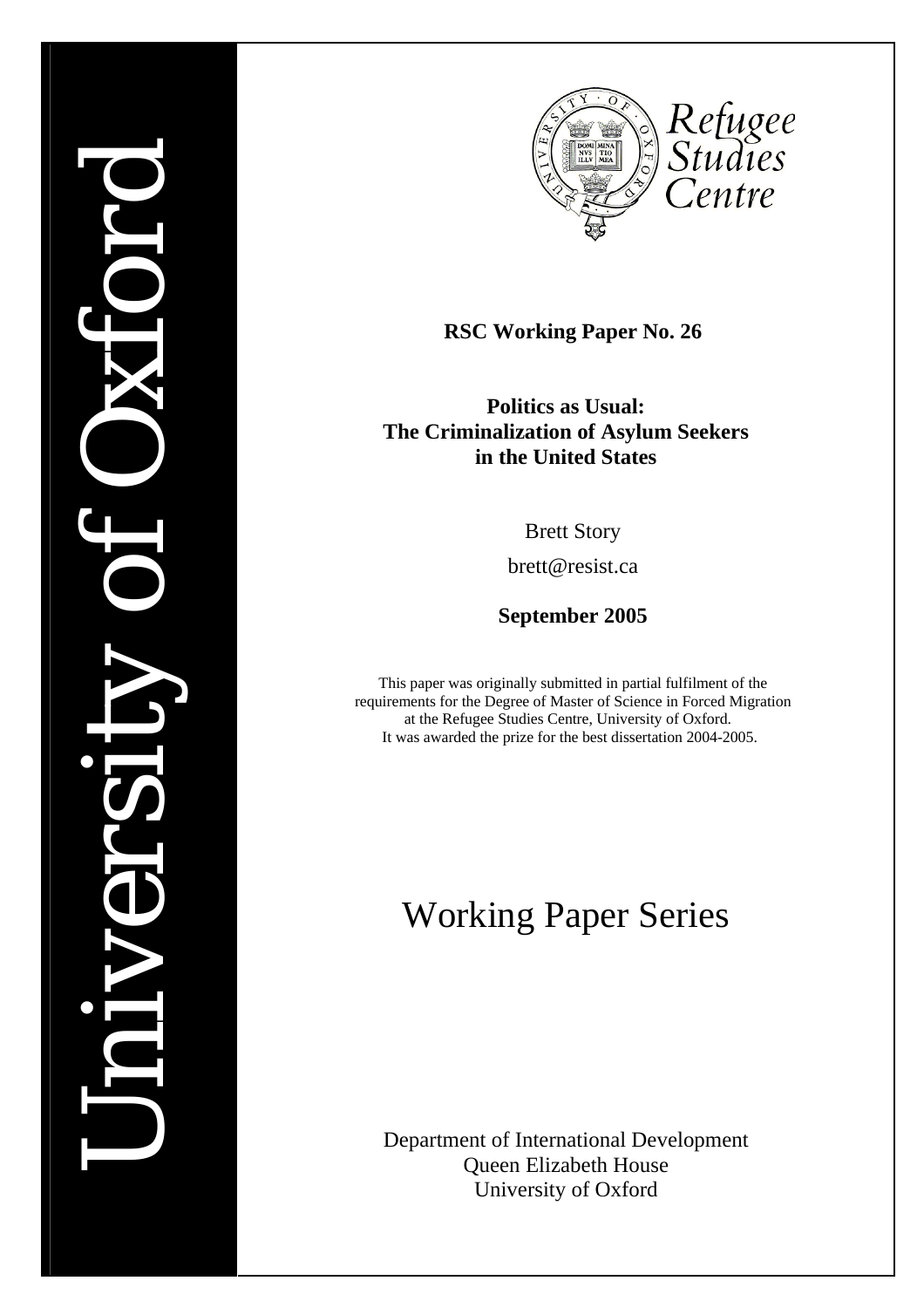The **RSC Working Paper Series** is intended to aid the rapid distribution of work in progress, research findings and special lectures by researchers and associates of the RSC. Papers aim to stimulate discussion among the worldwide community of scholars, policymakers and practitioners. They are distributed free of charge in PDF format via the RSC website. Bound hard copies of the working papers may also be purchased from the RSC.

The opinions expressed in the papers are solely those of the author/s who retain the copyright. They should not be attributed to the project funders or the Refugee Studies Centre, Queen Elizabeth House or the University of Oxford. Comments on individual Working Papers are welcomed, and should be directed to the author/s.

> Refugee Studies Centre Department of International Development University of Oxford Mansfield Road Oxford OX1 3BT United Kingdom

> > Tel +44 (0)1865 270722 Fax +44 (0)1865 270721 E-mail: [rsc@qeh.ox.ac.uk](mailto:rsc@qeh.ox.ac.uk) Web: [www.rsc.ox.ac.uk](http://www.rsc.ox.ac.uk/)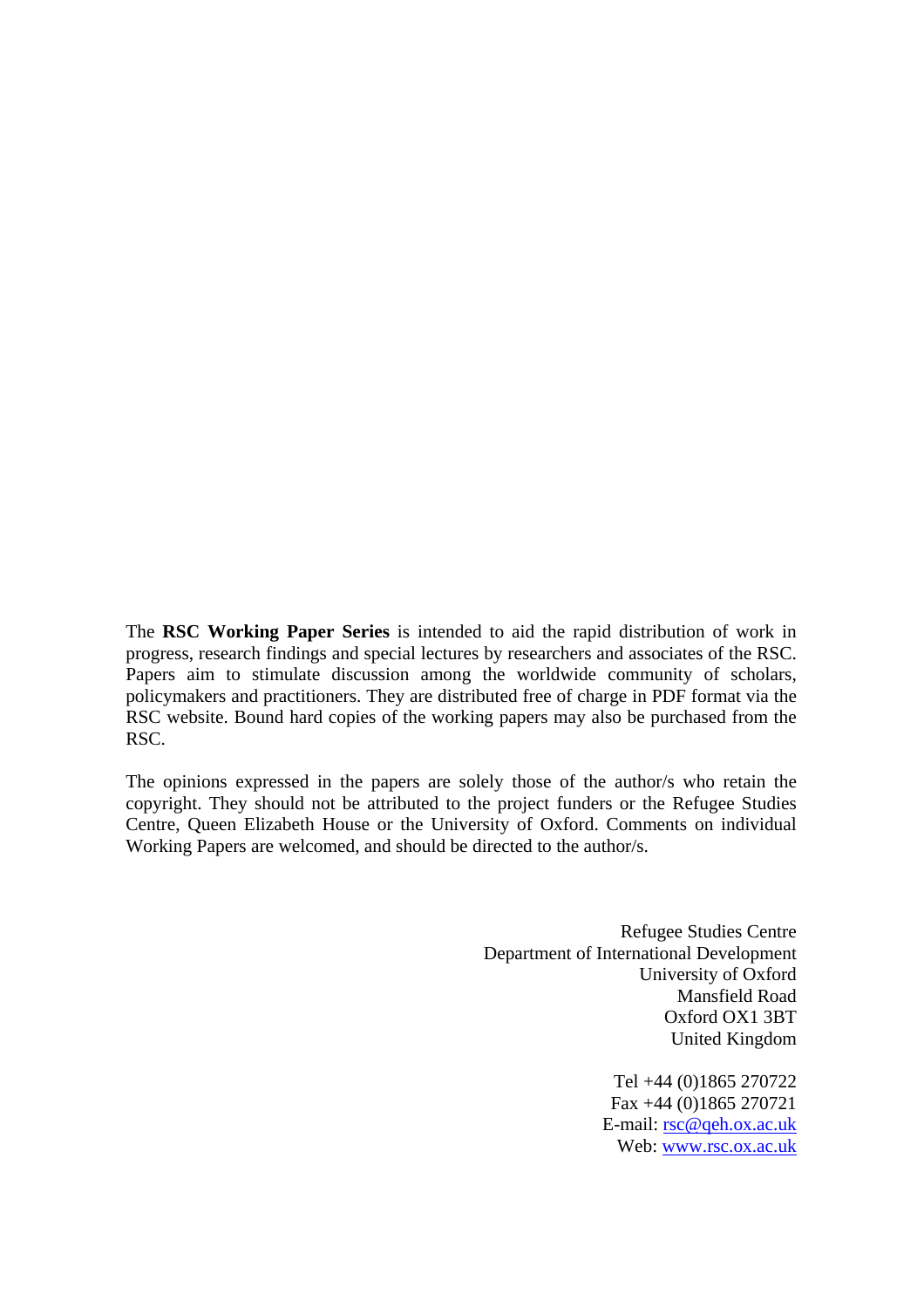The process of making the criminal, therefore, is a process of tagging, defining, identifying, segregating, describing, emphasizing, evoking the very traits that are complained of… the person becomes the thing he is described as being… The way out is a refusal to dramatize the evil.

– Frank Tannerbaum, *Crime and the Community*

In the West there was panic when the migrants multiplied on the highways. Men of property were terrified for their property. Men who had never been hungry saw the eyes of the hungry. Men who had never wanted anything very much saw the flare of want in the eyes of the migrants. And the mean of the towns and of the soft suburban country gathered to defend themselves; and they reassured themselves that they were good and the invaders bad, as a man must do before he fights. They said, Those goddamned Okies are dirty and ignorant. They're degenerate, sexual maniacs. Those goddamned Okies are thieves. They'll steal anything. They've got no sense of property rights.

– John Steinbeck, *The Grapes of Wrath*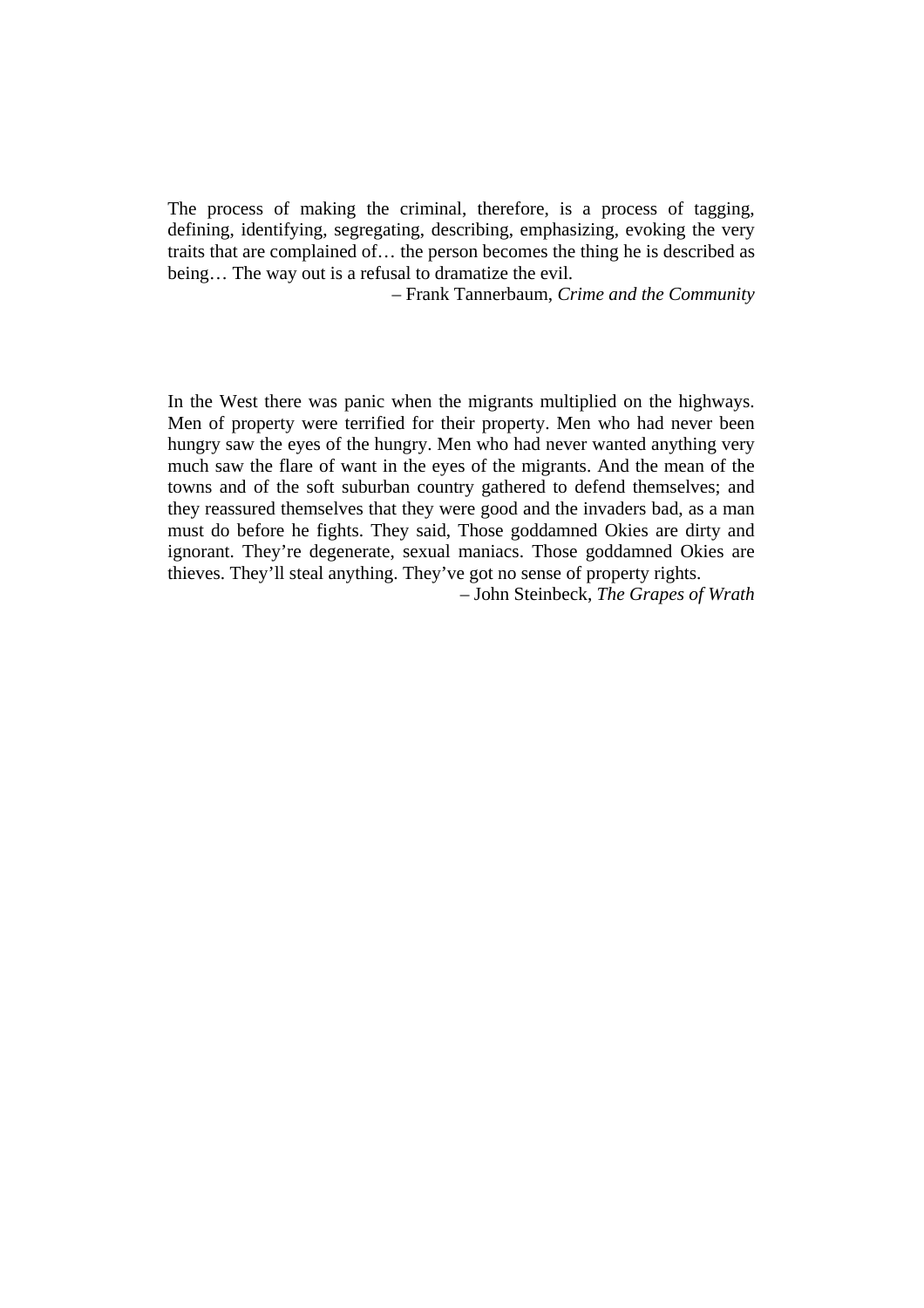## **TABLE OF CONTENTS**

| 2. SECURITIZATION, CRIMINOLOGY, AND PENOLOGY: LAYING THE                                                                                                                                                           |  |
|--------------------------------------------------------------------------------------------------------------------------------------------------------------------------------------------------------------------|--|
| 3. THE DE FACTO CRIMINALIZATION OF ASYLUM SEEKERS  11                                                                                                                                                              |  |
| 3.1 LEGISLATION: THE IIRIRA, THE AEDPA AND THE US PATRIOT ACT  12<br>3.5 COMPARING ASYLUM PRACTICE AND DOMESTIC CRIME CONTROL 18<br>3.6 THE ASYLUM SEEKER AS CRIMINAL: CONSTRUCTING ALIENATION AND ILLEGITIMACY 19 |  |
| 4. THE FUNCTIONS OF CONTEMPORARY ASYLUM POLITICS  22                                                                                                                                                               |  |
| 4.1 ASYLUM POLICY AS 'KEEPING FOREIGNERS OUT': VARIATIONS ON A THEME  22<br>4.2 BOLSTERING STATE LEGITIMACY BY GOVERNING THROUGH CRIME AND MIGRATION                                                               |  |
|                                                                                                                                                                                                                    |  |
|                                                                                                                                                                                                                    |  |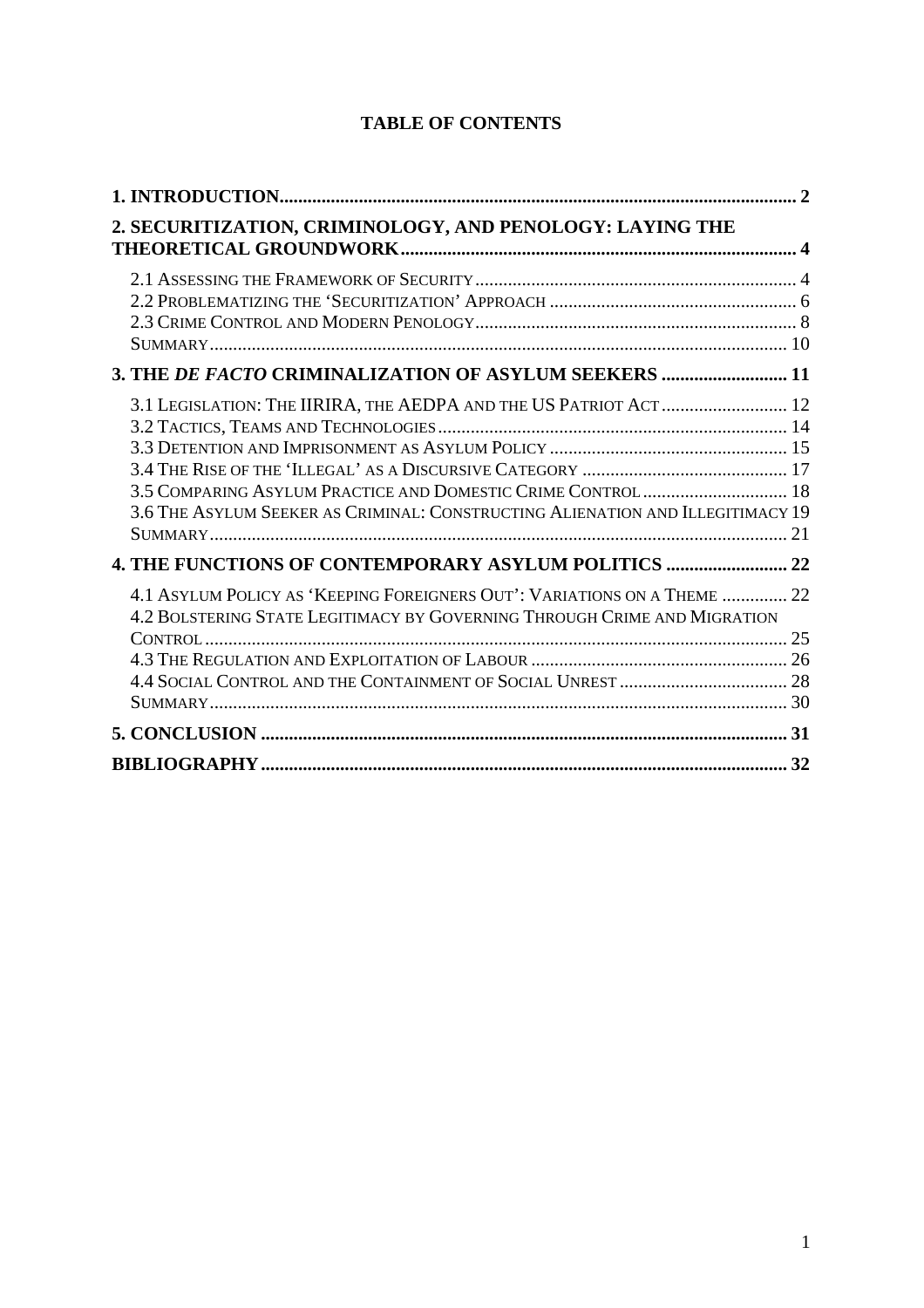### <span id="page-4-0"></span>**1. INTRODUCTION**

Over the course of the late 1980s and the 1990s, anti-immigration sentiment reemerged from its relative dormancy in the post-World War II period as a salient lexicon in Western political debate. Alongside this discursive shift, a proliferation of obstructive asylum measures has come to dominate the landscape of Western immigration policies. Heightened conflict throughout the global south as well as innovations in telecommunications and modern transportation were deemed responsible for increased flows of immigrants and asylum seekers, especially from poorer countries to their industrialized counterparts. This period saw the emergence of amplified and institutionalized reluctance on the part of industrialized states to allow these arriving migrants into their communities (Castles and Miller 2003: 106-07). The United States, for its part, has since the early 1980s implemented numerous measures seemingly designed to deter or deflect asylum claimants. Examples include mandatory detention for asylum seekers without proper documentation, intense infrastructural build-up and increased policing along the Mexican border, and the interdiction of boats carrying (mostly Haitian) asylum seekers by the US Coast Guard. The political discourse accompanying these policies has reverberated, in turn, with a vocabulary of threat, danger, insecurity and crime, of which the undifferentiated categories of asylum seekers and unauthorized immigrants are considered the source (Teitelbaum and Weiner 1995).

Over a similar period a transformation in the field of crime and punishment has been occurring, most dramatically embodied by the US's booming prison population, which has increased at an unprecedented rate since 1980 and has no parallel in the modern history of liberal democratic societies (Sparks 2003: 30). By the late 1980s the US had surpassed the then authoritarian governments of the Soviet Union and South Africa in having the highest incarceration rates in the developed world (Simon 1998). More than just a skyrocketing prison population, the 'reconfigured field of crime and punishment' (Garland 1996) further comprises the growth of militarized policing, an emphasis on management, classification, and aggregate profiling, and a dramatic rise in law enforcement budgets despite economic downsizing in almost every other government domain (Simon and Feeley 1992; Garland 1996). An understudied population subject to the defining instruments of this trend is that of asylum seekers.

In this paper I explore the legislated, tactical, and discursive means by which asylum seekers and criminals have been cast analogously as both figures of putative threat and beings undeserving of the rights of citizenship. Much of the available literature rationalizes, in critical or supportive terms, recent trends in asylum policy as state efforts to restrict their borders, and explains the means used as endeavors towards that end. In contrast, I begin with an observation about the means themselves: that the actual technologies, tactics, and language through which power is deployed against the contemporary asylum seeker in the United States bear an uncanny resemblance to those which situate and construct the category of the criminal. I will argue that one cannot fully understand the politics of asylum and unauthorized migration in the United States without an analysis of the overwhelmingly *penal* and *criminalizing* mechanisms by which such politics are practiced. To make this argument, I will focus mainly on the past decade in US asylum and immigration politics, as this period has witnessed the most dramatic and punitive policy developments, while also observing that some of these contemporary practices were initiated in the early 1980s.

Two compelling theoretical frameworks through which an analysis of contemporary asylum politics may be made are compared in Section Two. The first, the framework of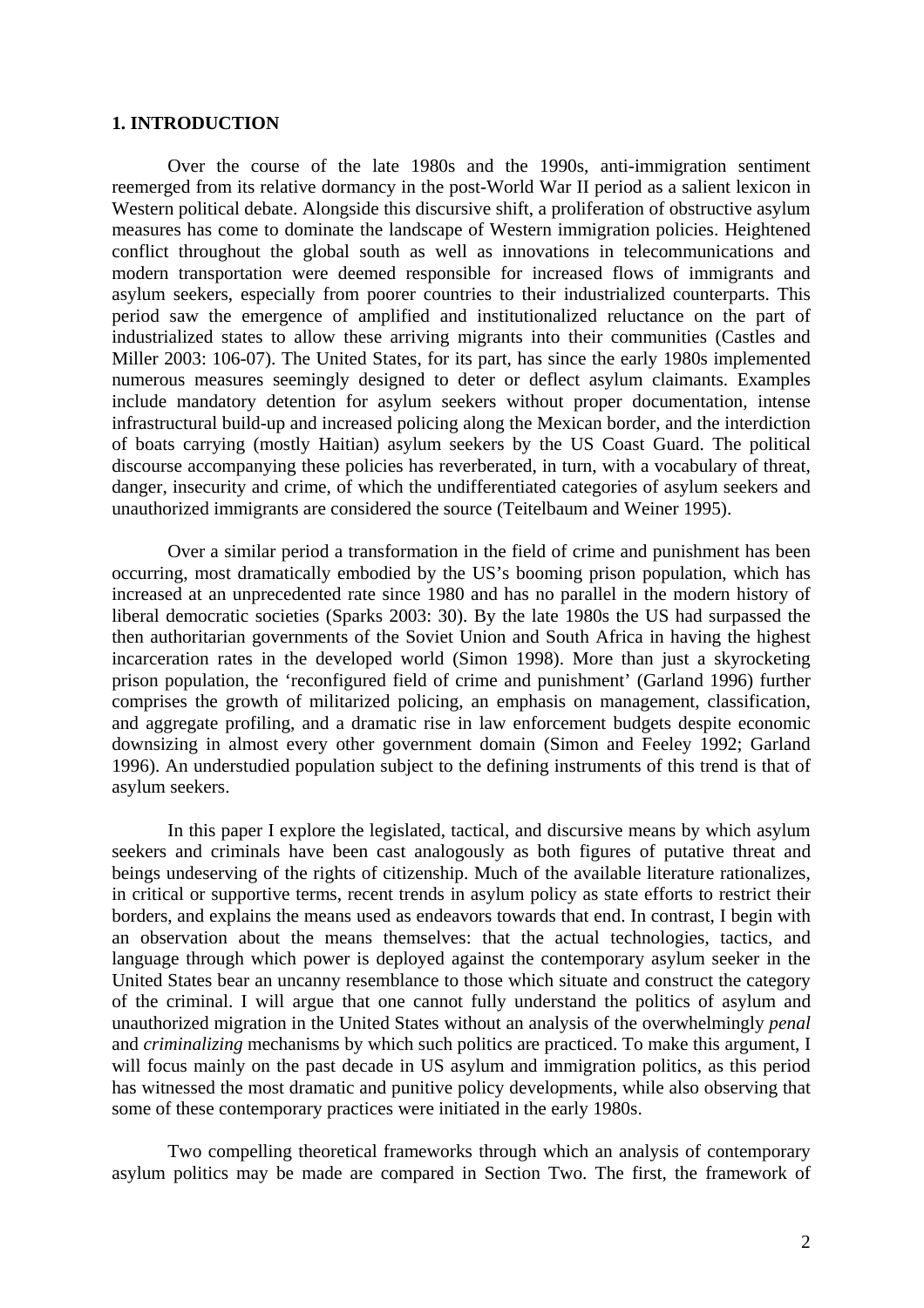security and securitization, has become popular within contemporary literature on the topic, and finds favour especially among those responding to the post-September  $11<sup>th</sup>$  official rhetoric on national threats posed by unauthorized immigrants. I compare it by measure of appropriateness and analytic utility to what will instead be the approach this paper takes: that of critical criminology.

To justify the application of a criminological framework, I detail in Section Three the actual laws, practices and discourse by which asylum seekers have been effectively criminalized over the past decade. This *de facto* criminalization is the cumulative effect not just of a political discourse devoted to the amalgamation of migration, illegality, and criminality, but of the practices of immigration and asylum authorities, law enforcement officials, and state legislators. Such practices include: the enactment of zero tolerance immigration laws; increased border policing and tactical and infrastructural collaboration between the Immigration and Naturalization Service (INS), police, and federal law enforcement agencies; and widespread detention of immigrants and asylum seekers alike in prisons and detention centers. I argue that insofar as the mechanisms of migration management uphold the structural goals of contemporary crime control – namely, deterrence, punishment, and segregation – they encourage a public perception that asylum seekers occupy the same societal role of essentialized threat as 'criminals', therefore legitimizing and indeed engendering popular hostility towards asylum seekers.

In Section Four I come to what is perhaps the crux of my argument, which is that contemporary immigration and asylum measures serve a variety of political and social functions domestically, distinct from the goal of restricting entry. I argue that conventional explanations of asylum policy are limited by their disengagement from an analysis of the instruments deployed towards managing unauthorized immigrants, and by their common assumption that such policies aim primarily to keep some or all asylum seekers out. By critically assessing the particularly penal character of asylum management technologies I derive three alternative functions which contemporary asylum practices serve in the contemporary US context: bolstering state legitimacy; facilitating the regulation and exploitation of labour; and containing social and political unrest.

One important qualification should be made. Throughout this paper I often refer simultaneously to both the treatment of asylum seekers and the treatment of unauthorized migrants. While my focus is ostensibly on asylum seekers, I contend that the numerous ways in which the distinction between these categories is blurred and arbitrary render it disingenuous and analytically unproductive to write as if they were entirely distinct 'types' of migrants. These categories overlap for two reasons. The first is that US asylum law and policy fit within an expansive framework of immigration regulation and border control, which means that "in weighing the balance of priorities in the treatment of asylum seekers, the desire for enforcement of immigration laws will almost always win" (Fredricksson 2000: 758). At the level of policy practice and in the deployment of enforcement technologies, therefore, the distinction between these two types of migrants often fails to be made. The second reason is, quite simply, that asylum seekers for a variety of reasons often spend some time as unauthorized immigrants either before or after making their asylum claim, and therefore embody both categories simultaneously.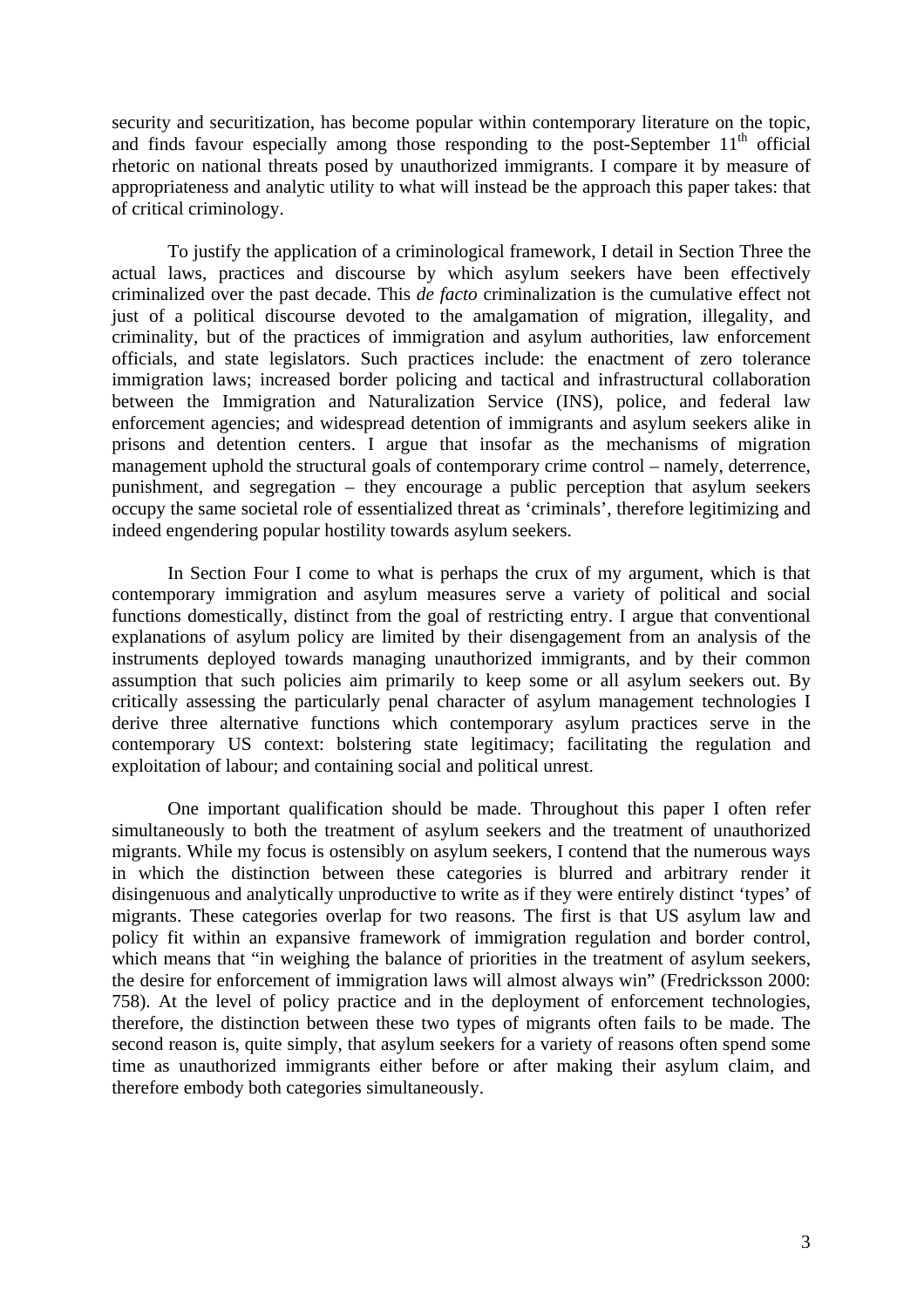### <span id="page-6-0"></span>**2. SECURITIZATION, CRIMINOLOGY, AND PENOLOGY: LAYING THE THEORETICAL GROUNDWORK**

The recently formed Department of Homeland Security, now the body responsible for asylum and immigration enforcement, announced on March 17, 2003 that asylum seekers from an undisclosed list of targeted nations "where al-Qaeda, al-Qaeda sympathizers, and other terrorist groups are known to have operated" (Department of Homeland Security 2003) would be detained for the duration of their asylum proceedings. Under the banner of national security, even those asylum seekers who met the relevant parole criteria and, according to their individualized assessments, presented no risk to the public, were to be held in detention facilities (*Ibid*). As explained by then Secretary of Homeland Security Tom Ridge, "We just want to make sure that those who are seeking asylum, number one, are who they say they are and, two, are legitimately seeking refuge in our country because of political repression at home, not because they choose to cause us harm or bring destruction to our shores" (Secretary Ridge 2003).

Operation Liberty, as this policy was called, only lasted a handful of months, but the rhetorical premise upon which it was implemented is that which characterizes post-September  $11<sup>th</sup>$  immigration and asylum legislation generally: in the new political epoch ushered in by the September  $11<sup>th</sup>$  attacks on the Pentagon and the World Trade Centre, national security concerns take priority over every other responsibility and policy priority, including many civil liberties and adherence to international law*.* As the US government clamped down on migration across the nation's borders and called on American citizens to gear up for a 'war on terrorism' at home and around the world, the containment of asylum seekers became virtually synonymous with national security. Both the administration's own rhetoric and much of the work by scholars explaining US asylum and immigration policy since the attacks uphold that 'security logic' (Huysmans 1995: 54) has become the defining feature of the state's treatment of non-citizens.

The asylum-security nexus has commanded the attention a number of security scholars (Waever et al. 1993; Huysmans 1995; Bigo 2002), as have the implications of addressing refugee issues in security terms (Loescher 1992; Chimni 1998; Newman and van Selm 2003). Much of this work incorporates key principles of both traditional and revisionist security studies and expands upon the theoretical groundwork laid by the so-called Copenhagen School on the discursive activity of 'securitization' (Buzan et al. 1998; Waever 1995). This Section will argue that the 'securitization' literature relies on a flawed characterization of asylum practices, and that these practices can be much more accurately understood within a criminological framework.

### **2.1 Assessing the Framework of Security**

 $\overline{a}$ 

Security is in many ways what Steve Smith (2002), borrowing from W. B. Gallie, has called an 'essentially contested concept', $\frac{1}{1}$  meaning that it can be used to describe a whole gamut of survival concerns, from the physical integrity of territory and the safety of individuals, to the existential coherence of societies and polities. The concept of security in international law and international relations has, however, traditionally denoted the security of states, and the orthodox definition of international security is premised on the military

<span id="page-6-1"></span><sup>&</sup>lt;sup>1</sup> The notion of 'essentially contested' social science concepts, i.e. concepts whose meaning are an inherent matter of dispute because of the impossibility of a neutral definition, was first suggested by W.B. Gallie (1955- 1956).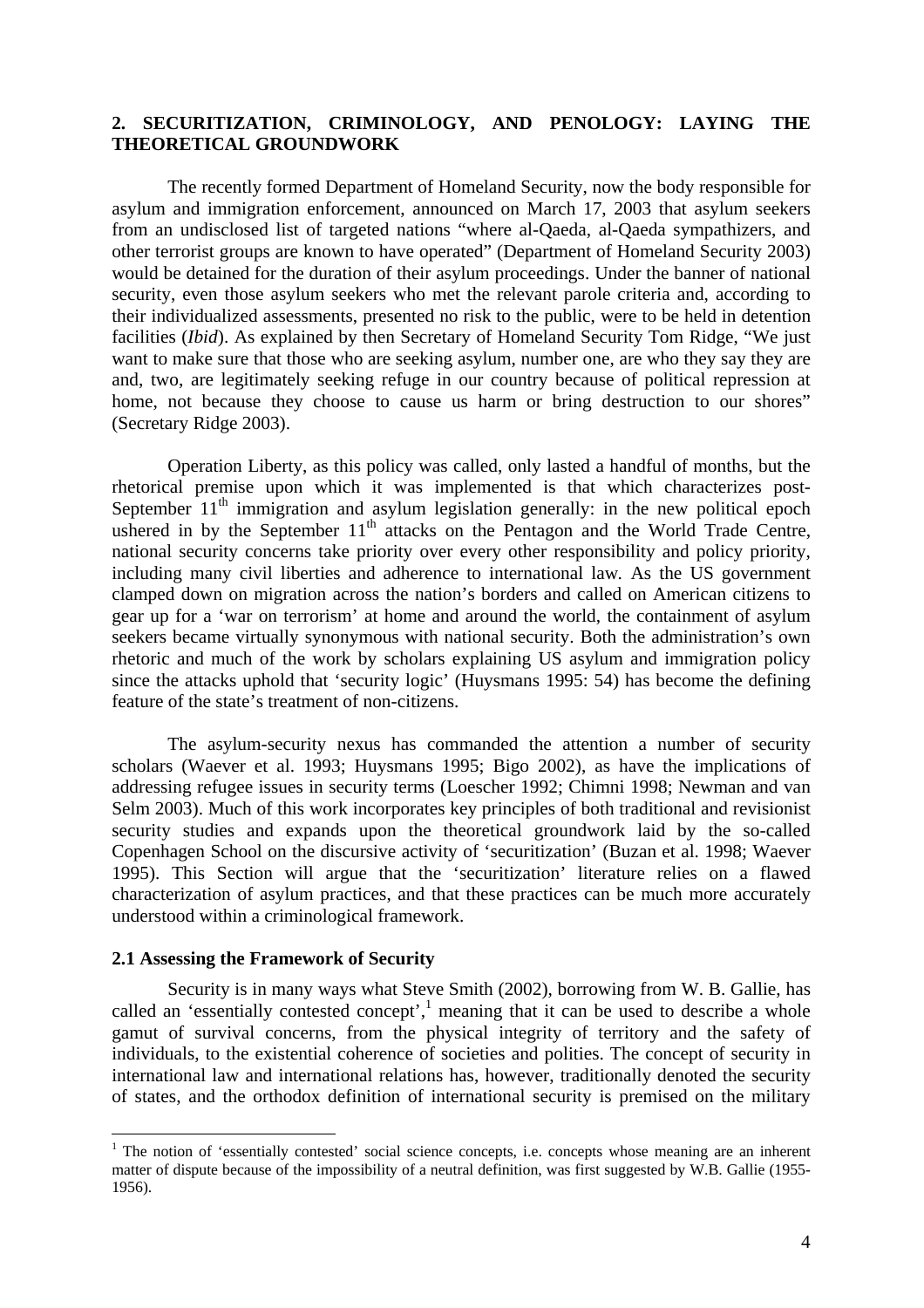defense of territory. Within the global order as perceived by the structural realist stream of international relations – an order defined as an anarchic system in which states are perpetually competing for military power – national security is viewed as the imperative of defending territory against external military threats. This perspective is articulated most explicitly by Waltz, who believes that because the collective security of citizens depends on state survival in an inherently competitive and self-interested international system, the security of the state demands privileging above the security of any domestic political group (Waltz 1979: 128).

Despite the end of the Cold War and the reduction of warfare among Western states, aspects of this traditional understanding of conflict and security remain salient to contemporary understanding of national and international politics. Security is still closely connected to the traditional Clauswitzian view of war, specifically the prerogative of the state to wage war, and is thus closely related to the concepts of 'emergency,' 'the exceptional,' and the legitimate use of force (Noll 2003: 280). Security politics, within this paradigm, is what emerges when normal politics fails or are inadequate to secure the survival of a political community (van Munster 2004: 5). While security retains important aspects of its traditional character, the end of the Cold War did provoke a shift in the way security was conceptualized. The diminished threat of state-driven war, which had seemed ever-present before the collapse of the Soviet Union, allowed security practitioners and scholars to broaden their horizons vis-à-vis what did, or could, constitute a security threat. A range of new threats and new referent objects were indicated, and the task of evaluating 'objective' security threats was abandoned by revisionists in favour of studying the way 'subjective' security threats are constructed (Buzan 1991: 1-55; Waever 1995).

Among the security threats designated and highlighted within security discourse over the past decade is the increased migration of asylum seekers. States and political entities, including the United States and the European Union, have explicitly designated the issues of immigration and asylum as matters of security, $\lambda^2$  $\lambda^2$  and scholars and critics have been quick to examine the dynamics and consequences of this association. Central to this research, often, is the influential concept of 'securitization' developed by the Copenhagen School of contemporary security studies. Interested in the discursive aspects of security politics, members of the Copenhagen School used the idea of securitization to describe the discourse or 'speech acts' by which security threats are constructed. They define securitization therefore as:

The staging of existential issues in politics to lift them above politics. In security discourse, an issue is dramatized and presented as an issue of supreme priority; thus, by labeling it as security, an agent claims a need for and a right to treat it by extraordinary means (Buzan et al. 1998: 26).

According to the Copenhagen School, a security narrative is distinct because it is structured by the logic of war, which itself is generally or traditionally restricted to the realm of national security. "[T]he logic of war – of challenge-resistance (defense)-escalationrecognition/defeat – could be replayed metaphorically and extended to other sectors" proposes Waever. "When this happens, however, the structure of the game is still derived from the most classical of classical cases: war" (Waever 1995: 56). As such, securitization

<span id="page-7-0"></span> $2^2$  As indicated, for example, in the mandate of the Security of Europe's 1999 Stability Pact for South Eastern Europe, and by the transfer of US asylum and immigration enforcement and service functions to the new Department of Homeland Security in 2003.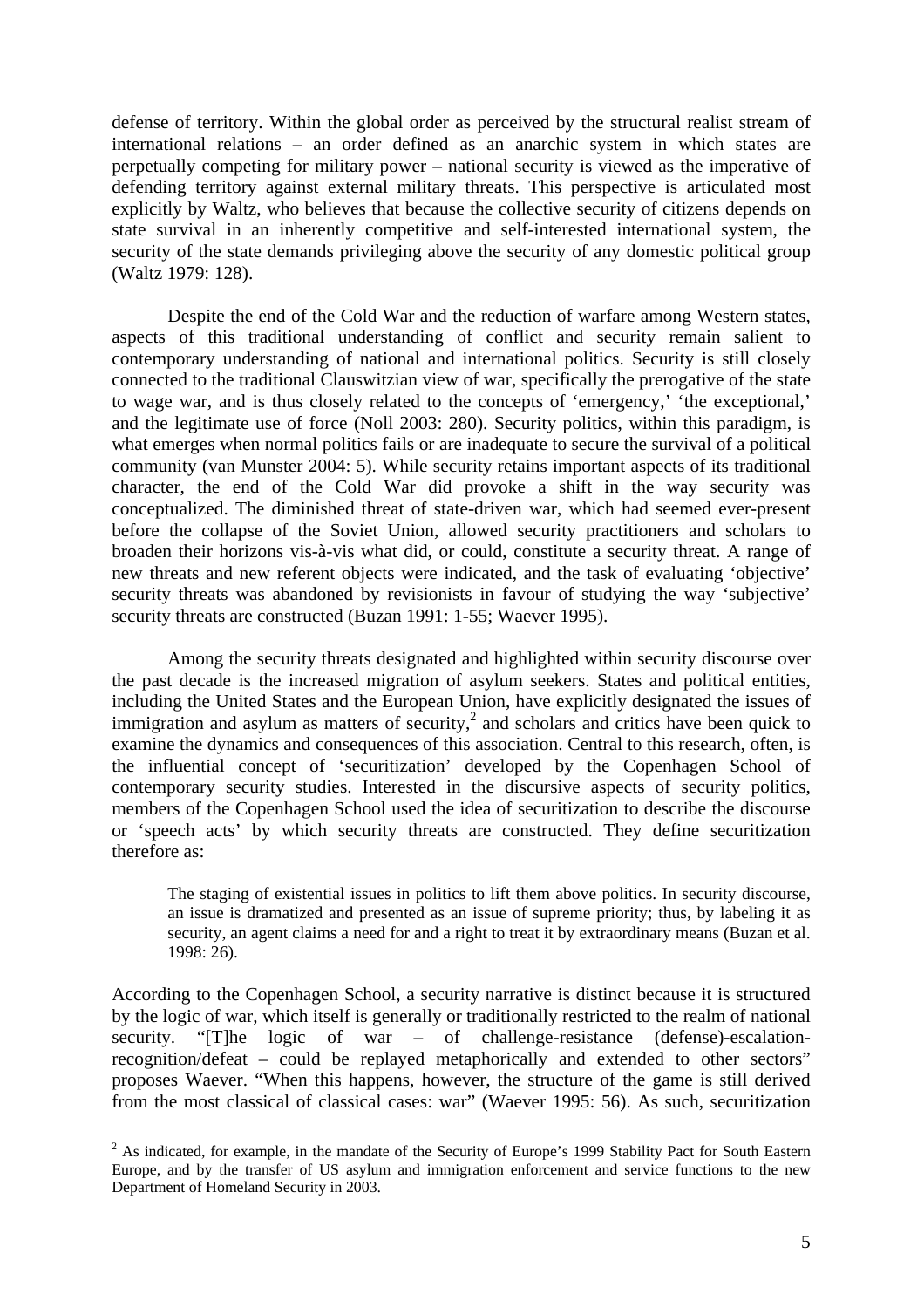<span id="page-8-0"></span>theorists aim to examine the application of the national security model outside the immediate context of military state conflict, for example to the environment (Tuchman Matthews 1985) or in this case, to migration (Weaver *et al.* 1993).

The securitization of migrants entails a militarization of borders and a move away from the rights of individuals towards the trump prerogatives of the state (Noll 2003: 280). Claudia Aradau argues that the category of 'unauthorized immigrant' has been securitized since the end of the Cold War in order to replace communist states as the 'enemy' against which the bureaucratic fragmented state can fulfill its essential role as civil society protector (2001: 2). The issue of securitized enemy, in this case unauthorized immigrants and asylum seekers as the 'energetic principle of politics' (Neumann 1996, 1953) is further problematized in the work of security scholar Jef Huysmans. He argues that immigrants and asylum seekers have become the enemy around which political authority and social mobilizations are legitimated as responses, and political 'exceptionalism' has been institutionalized. In other words, security imbues these issues with the urgency and gravity necessary to legitimate extraordinary measures taken by politicians and state authorities including breaking the rules that govern normal social relations in liberal democratic states (Huysmans 1995).

Some refugee scholars, such as Gil Loescher, argue that "too often refugees are perceived as a matter for international charity organizations" and that portraying them more accurately as "political and security problems" (1992: 5) – in effect, securitizing refugees – will bring their plight to the attention of powerful states with the capacity to address their root causes. The actual rhetoric through which this securitization has played out since September  $11<sup>th</sup>$ , however, at least in the United States, resonates instead with the view that unauthorized migrants have been constructed as a *threat* to be deflected and contained. Attorney General John Ashcroft, to give but one example, justified his decision on April 17, 2003 to keep an 18-year old Haitian asylum seeker from being released from detention after six months by referring to the "current circumstances of a declared National Emergency," despite there being no particular allegation that the Haitian man himself posed any risk to the public (Human Rights First 2003: 23).

### **2.2 Problematizing the 'Securitization' Approach**

If examined in isolation from previous trends in asylum policy, the response of the United States to asylum seekers and unauthorized immigrants in the period since the attacks of September  $11<sup>th</sup>$  can undoubtedly be characterized by the concept of securitization. Invoking, as the rhetoric does, traditional security language of invasion, war, and an existential threat to the nation, securitization of migration issues has justified exceptionally restrictive asylum policies throughout Europe and North America (Zard 2002).

Yet, a closer examination of actual asylum policy and practice – namely the use of detention, border policing, and legislated 'illegality' – reveals that very little is actually new in post-September  $11<sup>th</sup>$  asylum politics (Whitaker 2002). Low-level security measures applied to asylum seekers, and policies designed to deter and constrain unauthorized migration flows, have characterized US practice for at least the past decade. These policies are not 'exceptional' measures excused by the so-called 'war on terror,' nor are they consistently justified by national security concerns. Their origins lie instead in a much broader set of political, social, and economic dynamics that the securitization framework offers us few tools to comprehend. The securitization framework is inadequate for the task of diagnosing contemporary American asylum and immigration policies in, broadly, four main respects: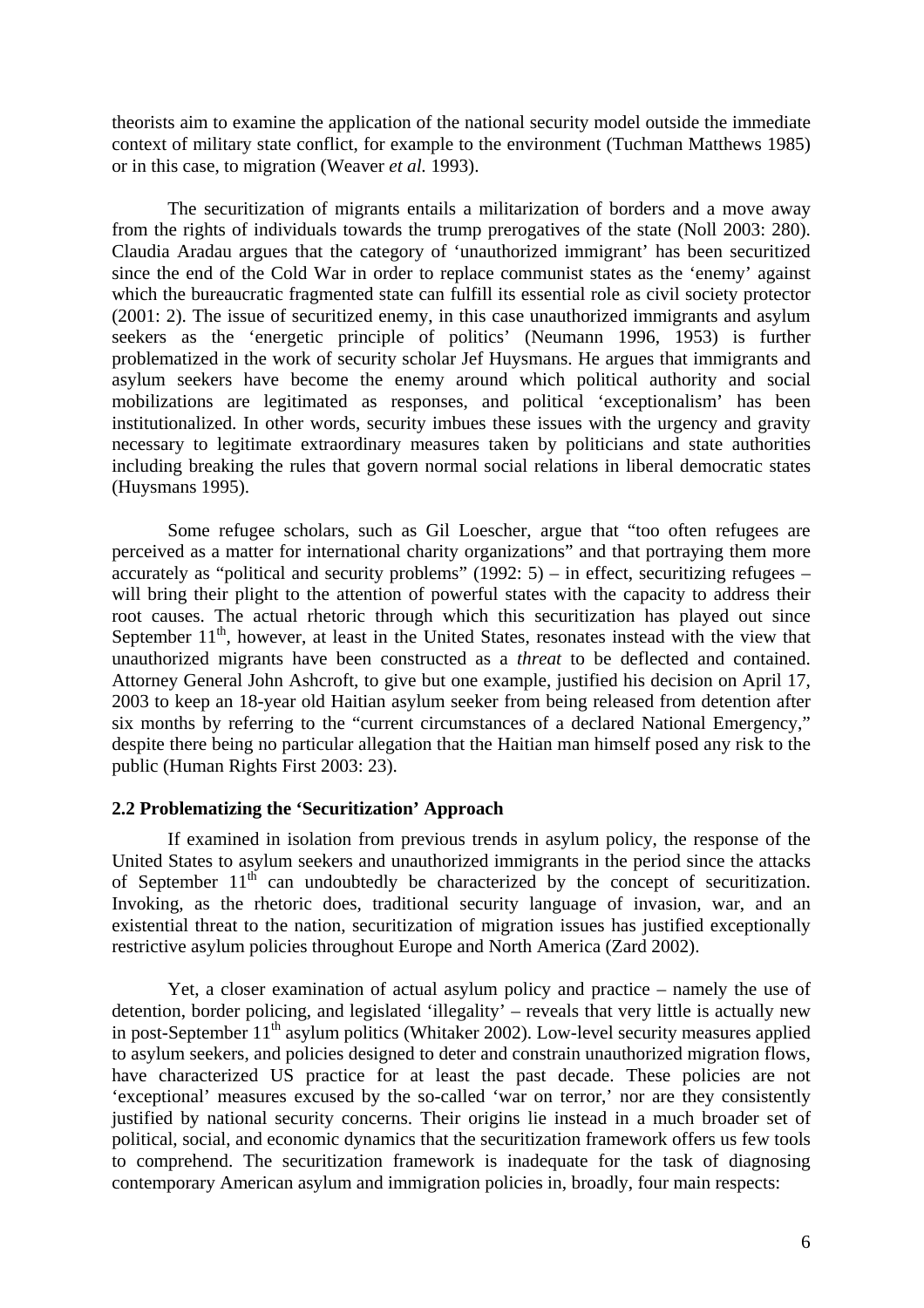First, securitization has been addressed in solely discursive terms, failing to contend with the way in which threats are constructed by both discursive *and* non-discursive practices of security formation. The construction of threat, notes Didier Bigo, "works through everyday technologies…through political struggles…[and] the development of technologies of control and surveillance" (Bigo 2000: 73). In the case of unauthorized immigrants and asylum seekers in the US, the technologies, tactics, laws, and agents mobilized towards the securitization of immigrants are often those deployed by the police to fight crime: increased legal controls, computer surveillance, gathering of information, and imprisonment.

Second, a focus on securitization risks obscuring the processes that stop short of extreme or exceptional politics. As Buzan *et al*. put it, "when any issue is presented as posing an existential threat to a designated referent object," it justifies "emergency measures" that might not be acceptable within "normal politics" (1998: 21-24). As a framework devoted to an idea of 'exceptionalism' or a 'beyond the law politics' (Bigo 2000: 73), therefore, it fails to encompass the everyday, legislated and localized treatment of asylum seekers and unauthorized immigrants as sources of threat or danger. The construction of asylum seekers as threats in actual practice occurs more often by way of politically normalized immigration control measures, such as detention, fingerprinting, and border policing, than by discourses of military security or emergency. These practices are also widely accepted as 'unexceptional' prerogatives of the state in peacetime and wartime alike.

Third**,** the pervasive themes in the crackdown on asylum seekers and unauthorized immigrants are 'management' and 'control', in contrast with traditional security preoccupations with 'conquest' and 'victory'. In its 1994 Strategic Plan, for example, the US Border Patrol declared its mission as being to "control the border of the United States between the ports of entry, restoring our Nation's confidence in the integrity of the border. A well-managed border will enhance national security and safeguard our immigration heritage" (US Border Patrol 1994: 2). Such themes are in keeping with developments in crime control practices generally, and imply – as the US Border Patrol has made clear in its devotion to regulating the movement of people (Andreas 1998-99) – a focus on human behaviour over that of state action or territorial protection.

Fourth, securitization theory does not prioritize, nor develop analytical tools for, understanding for whom securitization is done, or why. "In the process of securitization, the key issue is for whom security becomes a consideration, in relation to whom" state Buzan et al. (1998: 18), thereby laying out the parameters of their mission. Such parameters preclude exploring whose or what interests securitizing issues serve. Drawing only on the securitization framework and the traditional meaning security evokes, those studying asylum politics are inadequately equipped to recognize and appreciate the trajectory of asylum and immigration security politics. Inherent to this approach is the assumption that the aims of such securitizing practices are already known: to keep asylum seekers out; to justify restricting borders to the entry of even those migrants whose refugee rights are enshrined in international law.

Aspects of the limitations just detailed are also discussed in the work of some security theorists themselves. Didier Bigo is one such scholar who has criticized the work of the Copenhagen School, asserting that its authors do not adequately engage with the day-to-day routines and practices of the agencies, bureaucracies and professionals that actually do security work. Bigo argues, "Securitization works through everyday technologies, through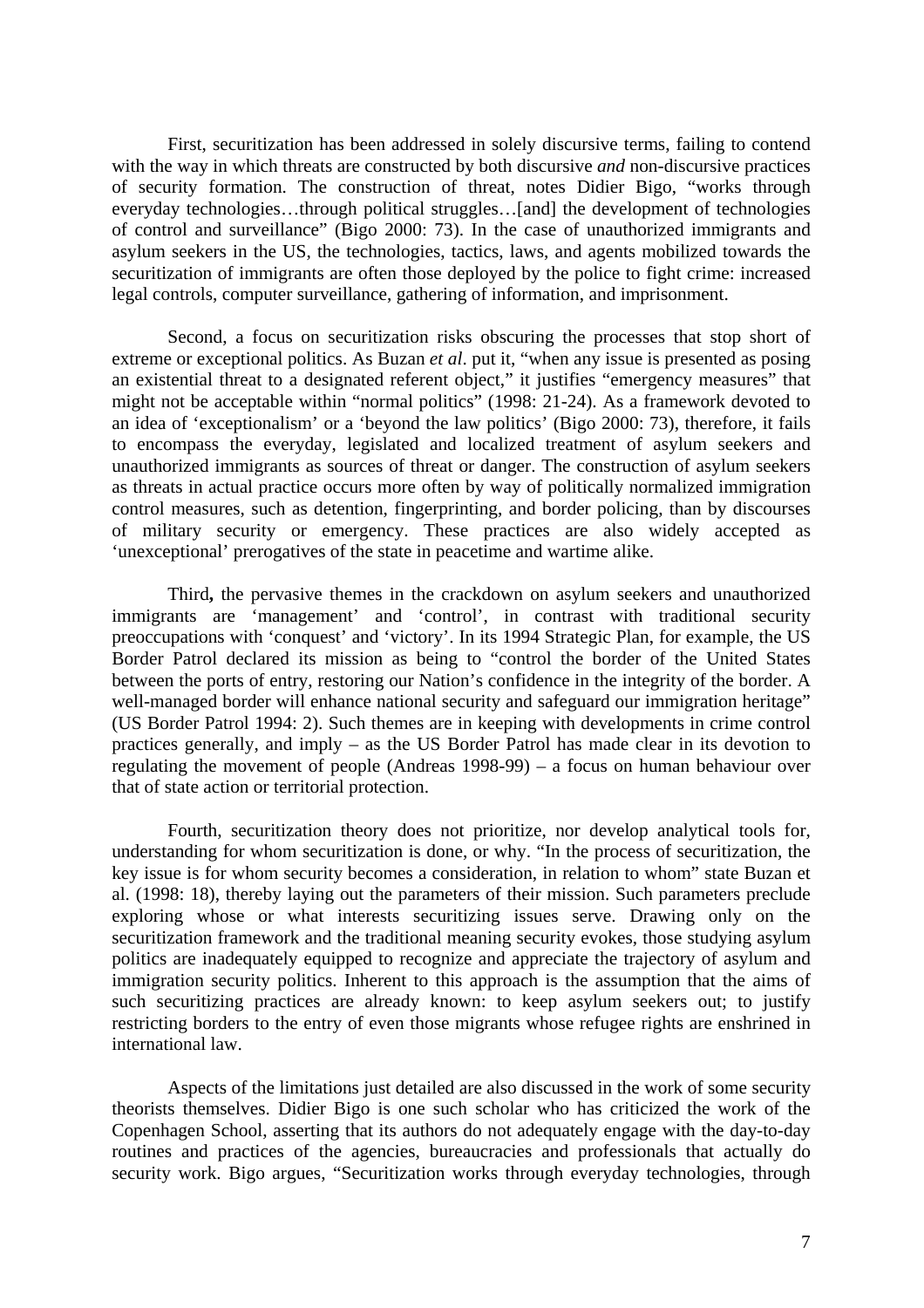<span id="page-10-0"></span>the effects of power that are continuous rather than exceptional, through political struggles, and especially through institutional competition within the professional security field in which the most trivial interests are at stake" (2000: 73). In the case of immigration control, these everyday technologies and struggles include everything from visa authorizations to intradepartmental intelligence sharing. Bigo's point is a significant one. In its concern with the exceptionality of security politics and its limited focus on the grammar of security construction, securitization fails to grasp the mechanisms by which asylum seekers have been constructed as 'common criminals.' It offers neither tools nor impetus for interrogating the local crime and punishment techniques actually employed as part of everyday asylum practice. The scope of the securitization framework is limited to a discursive analysis of asylum's ascendancy to the security agenda, rather than offering the intellectual fodder for an analysis of the complex social and political phenomena which underlie migration flows and state responses to them; for example: unemployment, economic restructuring, and racism.

What is notable about internal asylum securitization, according to Bigo's conception of the term, is twofold: it is more insidious than the metaphor of war suggests, and its mechanisms are much more widely accepted as part and parcel of an ever-expanding regime of domestic crime control. Rather than trying to augment the still very traditionalist field of security studies towards an incorporation of these aspects, as Bigo does, a rich theoretical body of analytic tools already exists within the field of crime and punishment. A criminological perspective, as I will argue, is a more appropriate and powerful framework for understanding practices which amount more precisely to the *criminalization* rather than the *securitization* of asylum seekers.

### **2.3 Crime Control and Modern Penology**

It is the assertion of this paper that the politics of asylum and unauthorized migration are resonant with the politics of modern crime and punishment, and should be analyzed from and within a criminological framework. Such a framework is derived from a broad disciplinary constellation of theories, perspectives, and characterizations, perhaps better referenced as 'the field of crime and punishment.' This field offers powerful analytical tools for understanding the functions and consequences of contemporary asylum politics, the most germane of which will be summarized here.

Of particular relevance to the focus of my argument is a critical vein in criminological thinking that emerged in the late 1960s and proposed a radical shift in the field's perspective. This critical school problematized 'objective' definitions of crime and deviance, asking what they were, how they came about, and what they did to people. Central to this endeavor was the development of what has been termed 'labeling theory.' Howard S. Becker, a seminal scholar in this tradition, put the premise of labeling theory this way:

Social groups create deviance by making the rules whose infraction constitutes deviance, and by applying those rules to particular people and labeling them as outsiders… Deviance is not a quality of the act the person commits but rather a consequence of the application by others of rules and sanctions to an 'offender' (Becker 1963: 9)*.* 

Labeling theory rejected positivistic criminology, which accepted criminological categories as given and control processes as valid responses to them. It suggested that labeling was a political act, and that "what rules are to be enforced, what behaviour regarded as deviant, and which people labeled as outsiders must...be regarded as political questions" (Becker 1963: 7).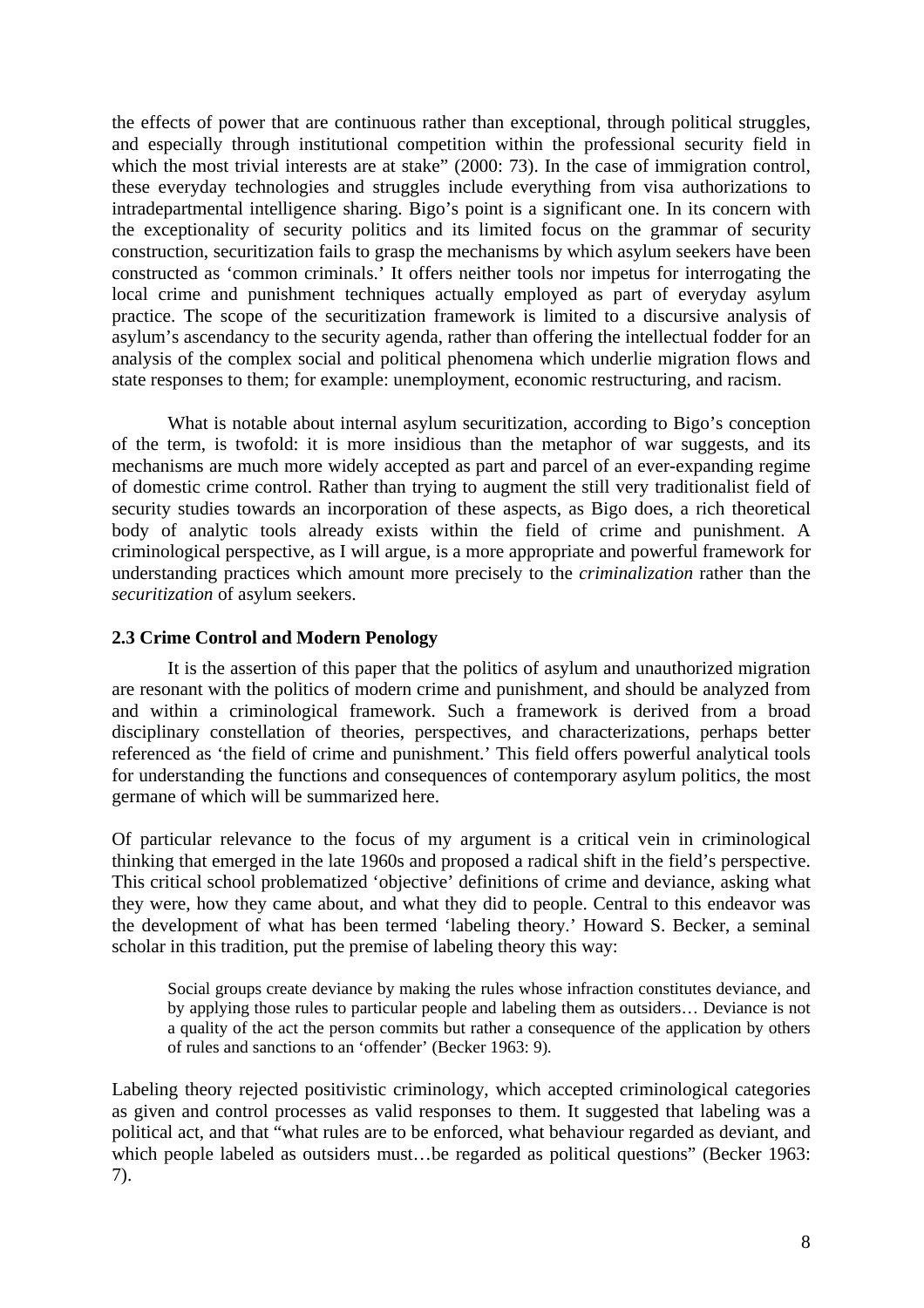Labeling theory has since been subsumed into various streams of 'critical criminology,' itself generally concerned with the exercise of power against the economically unwanted, the marginalized, alien, and dispossessed (Mathiesen 1974; Reiman 1979; Wacquant 2002). For this reason it should be of interest to those examining how power is levied against asylum seekers and unauthorized immigrants. Critical criminology suggests that crime is both socially constructed and reflective of inequalities of power. Richard Quinney in his seminal text *The Social Reality of Crime* begins by formulating a general definition of crime in which it is to be regarded as "a definition of human conduct that is created by authorized agents in a politically organized society" (1970: 15). He goes on to postulate that "criminal definitions describe behaviors that conflict with the interests of segments of society that have the power to shape public policy" (*Ibid*: 16).

When critical criminologists therefore refer to the criminalization of whole subsections of a population, they are referring both to legislation that penalizes and constructs as 'illegal' activities that characterize particular groups of people, and to discriminatory application of the technologies of crime control to target particularly designated groups. "Indeed, criminal status may be ascribed to persons because of real or fancied *attributes,* because of what they *are* rather than what they *do*, and justified by reference to real or imagined or fabricated behavior" (Turk 1969: 9-10, emphasis in original). It is the actions of the authorities in control of the criminalization process which, within this framework, accounts most significantly for criminality.

While such a body of theory offers useful analytical tools for problematizing and understanding asylum politics, these politics must also be contextualized against the more general backdrop of the crime and punishment field *in practice.* David Garland, to cite one of the most prolific thinkers on the topic, has written extensively about the transformation in American crime control and penology over the past thirty years. He argues that the 'reconfigured' field of crime control has a number of notable characteristics. Included in his detailed list are: the re-emergence of punitive sanctions and 'just deserts' retribution as general policy goals; an increased and generalized fear of crime, and policies aimed at reducing fear levels, rather than actual crime; the politicization and populism of crime control issues; the reinvention and revival of the prison, made manifest in "the steepest and most sustained increase in the rate of imprisonment that has ever been recorded since the birth of the modern prison in the 19<sup>th</sup> Century" (2001: 14), the emergence of influential *control theories* that deem crime and delinquency to be problems of inadequate controls; and the expanded role of commercial interests in the development and delivery of penal policy, including the growth of private policing and private prisons (*Ibid*: 8-17).

Malcolm Feeley and Jonathan Simon (1992) have argued that the most recent phase in the US criminal justice system – from about the 1980s onward – is so particular that it can be considered 'a new penology.' The primary characteristic of the new penology is its *managerial* focus. "The new penology is neither about punishing nor about rehabilitating individuals. It is about identifying and managing unruly groups" (Simon and Feeley 1992: 455). To this end techniques designed to profile, classify, and manage groupings sorted by dangerousness are deployed. Feeley and Simon describe this new penology as having both 'lowered expectations' and extensive scope, such that together they provide "the imperative of herding a specific population that cannot be… transformed but only maintained – a kind of waste management function"*(Ibid: 470)*. Criminological discourse and practice becomes, therefore, more statistical, actuarial, and ever more concerned with aggregate groups and populations.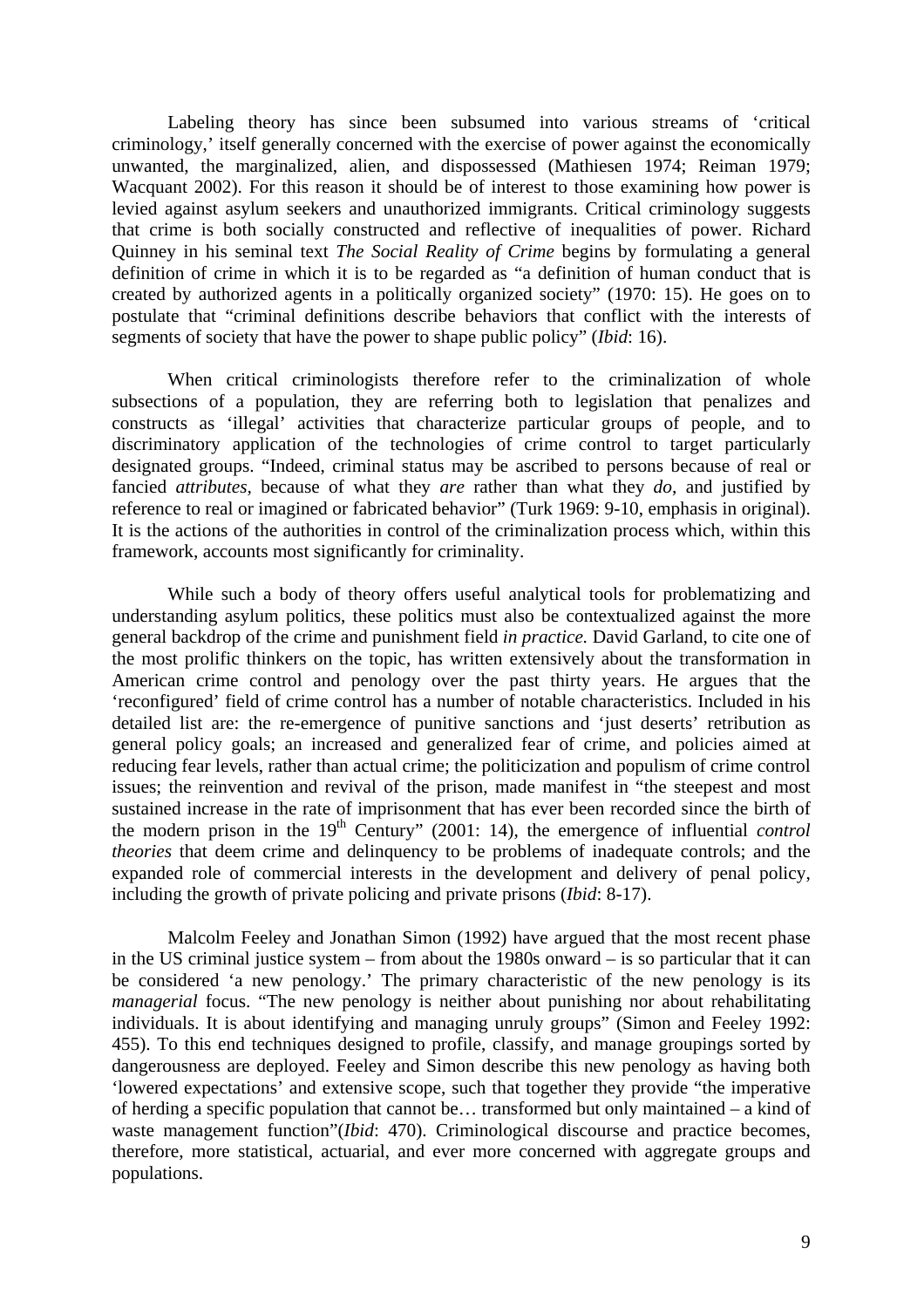<span id="page-12-0"></span>Such a trend correlates with the concept of 'risk society' purported by Anthony Giddens and Ulrich Beck. Giddens (1990) argues that risk has become a defining feature of later modernity, such that a 'calculative attitude' has developed in both individuals and institutions to deal with risk, trust and security. For Beck, those of us who live in a risk society "are no longer concerned with such matters as justice and equality. Instead we try to prevent the worst and consequentially a 'risk society' is one obsessed with security" (quoted in Johnson 2000: 24). The notion of the US being a risk society relates to the concept of 'governing through crime', itself drawn from the theory of a 'legitimation crisis' of the state (Hall 1980) and evoked to explain a number of the trends described by Garland. Developed by Simon (1997) 'governing through crime' concerns the way in which, in an era marked by distrust of governments and legitimacy dilemmas of the state, the insecurity and anger aroused by crime translates into public calls for stronger display of state power and resources, thereby relegitimating state sovereignty and authority.

### **Summary**

While asylum politics since September  $11<sup>th</sup>$  reverberate deeply with the characteristics of conventional security, most notably in the 'emergency' type measures and 'nation at war' discourse, the actual measures implemented do not depart so much from previous practices as they continue, in perhaps exaggerated form, processes already in motion. From the era of 'normal' politics before September  $11<sup>th</sup>$  and into today, the situation of asylum seekers and unauthorized immigrants has become defined like it is for so many citizen populations in the United States by institutions of policing, penalty, and social control. The themes that dominate crime policy are the themes that dominate asylum and immigration policy – rational choice and the structures of control, deterrents and disincentives, the opportunism of self-interested individuals, the threatening underclass, and the failing, overly lenient system (Garland 2001). The works of scholars in the field of crime and punishment, therefore, offer powerful theoretical and empirical resources with which to analyze asylum and immigration politics. First, however, the case must be made that contemporary asylum policy and practice amount to *de facto* criminalization, commensurate with penal trends in the domestic sphere of crime and punishment.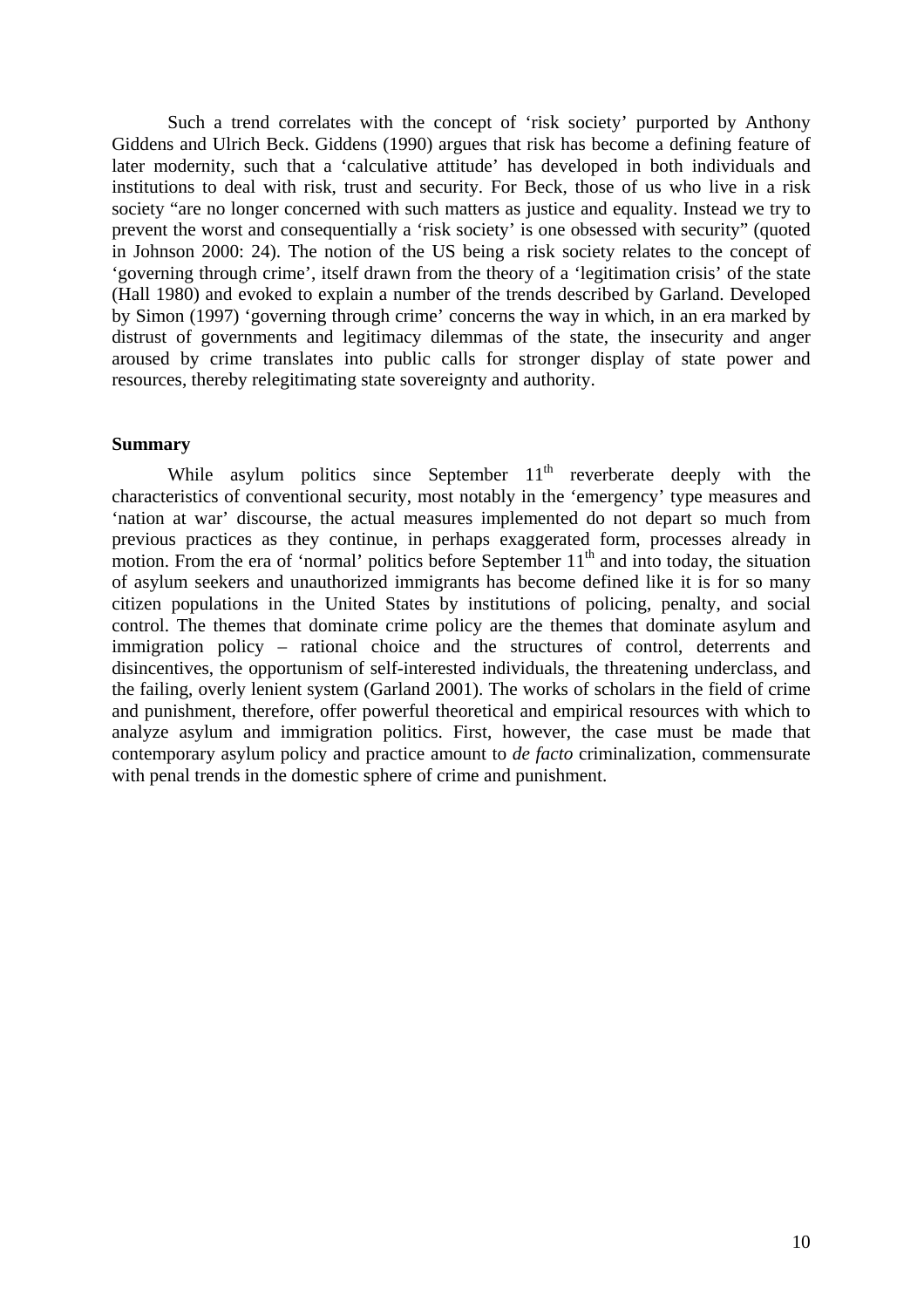### <span id="page-13-0"></span>**3. THE** *DE FACTO* **CRIMINALIZATION OF ASYLUM SEEKERS**

Refugees are a particular category of immigrants with protection rights enshrined in the 1951 Geneva Convention Relating to the Status of Refugees and the 1967 Protocol, to which the United States has been a signatory since 1968 and whose provisions were incorporated into US domestic law in 1980. For the first thirty years after the inception of the modernrefugee regime following World War Two,<sup>3</sup> US refugee policy was adjudicated on an *ad hoc* basis, and to a large degree beholden to a definition of refugees as those fleeing Communist regimes. The US allowed thousands of refugees from Communist countries to enter over the course of this period, above even its own immigration quotas (Einolf 2001: 12). In 1980 however the United States passed the Refugee Act, which, along with laws and regulations developed in later years, established systematic procedures for the INS and immigration courts to adjudicate the claims of non-citizens seeking asylum or refugee status. A technical distinction was made in the Act between 'refugee' status, which was to be granted to people asking for protection outside of the US and whom the US government would then bring into the country, and 'asylum' status. The latter applied to those migrants who asked for protection after already arriving in the US, even if they were present without legal permission. While both categories were decided according to the same definition, adapted from the UN Protocol Relating to the Status of Refugees,<sup>[4](#page-13-2)</sup> it has largely been asylum claimants who have occupied the focus of recent policy measures and elicited the greatest public outcry, due at least in part to the spontaneity which characterizes their arrival.

In just over a month during the spring of 1980, more than 100,000 Cuban migrants and refugees, including approximately 8,000 prisoners and others considered undesirable under Fidel Castro, landed on the south Florida shores in what would come to be known as the Mariel boatlift. President Jimmy Carter would end up granting legal status to nearly all of the arrived Cubans, but not without the event first causing heated political debate. Concurrent with the controversial Mariel boatlift was a slower but substantial flow of Haitian asylum seekers, landing by boat on the east coast of Florida. Most, if not all, of the Haitians arrived without previous authorization or documents,<sup>5</sup> and in contrast with the Cubans, the majority of their asylum claims were turned down. Both incidents have been historicized as asylum 'crises' in whose wake public discontent with immigration, and spontaneous or unauthorized migration especially, was vehemently expressed (Zolberg 1995: 142). In response to these two incidences, as well as the unauthorized migration of thousands of Central Americans fleeing violence in the region throughout the 1980s, dramatic new measures were introduced into US immigration policy, including the large scale interdiction of boats at sea, the revival of asylum imprisonment policies, and the deployment of a large, mobile Border Patrol task force (Nevins 2002: 69). Such police and penal deployment have overwhelmingly defined state action against asylum seekers and unauthorized migrants ever since.

<span id="page-13-1"></span><sup>&</sup>lt;sup>3</sup> While the act of providing asylum to individuals fleeing persecution can be dated back for centuries, the contemporary international refugee regime is a  $20<sup>th</sup>$  century creation, institutionalized by the establishment of the United Nations High Commissioner on Refugees in 1950 and the 1951 Geneva Convention Relating to the Status of Refugees.

<span id="page-13-2"></span><sup>&</sup>lt;sup>4</sup> The Immigration and Nationality Act, at 8 USC II0I(a)(42) defines a refugee as "Any person who is outside any country of such person's nationality, or in the case of a person having no nationality, is outside any country in which such person last habitually resided, and who is unable or unwilling to return to, and is unable and unwilling to avail himself or herself of the protection of, that country because of persecution or a well-founded fear of persecution on account of race, religion, nationality, membership in a particular social group, or political opinion."

<span id="page-13-3"></span><sup>&</sup>lt;sup>5</sup> Hence the term "undocumented." From here on in I will use the terms "unauthorized" and "undocumented" interchangeably.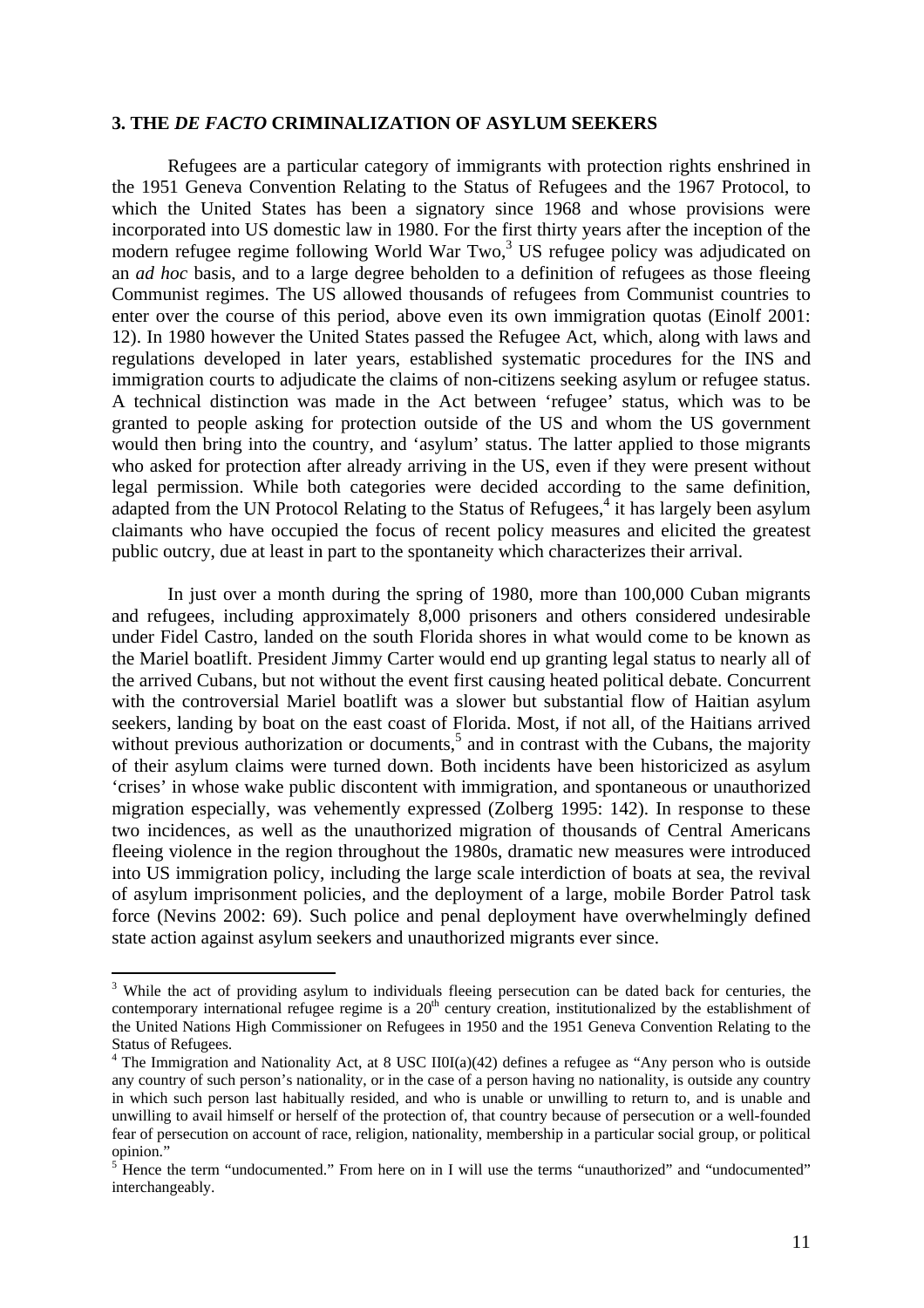<span id="page-14-0"></span>The Cuban and Haitian crisis epitomized the politicization of both asylum seekers and the broader category of unauthorized migrants, more commonly referred to as 'illegal' immigrants (Helton 1992: 166-67). Since that time, but perhaps especially since the early 1990s, immigration laws have increasingly narrowed opportunities for both legal and illegal entry into the country as an immigrant or asylum seeker, and the resources put towards the enforcement of these laws – especially along the US-Mexican border – have increased dramatically, despite the more general trend towards government downsizing (Andreas 1998- 99). Over the past decade in particular, the measures and laws that have come to define immigration policy have had the effective consequence of criminalizing both asylum seekers and unauthorized immigrants. It is the purpose of this Section to detail some of these central practices – specifically, the enactment of zero-tolerance immigration laws; inter-agency cooperation and technology sharing between immigration officials and the police; increased use of detention and imprisonment in asylum policy; and the rise of the 'illegal' as a discursive category of unauthorized migrant – and to reflect on their analogous nature with the practices that currently characterize the field of crime and punishment.

### **3.1 Legislation: The IIRIRA, the AEDPA and the US Patriot Act**

Criminalization, at its most basic, encompasses all legislation that penalizes particular behavior or activities, as well as the discriminatory enforcement of preexisting ordinances. A central starting place for understanding how asylum seekers have been criminalized over the past decade is with two transformative pieces of legislation, both passed by Congress under the Clinton administration in 1996 – *The Illegal Immigration Reform and Immigrant Responsibility Act* (IIRIRA) and the *Anti-Terrorism and Effective Death Penalty Act*  (AEDPA). While operationally part of immigration rather than criminal law, many of regulations legislated by the two statutes can be viewed from a criminological perspective as promoting the traditional aims of criminal punishment: retribution and deterrence (Bleichmar 1999: 154).

The IIRIRA and a few supporting provisions in the AEDPA together ushered in a number of significant changes. First, these acts gave low-level immigration inspectors at US airports and borders the power to order the immediate deportation of people who arrive without proper travel documents – a regulation especially injurious to asylum seekers who, in their flight, are often unable to obtain proper documents. This process, called 'expedited removal,' added palpable restraints to the ability of asylum seekers without proper documentation to make a claim for asylum. It requires that the asylum seeker immediately, upon arrival at the point of entry, make the INS inspector responsible for issuing their removal aware of their desire to make an asylum claim. She is then required to prove a 'credible fear of persecution' at an initial meeting with an INS asylum officer before making the actual claim before an immigration judge (McBride 1999: 19). The 'expedited removal' process has been documented as institutionalizing numerous impediments to an asylum seeker wishing to make a claim, resulting in the deportation of many asylum seekers in violation of international law (Human Rights First 2004: 19; also see Human Rights First 1998). The new 1996 statutes further undermined due process, as unprecedented powers granted to the INS, including the use of secret evidence and indefinite detention, were augmented with court-stripping provisions that eliminated judicial review of detention and deportation decisions (Welch 2003: 328).

Procedures developed by the INS to implement the 1996 laws raised the bar for asylum eligibility, allowing for example consideration of convictions for 'particularly serious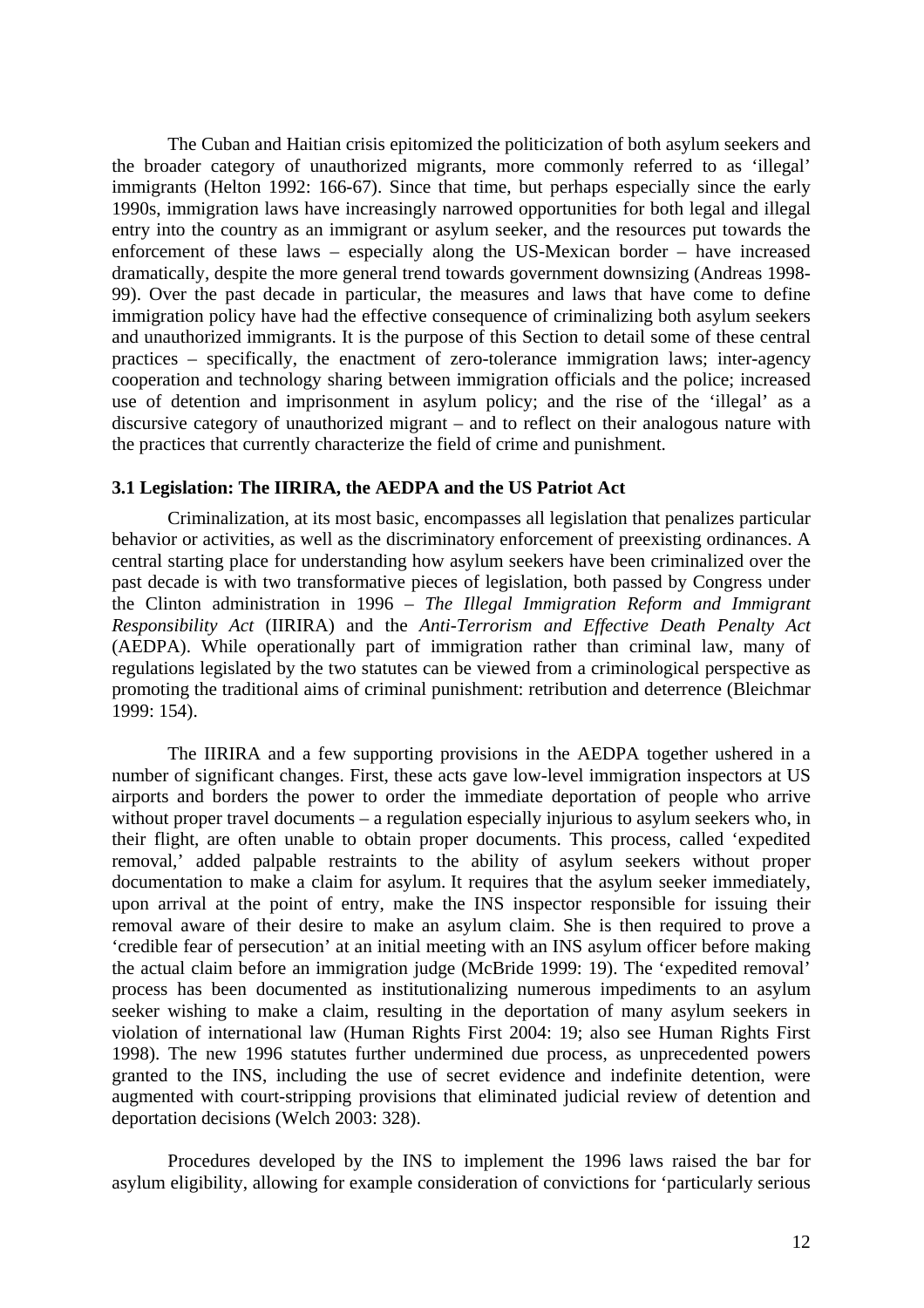crimes,' previously unsuccessful asylum claims, delay in applying for asylum, and the possibility of the claimant being a threat to the security of the United States (Horne 1997). In other words, they created grounds for failing and returning asylum seekers who may otherwise face real threat of persecution in their home country. As such, these sections of the law have been recognized by the UNHCR as enabling the violation of the 1984 Convention against Torture, which under Article 3 prohibits returning anyone, regardless of previous behaviour, to a situation in which there are "substantial grounds for believing that he would be in danger of being subjected to torture" (UNHCR 1997). Such sections also contravene the 1951/1967 Refugee Convention, which states in Article 31: "Contracting States shall not impose penalties, on account of their illegal entry or presence, on refugees who ... enter or are present in their territory without authorization, provided they present themselves without delay to the authorities and show good cause for their illegal entry or presence" (UNHCR 1997).

The 1996 laws also mandated "the arrest, detention and deportation of all nonnaturalized immigrants who have *ever committed a felony or broken an immigration law*" (Parenti 1999: 142, emphasis in original). Section 321 of IIRIRA expanded the number and variety of crimes that could lead to both loss of residency and deportation of non-citizens, to include nonviolent offenses and misdemeanors such as shoplifting or drunk driving. 'Aggravated felons' – another category whose threshold was lowered to include a range of low-level crimes – could no longer contest their deportation (*Ibid*: 143). Welch (forthcoming 2006*)* points out the coercive and punitive nature of such provisions, underscored by the fact that the IIRIRA was made *retroactive,* so that present *and* past offenses and misdemeanors equally render non-citizens liable to deportation. Those whose country of origin, moreover, would not accept them back or did not have diplomatic relations with the United States, such as Cuba and Iraq, were instead subject to indefinite imprisonment.

The USA Patriot Act, signed into law in 2001 just six weeks after the events of September  $11<sup>th</sup>$ , granted the federal government even more expansive powers over immigrants and asylum seekers, particular those aggregate and racialized categories collectively suspected of terrorism. The most notable consequences of the Act's implementation have been widespread racial profiling, mass detentions of non-citizens, and the government's refusal to disclose information about those detained (Welch 2003: 332). Section 215 of the Act enables the FBI to monitor non-citizens without establishing probable causes, in violation of the constitutional rights, by implication, now held only by citizens (Bosworth, forthcoming 2006). In further confirmation that the US Constitution no longer protects non-citizens, Section 412 vests the Attorney General and the state generally with the power to imprison non-citizens without charge. The seven-day time limit later placed on this detention may be extended indefinitely if the detainee is found to be in violation of an immigration law of any kind, such as overstaying her visa. Following the ratification of the Patriot Act the Attorney General announced a new Foreign Terrorist Tracking Task Force, which was to be the means by which the Attorney General found and detained those guilty of minor immigration status violations *or* those suspected of posing a threat to the United States. To this end the Justice Department has targeted individuals on the basis of actuarial criteria, such as gender, religion, ethnicity and national origin – in many cases only seeking grounds to justify arrest after the individual had been detained (Human Rights First 2002).

Another program set up by the US Justice Department in its campaign against terrorists was the National Security Entry-Exit Registration System (NSEERS), active from September 11, 2002 until its official suspension on December 1, 2003. Under this program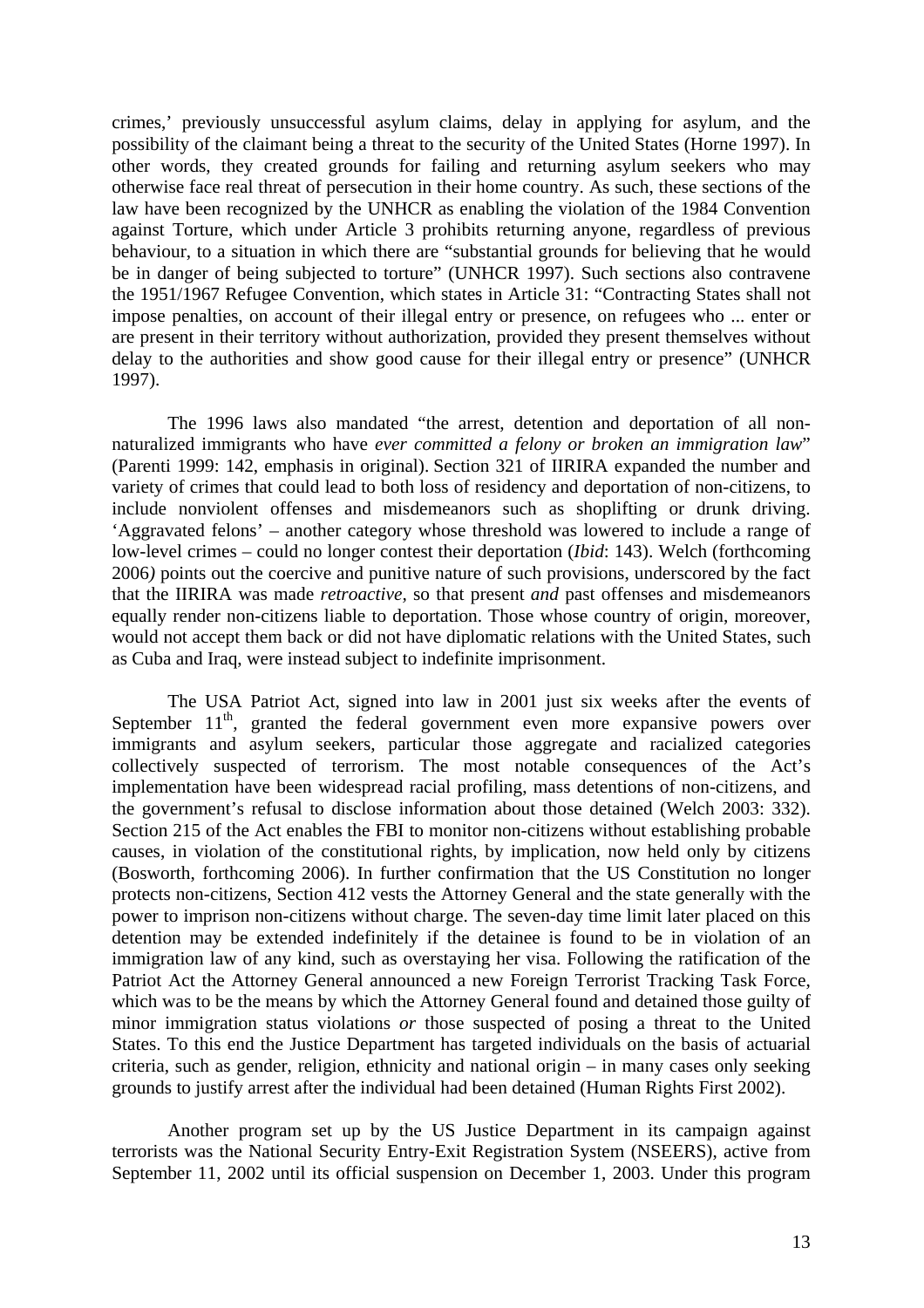<span id="page-16-0"></span>non-citizens from a range of primarily Muslim states were required to register with US officials. Failure to comply was designated a deportable offense, and by the end of NSEERS' short-lived existence deportation proceedings were initiated against more than 13,000 of the men and boys *who did register* and were found to be living illegally in the US (Human Rights Watch 2003: 39). While the program was eventually shelved, its poor record as a mechanism for finding terrorists was compensated, according to the Justice Department, by its having led to the arrest of "a wife beater, narcotics dealer and very serious violent offenders," although no terrorists (quoted in Gourevitch 2003).

Laws and policies of this kind turn the presumption of innocence, fundamental to the criminal justice system of most democratic states, on its head. The caveat to this legal dilemma is that immigration law does not, officially, fall into the criminal justice system. So, while the investigation into the September  $11<sup>th</sup>$  attacks constitute a search for criminal suspects, the legal regime under which it has been conducted is not the US criminal code, but rather the immigration enforcement system. This is true of the 1996 laws as well. Under the legal canopy of immigration enforcement, the government retains much wider discretion to arrest, detain, and deport individuals than it does under the nation's criminal justice system. It is obligated to provide fewer protections against abuse of such powers, such as judicial oversight, and does not entitle detainees to legal representation (Human Rights First 2002).

### **3.2 Tactics, Teams and Technologies**

A second spoke of the *de facto* criminalization of unauthorized migrants is interagency cooperation between immigration officials, the police, and at times the military. In 1980 the Immigration and Naturalization Service was mandated the task of policing immigration and only immigration. By 1990 however, with President Reagan and then President Bush Sr.'s 'war on drugs' in full swing**,** its role had been expanded to that of enforcing both contraband and narcotics laws as well. Along both the northern and southern border, but especially along the southern border with Mexico, INS Border Patrol agents began to act simultaneously to keep 'illegal' immigrants out and to act in the capacity of drug enforcement and customs police, establishing and further affirming the perceived relationship between unauthorized migrants and drug trafficking (Parenti 1999: 143).

Not only had the role of the INS expanded to include crime enforcement, but there has also been a growing trend toward increased cooperation and cross-deputation between law enforcement and immigration authorities. Before being transferred into the Department of Homeland Security in 2003, it had become common for the INS to team up with local police, the FBI, the Drug Enforcement Agency and at times the military in various tasks related to both immigration and criminal law. After the 1996 laws were passed mandating detention and deportation of non-citizens for an expanded range of crimes, INS agents became increasingly incorporated into police units, where they worked together with police to track down and deport immigrants with criminal records (*Ibid:* 147).

Apart from increased collaboration, the enforcement and policing capabilities of the INS and its successor, the Bureau of Immigration and Citizenship Enforcement (BICE), have expanded tremendously in their own right. After President Clinton instituted new measures against unauthorized immigration in 1993 and then again in 1996, the INS, under which the Border Patrol operates, became one of the fastest growing federal agencies in the country. Its budget between 1993 and 1999 alone nearly tripled, from 1.5 billion to 4.2 billion dollars, despite economic downsizing in almost all other federal government domains (Andreas 1998-99: 594). The number of Border Patrol agents increased by almost 100 percent during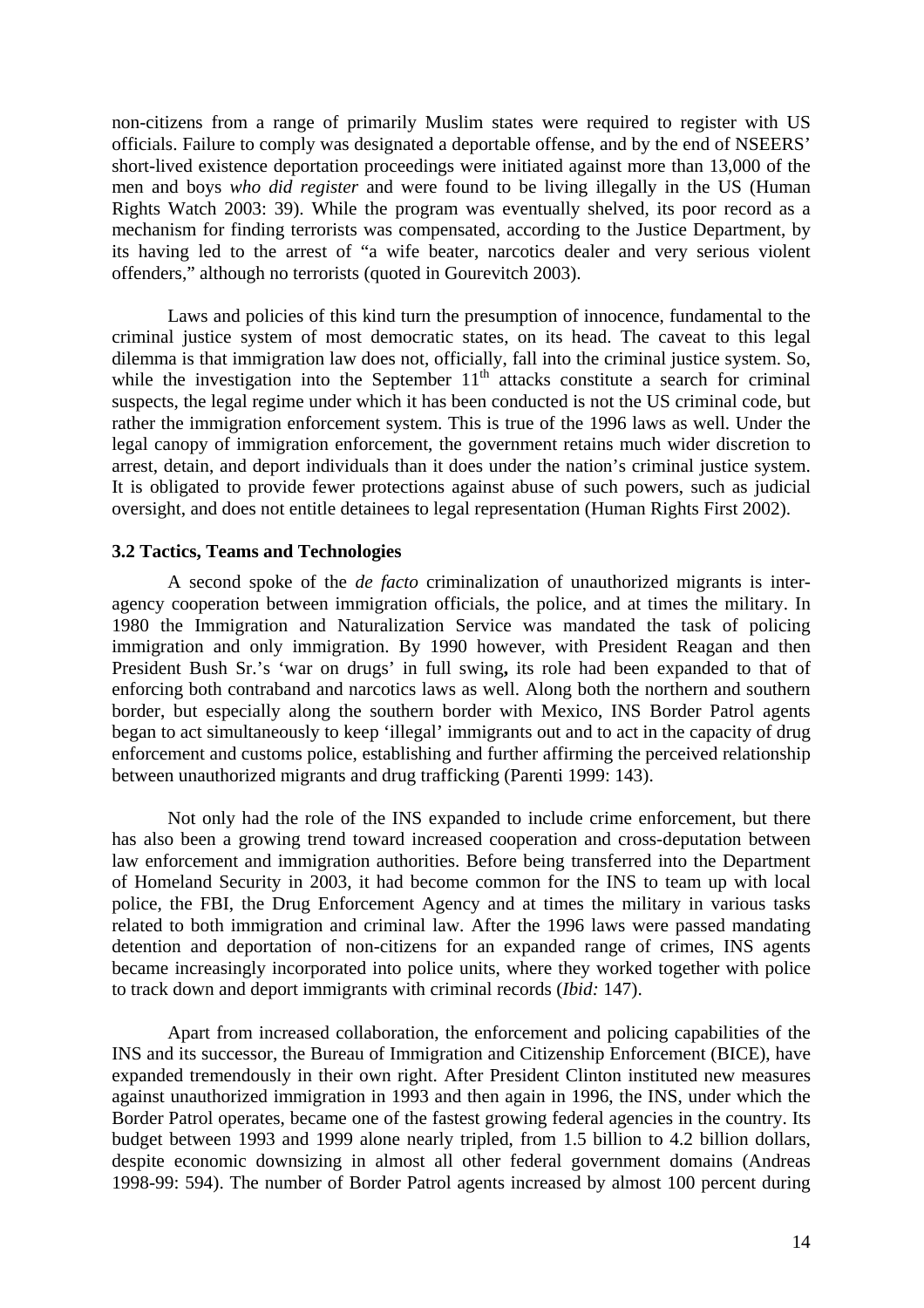<span id="page-17-0"></span>this time, to the extent that the INS by the late 1990s had to establish an around-the-clock hot line for prospective Border Patrol applicants in order to meet its accelerating hiring targets (*Ibid*: 595).

Concurrent with the infrastructural buildup of the INS and the cross-deputation of its agents with police and military agencies has been the incorporation of police tactics and technologies into immigration and asylum enforcement strategies. Examples include midnight-raiding practices, INS highway checkpoints, and implementation of complex computer surveillance systems. Such practices have become essential to interior immigration enforcement as well as to the past decade's militarization of the US-Mexico border (Nevins 2002; Parenti 1999). Intensified border control enforcement since the 1994 launch of 'Operation Gatekeeper' and 'Operation Safeguard' along the Mexican border has involved the incorporation of technologies and equipment designed initially for military purposes. They include: magnetic football detectors and infrared body sensors, originally used in Southeast Asia; military helicopters and radar equipment; and perhaps more infamously the construction of a "10-foot-high steel wall made up of 180,000 metal sheets, originally designed to create temporary landing fields in the desert during the Persian Gulf war" along the border south of San Diego (Andreas 1996: 46).

State-of-the-art computer surveillance systems have also come to play a central role in the enforcement of both border control and internal immigration policing. The development and utilization of such computerized surveillance have exponentially expanded law enforcement's control over immigration populations. INS files have been directly tied into the intelligence systems of most of the nation's police departments, forming an electronic dragnet of instantaneous and automatic INS/police intelligence. The achievement of such a system, according to journalist Christian Parenti, is "the subjective changes of Bentham's panopticon: making the effects of power constant, even while its application is intermittent" (1999: 149).

### **3.3 Detention and Imprisonment as Asylum Policy**

 $\overline{a}$ 

A third penal practice characterizing asylum policy is the increased use of imprisonment.<sup>[6](#page-17-1)</sup> The INS announced in 1954 that it was abandoning the practice of detention, excepting those rare occasions when an alien was considered likely to abscond or pose a danger to the nation. Detention was reintroduced in 1981, however, and normalized as an asylum policy under President Reagan, as a response to the influx of Cubans and Haitians seeking asylum in the United States. As of May 1981, all Haitians who arrived at the coast of southern Florida without proper entry documents, regardless of whether or not they were likely to abscond or pose a threat to public safety, were detained at Camp Krome, the first INS 'service processing center,' located on a former missile base in the Everglades swamp outside of Miami (Helton 1992: 167). Surrounded by razor wire and guard towers, characterized by frequent overcrowding, prolonged stays, and poorly trained staff, Krome in many ways established the model for other detention centers across the United States (Simon 1998: 587). When Krome became overcrowded, the detainees were transferred to federal prisons and local jails located across the US – another practice which has become routine to immigration imprisonment (Helton 1992: 167).

<span id="page-17-1"></span><sup>&</sup>lt;sup>6</sup> While immigration enforcement officials prefer the term 'detention,' I will use the terms imprisonment and detention interchangeably to describe the forced confinement of non-citizens as part of immigration policy, for reasons that will be made clear in this section.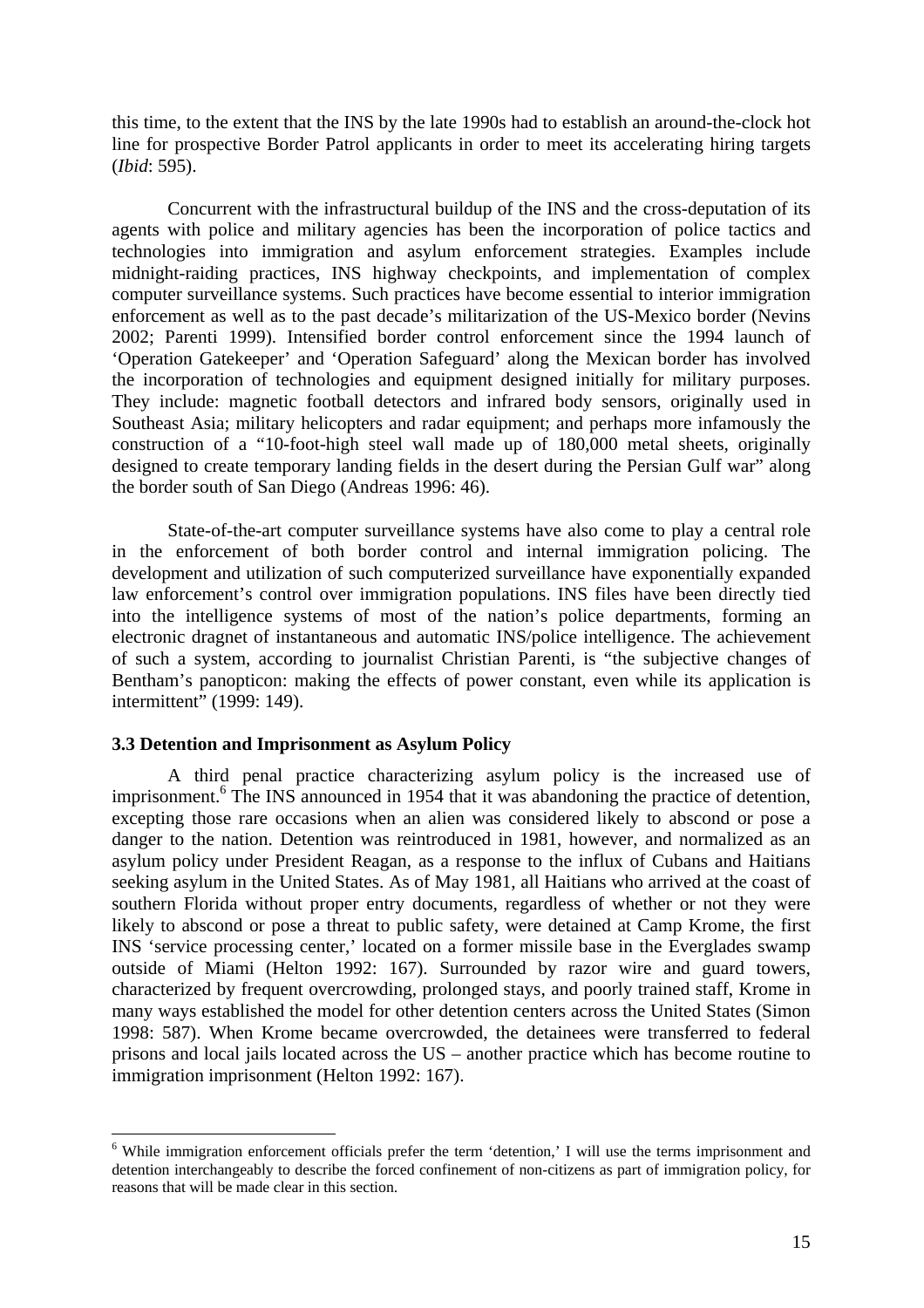Under President Reagan in the 1980s, the numbers in detention skyrocketed – as did incarceration rates among US citizens generally. Despite a change in White House administration, the detention regime expanded even further when President Clinton, a Democrat, came to power in 1992. As mentioned earlier, the 1996 Immigration and Antiterrorism Acts expanded the categories of crimes for which non-citizens were subject to mandatory and often indefinite detention. Systematic detention of asylum seekers was not only implemented as policy, but "the Clinton administration continued to detain even those who were granted political asylum by immigration judges while it pursued a reversal of those asylum decisions" (Dow 2004: 9).

The numbers of immigration detainees, consequentially, have increased dramatically. Nationally, the number of people held by the INS increased by almost 70% between 1996 and 1999 alone (Parenti 1999: 141). On any given day, the INS holds up to 23,000 people in its vast archipelago of public and private detention facilities, and detains about 200,000 annually (Dow 2004: 9). Detention, moreover, is a somewhat innocuous term given that these 'detention' facilities encompass a whole range of institutions, including local jails, run down motels surrounded by barbed wire, INS run processing centers, facilities owned and operated by private prison companies, and federal penitentiaries (*Ibid*.). The population of non-citizens doing time in federal prisons for immigration offenses, as distinct from criminal offenses, grew from 1593 in 1985 to 13,676 in 2000, an escalation of 859%. Average time served by the same population grew over the same period from about 4 months to 21 months (Bosworth, forthcoming 2006). In 2003 approximately 60% of INS detainees were being kept in local prisons and jails and in private contract facilities (Dow 2004: 9). Even those facilities technically termed processing centers, such as the Krome Detention Center in Miami, are virtually indistinguishable from jails, even among those administering the facilities. Richard Smith, the immigration service regional director responded to a question about Krome's resemblance to a prison by saying "It is a jail, albeit a minimum security jail. The sign outside may say that it's a processing center, but that's just semantics" (quoted in Rohter 1992).

Detention is not, however, technically the same as serving a prison sentence. The centers run by the INS are not called prisons, and a person in the custody of the INS or the Bureau of Immigration and Customs Enforcement (BICE) is considered officially to be an administrative detainee, regardless of where she is being held. Asylum imprisonment, therefore, is not subject to the same procedures of due process as those qualifying the criminal justice system. As pointed out by the NGO Human Rights First, "Neither U.S. laws nor regulations set a limit on the length of time an asylum seeker may be detained while his or her asylum proceedings are pending" (2004: 14). Numerous cases have been catalogued of asylum seekers who have been detained for years at a time. The Dallas Morning News, for example, obtained statistics revealing 361 asylum seekers and other non-citizens who had not been convicted of any crime and had been detained for over three years (cited in Human Rights First 2004: 14).

Since September  $11<sup>th</sup>$  expanded detention policies have led to unprecedented levels of incarceration. Underlying this point, Georgetown University law professor David Cole observes that, "Never in our history has the government engaged in such a blanket practice of secret incarceration" (quoted in Dow 2004: 13). This trend was exemplified by the implementation of 'Operation Liberty Shield' by the Department of Homeland Security (DHS) on the eve of the war on Iraq in 2003. An endeavor in nationality-based detention policy, the DHS as part of this operation singled out for mandatory detention asylum seekers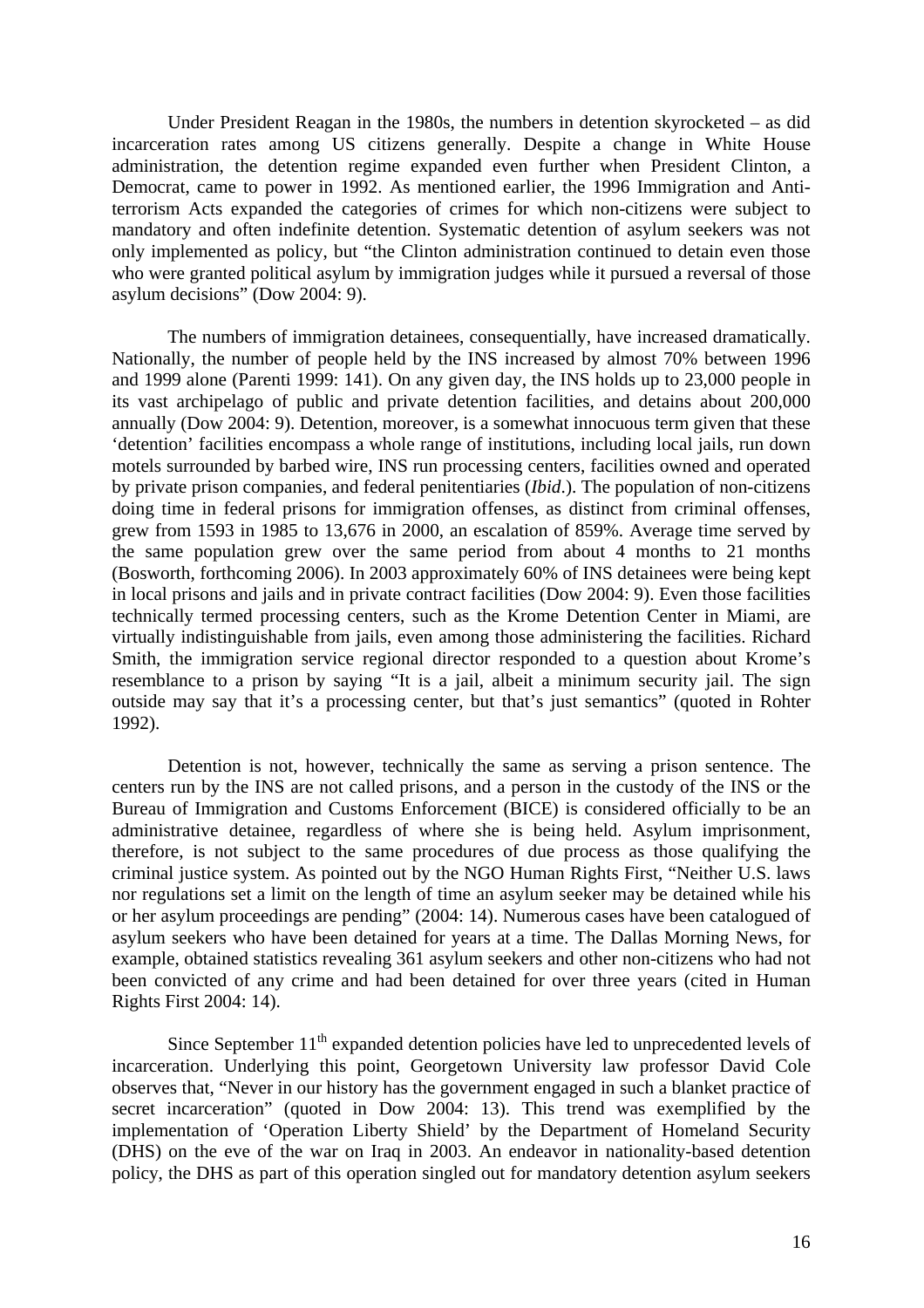<span id="page-19-0"></span>from an *undisclosed* list of 33 'terrorist-producing' nations. Asylum seekers from any of these targeted nations were to have no entitlement to parole or release from detention even if they met the parole criteria and were found to present no risk to the public (Human Rights First 2003: 42). Operation Liberty Shield only lasted a few months, but because the DHS had not reported on the number of asylum seekers detained under this policy, and because the executive branch has refused to release information on the detainees, there is no information as to whether or not those imprisoned were or have yet been released (*Ibid*.).

Under the US Patriot Act of 2001, furthermore, the Attorney General is vested with the authority, under Section 412, to order the detention of those he or she has reasonable grounds to believe may have engaged in terrorism, or other activities that threaten national security. While a terror suspect is only supposed to be detained for up to seven days without charge, if found to have committed an immigration violation of any kind, such as visa overstay, he may be detained for as long as immigration proceedings take (Bosworth, forthcoming 2006).

### **3.4 The Rise of the 'Illegal' as a Discursive Category**

As a corollary to the laws and measures outlined so far has been a discourse that increasingly conflates asylum seekers with 'illegal' immigrants and criminality. Central to this trend is the rise of the 'illegal' as a discursive category, increasingly applied to unauthorized immigrants and asylum seekers alike.

Throughout US history a whole host of pejorative terms qualifying the immigrant have been applied and popularized. They include, for example, the terms 'wetbacks' or 'undesirables' or, in the case of asylum seekers, the legally meaningless phrase 'bogus refugees.' The particular manner in which unauthorized immigration is politically discussed in American society, however, has changed over time, with a growing emphasis on the *legality* or *illegality* of immigrants as of the late 1970s. According to an analysis of major media outlets, it was not until 1977 that 'illegal' became the most common term ascribed to unauthorized immigrants. This rhetorical qualifier is now the term of choice, used in fact almost exclusively, among state authorities in public and official discussions about unauthorized immigrants (Nevins 2002: 112).

As Foucault and others have made us aware, language has a constitutive bearing on reality. Laws, decrees, and acts, moreover, as instruments of power, "crystallize into institutions, they inform individual behavior, and they act as grids for [the] perception and evaluation of things" (Foucualt 1991: 79). The use of the 'illegal' as a discursive category is a meaningful political act, with important repercussions for how asylum seekers and unauthorized immigrants are perceived and acted upon. As an ideological construct, the effect of 'the law' at the level of perception and evaluation is to induce a categorical division of right from wrong. The rise of the notion of the 'illegal' immigrant, therefore, serves both to justify an increasingly punitive set of social practices (Nevins 2002: 147) and to reduce individuals to a social category defined by criminality and associated with threat. This despite the 'illegal' migrant being, essentially, a construct of state practice vis-à-vis the policing of its borders (*Ibid*: 121-22).

On the one hand negative language generally, especially when used by political elites and the media, encourages the vilification of refugees and asylum seekers (Den Boer 1995: 100). As a discursive device, however, the particular fixation on legal status has specific repercussions for the institution of asylum. The 'refugee' itself is a legal category, enshrined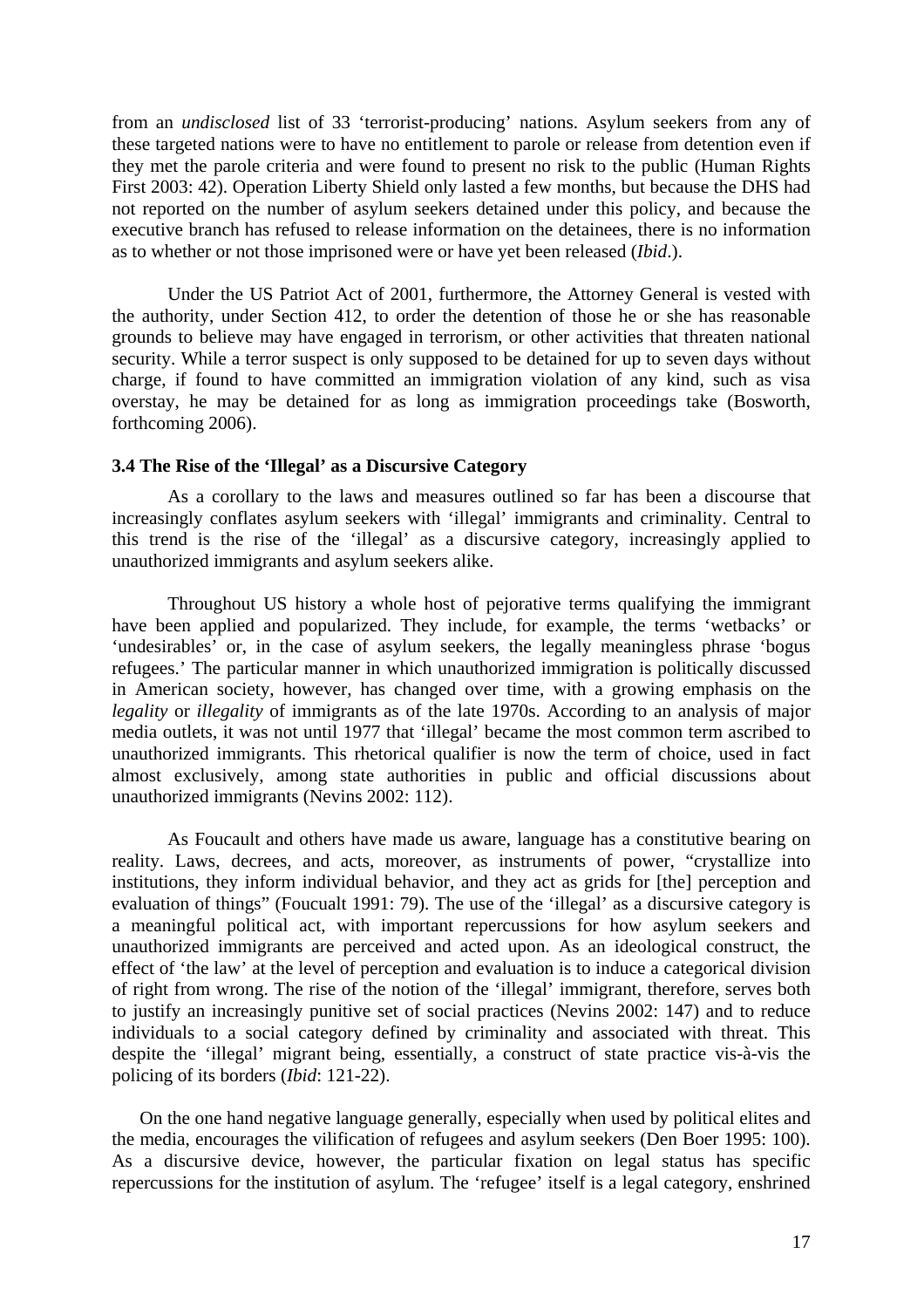<span id="page-20-0"></span>in the 1951 Geneva Convention and its 1967 Protocol, to which most states, including the US, are a signatory. While a person, legally, is a refugee as soon as they meet the 1951/1967 Convention definition, the rights that accompany that status are dependent on one's recognition as such by a state of asylum or the international community. According to the UNHCR Handbook (1992):

A person is a refugee within the meaning of the 1951 Convention as soon as he fulfils the criteria contained in the definition. This would necessarily occur prior to the time at which his refugee status is formally determined. Recognition of refugee status does not therefore make him a refugee but declares him to be one. He does not become a refugee because of recognition, but is recognized because he is a refugee. (UNHCR 1992)

As Lisa Hassan puts it, "such language that insists that there is a black and white distinction between 'genuine' and 'abusive' claimants, and that individuals who fail the test have malicious intentions, is unfounded both in law and in reality" (2000: 195). Despite the flawed nature of asylum determination systems, however, and the wide variation in recognition rates across states and across adjudicators, in everyday language the authority of such officials to determine the 'refugeeness' of an asylum seeker is so upheld that anyone who fails such recognition becomes the de facto inverse – the 'illegal immigrant,' with all its connotations of criminality.

### **3.5 Comparing Asylum Practice and Domestic Crime Control**

The sum total of the practices constituting US policy towards asylum seekers and unauthorized migrants over the past decade is the *de facto* criminalization of such migrants. It follows that applying a criminological approach to their analysis is indeed appropriate, but the case for this approach becomes even stronger when such measures are compared with those used concurrently against actual 'criminal' populations. Significant parallels exist between the characteristics of the field of contemporary crime control and current trends in asylum and immigration politics.

Incarceration is a case in point. The United States is currently experiencing an unprecedented growth in the rate of imprisonment, steeper and more sustained than in any other period since the  $19<sup>th</sup>$  century birth of the modern prison (Garland 2001: 14). Between 1980 and 2000 the prison population, overwhelmingly represented by Black and Hispanic males, increased by 319 percent (Austin *et al.* 2004: 433). Accelerated incarceration rates have similarly come to characterize contemporary asylum and migration policy. Mary Bosworth (forthcoming 2006*)*, among others, has pointed out how "incarceration has become the standard response for asylum seekers who arrive with or without proper documents" as well as those who break what are otherwise civil offenses regarding their immigration status, resulting in a booming population of foreign prisoners. A point should also be made about the analogous nature of the populations in question in terms of race, gender, and class. Immigration prisons, like domestic US prisons generally, are disproportionately full of men of colour and the poor. And just as women are increasingly and systematically alienated from society by punitive crime and welfare legislations, they are also particularly disadvantaged and prevented from entering the United States by recent changes in immigration legislation.<sup>[7](#page-20-1)</sup>

<span id="page-20-1"></span> $<sup>7</sup>$  For a good description of the particular effects of recent immigration legislation on women, see Bosworth,</sup> forthcomin*g* 2006.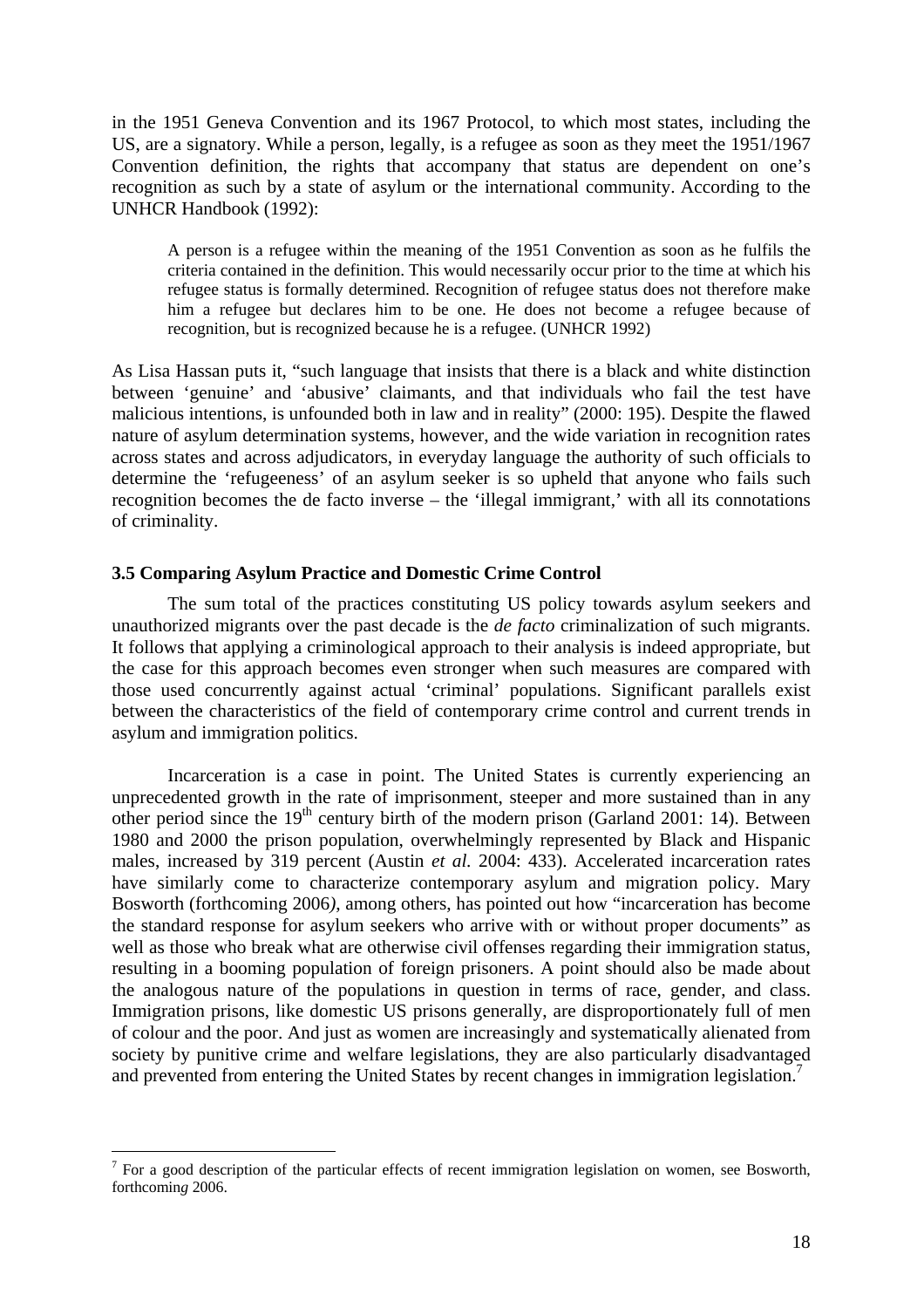<span id="page-21-0"></span>More generally, the mechanisms by which unauthorized migrants are policed, imprisoned, and kept under surveillance mirror the recent shift in corrections from a rehabilitation model to the 'new penology' (Simon and Feeley 1992) of risk management. INS and recent DHS practices of processing large aggregates, such as groups of specific nationalities, instead of reviewing individualized cases of asylum and applications for citizenship, echo a trend in penology in which criminality is regarded as a condition that should be managed by sorting and policing populations according to risk (Welch 1999: 266). Even mandatory deportations in cases of so-called 'criminal' migrants, while not a practice prevalent in the modern criminal justice system as it applies to citizens, is consistent with broader trends in criminal justice away from rehabilitation efforts, insofar as it "replaced a system that allowed immigration judges to consider equities, such as whether or not an alien with criminal convictions had reformed" (Coutin 2005: 12). Further involvement of the corporate sector in the management of non-citizens – for example the management of BICE facilities by private companies (Greene 2001) – mirrors the increasing role private capital is playing in criminal prisons and security apparatus.

Still another way of reflecting on the interplay between the fields of asylum and immigration practice and criminal justice is to consider how these practices further what Welch (forthcoming 2006) calls a 'forceful criminal justice mandate,' or Parenti (1999) calls a 'nation-wide law and order crackdown.' Coinciding with the reintroduction of immigration imprisonment in the 1980s, the intensification of border control and immigration enforcement as of 1993, and the 1996 immigration and anti-terrorism laws, has been a growing emphasis on individualizing culpability and punishment in other areas of state regulation as well. One example of this policy trend is the *Violent Crime Control Act*, signed into law under President Clinton in 1994, which deployed greater numbers of police onto the streets, lengthened sentences, and introduced a series of new federal capital offenses. A second example can be found in President Clinton's campaign to eliminate "welfare as we know it." This campaign included the passage of the *Personal Responsibility and Work Opportunity Reconciliation Act*, which "not only denied benefits to illegal immigrants and their children, but also threw thousands of American citizens, predominantly women, off the welfare rolls and back to 'work' or starvation" (Bosworth, forthcoming 2006).

The analogous nature of immigration and crime control policies has significant implications for understandings of their purposes and functions, but it also has bearing on the potential *self-perpetuating* and *self-justifying* quality of criminalizing and penal management strategies. This Section ends, therefore, with a brief but important consideration of both the social and institutional consequences of 'labeling' asylum seekers, legally and symbolically, as 'criminals'.

### **3.6 The Asylum Seeker as Criminal: Constructing Alienation and Illegitimacy**

Current trends in the policing and imprisonment of asylum seekers really only make sense if it can be argued that such migrants constitute a criminal or dangerous threat (Bosworth, forthcoming 2006). This in fact continues to be the conclusion drawn, explicitly or by implication, by many local observers of asylum politics. While the alienation of the non-citizen is often assumed, rarely is the social construction of that estrangement from the social body interrogated. Securitization theory, perhaps, is an attempt at such an interrogation, and this may be its most important contribution to the field of forced migration. While the construction of unauthorized immigrants and asylum seekers as national security threats may have had significant influence on public attitudes and political policies in the post-September 11<sup>th</sup> climate, a more relevant discussion concerns the essentializing and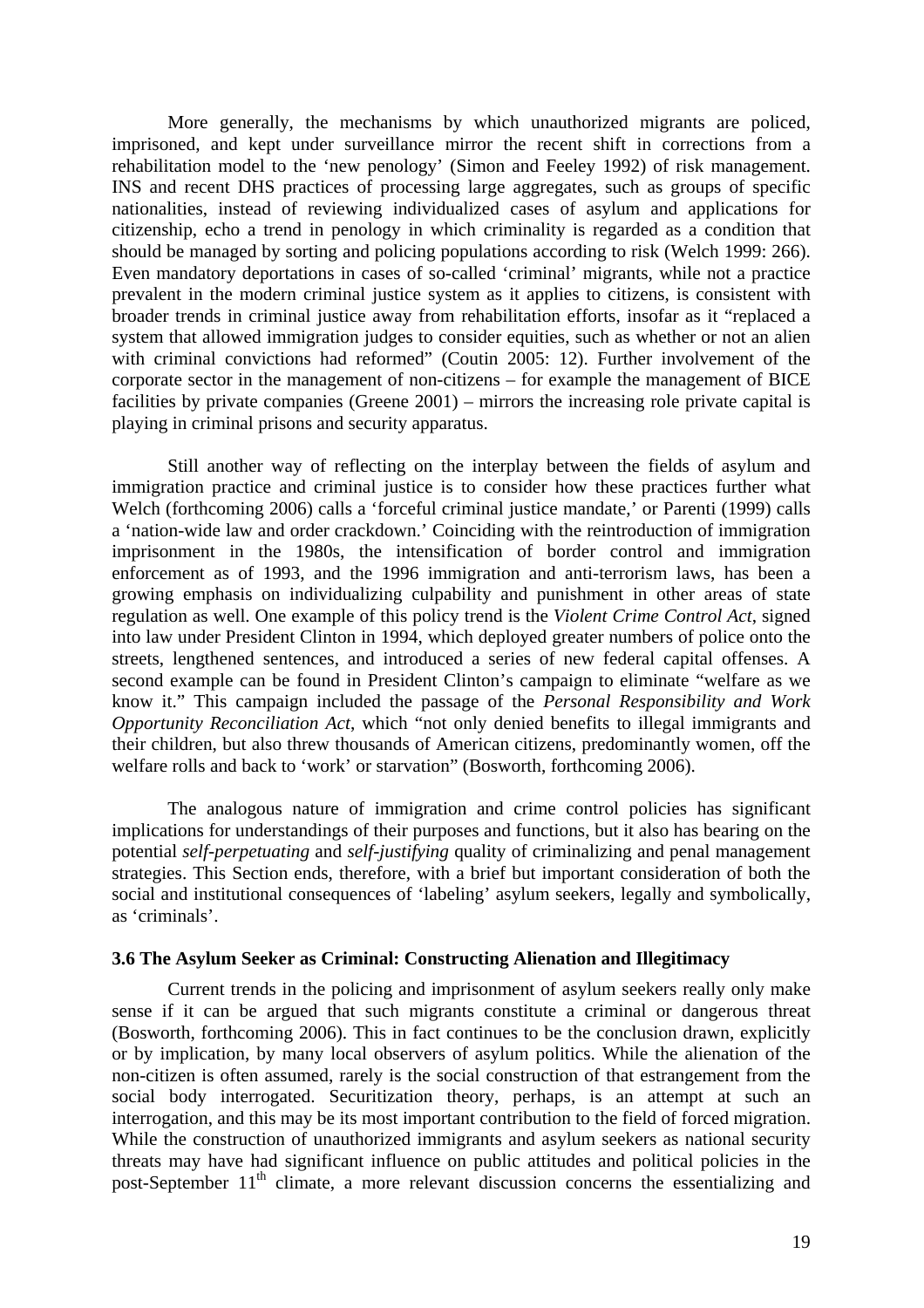alienating impact of constructing asylum seekers specifically as 'criminals'. Given the particular social and political meaning already inhering to the criminal in contemporary American society, I argue that this construction acts as a powerful form of delegitimizing asylum-seekers' claims to the rights of citizenship, and may in fact engender or inflame the very public hostility so often cited as the political *impetus* for penal strategies.

Recent policies of mandatory detention, detention of undocumented immigrant children, interdiction of asylum seekers, and the practice at times of forcibly tranquilizing and deporting detainees have come under fire by human rights lawyers and organizations for violating international human rights law. These policies and practices have also been challenged as unconstitutional under US law (see the Minnesota Lawyers for International Human Rights and Physicians for Human Rights 1991; American Civil Liberties Union 1994; Human Rights First 1999, and Welch 1999: 261-64). Punitive treatment of citizens, on the other hand, is rarely considered an abuse of human rights, in part because there are many rights, such as the right to liberty, that the state in liberal democracies reserves the authority to deny, according to *due process*, to those who fail to fulfill the responsibilities of citizenship. The criminal by definition therefore already occupies a space in society that divorces her from the regular social body. As Barry Vaughan notes, "If citizenship is defined as the sum of obligations owed by the state to the citizens, there may be a tendency to divide society up into two groups, the first of whom enjoy full citizenship, the second of which for reasons of status or conditions are debarred from it" (2000: 25). Both the criminal and the asylum seeker therefore share a place in this second category.

Crime and the criminal, furthermore, occupy particular meaning in the popular imagination. As David Garland remarks, "the criminology invoked by the punitive strategy is one of essentialized difference. It is a criminology of the alien other which bears little resemblance to us" (1996: 461). To maintain incarceration and even more punitive practices such as capital punishment, the monstrosity, incorrigibility, and societal dangerousness of the criminal must be evoked. As part of the shift in perceptions of criminality identified by Garland, moreover, the criminal has come to be viewed as an illicit, opportunistic consumer. Described also as 'situational man' (Cornish and Clark 1986), the criminal is believed to think rationally and selfishly, and to be lacking in effective internal controls to keep him from taking advantage of criminal opportunities for self-gain or gratification (Garland 1996: 451).

All of these characterizations have significant implication when applied to the asylum seeker. Policed, criminalized, and incarcerated, asylum seekers are by implication social deviants "who maliciously exploit the generosity of Western states and the rights of 'genuine' refugees for their own advantage" (Hassan 2000: 196). With her 'refugeeness' discredited before even articulated, the asylum-seeker's rights as a member of a particular legal category are obscured, even nullified, by her symbolic and legal construction as a member of *another* legal category: the criminal. Socially, moreover, the asylum seeker is estranged from the political community even more so than she already was by constructions of racialized and nationalized difference, by her association with the image of the criminal. Anti-foreigner hostility, and hostility towards unauthorized immigrants in particular, it follows, is not to be taken as a given but explored as a deeply complex phenomenon, capable of being incited, constructed, and developed.

As well as structuring the environment in which asylum seekers are known and understood penal strategies engender their own (tautological) logic of existence: the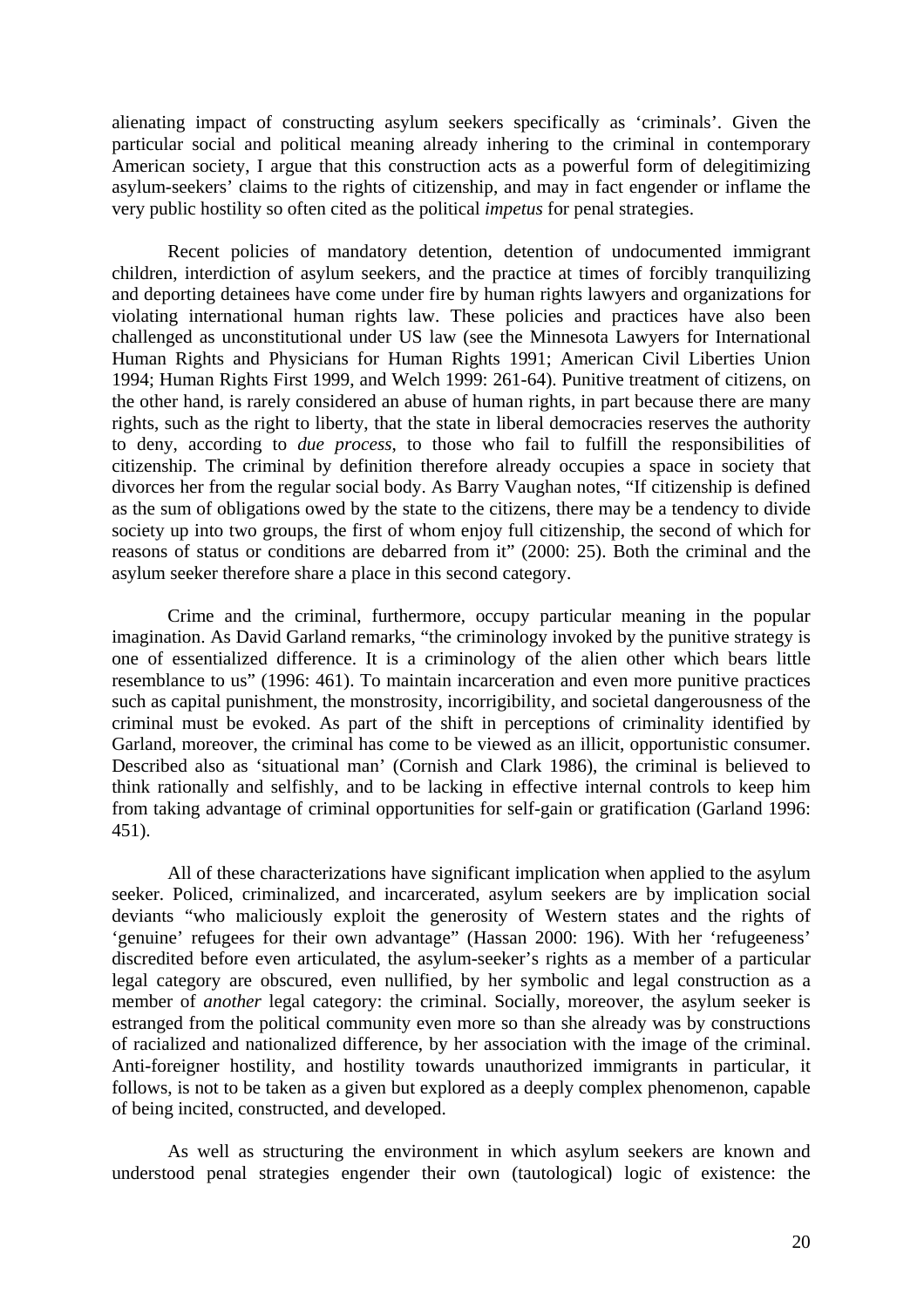<span id="page-23-0"></span>criminalized asylum seeker is a criminal because she is treated as one: because an asylum seeker is a criminal she should be treated as one – in other words, policed, distrusted, and incarcerated. Compounding this self-perpetuating, if paradoxical, logic are the institutional implications of criminalization. It was Weber (1985, 1930) who pointed out that institutions have a way of outliving the meanings and motivations which led to their establishment in the first place. The practices referenced throughout this paper and the exigencies of power to which they are beholden, once institutionalized in such structures as the Border Patrol and the Department of Homeland Security, are capable of developing autonomous interests of their own – at the very least that of institutional self-preservation. As technologies of power, therefore, penal strategies are capable of engendering both the institutional interests and the popular narratives necessary to justify their deployment and continuation.

### **Summary**

Examining the politics of asylum and unauthorized immigration in detail and in context elucidates the significant relationship at work between asylum and immigration policy and the politics of crime and punishment. The techniques by which unauthorized migrants are currently being criminalized are those that criminalize citizen populations as well, and the penal trends in both fields follow a similar and familiar path. A further irony of their correspondence is that just as modern mechanisms of crime control have been all but discredited as tools for constructively addressing or solving the problem of crime (Garland 2001) immigration control and deterrence has similarly been, for the most part, a failed project (Cornelius 2001; Castles 2004) – albeit a project with the capacity of generating its own self-perpetuating logic. To decipher why criminalizing tactics in particular have come to define state response to asylum seekers and unauthorized migrants, especially given their documented failures as means of deterrence, it is necessary to explore some of the unstated functions these measures serve.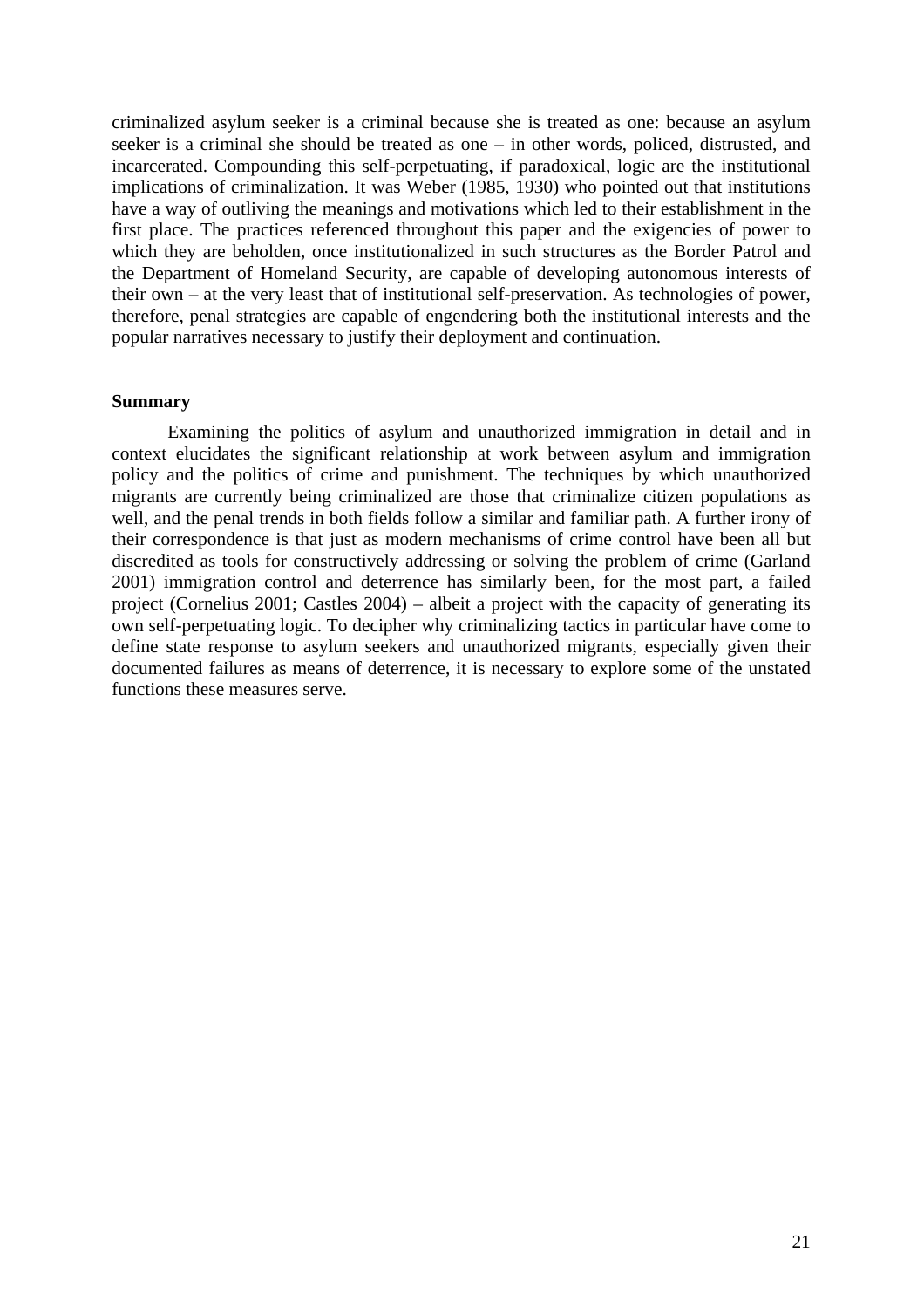### <span id="page-24-0"></span>**4. THE FUNCTIONS OF CONTEMPORARY ASYLUM POLITICS**

Whether by design or default, the policies of the American state towards asylum seekers and unauthorized immigrants over the past decade embrace practices that mirror and intersect those of modern crime control. My argument has been that the substantial interface between the fields of immigration control and criminal justice compels both recognition and interrogation. Comprehending the subtexts and subtleties of asylum politics in the United States, therefore, necessitates drawing on critical work developed in the field of crime and punishment. This Section begins by exposing a dominant assumption guiding most investigations into the rationale of current asylum policies, which is the belief that such strategies have as their primary purpose the goal of keeping asylum seekers out. Reflecting on the limitations of the parameters set by this assumption, I argue for the incorporation of criminological concepts and analyses in order to decipher alternative, and often neglected, functions served by current criminalization strategies. Three such functions are briefly delineated: the legitimization of the state by simultaneously 'governing through crime' (Simon 1997) and 'governing through migration control'; the regulation of the movement, availability, and independence of illegal labour; and the management of social insecurity and the containment of political unrest, domestically and internationally.

### **4.1 Asylum Policy as 'Keeping Foreigners Out': Variations on a Theme**

Anti-immigrant and anti-foreigner sentiments are not new to American society, nor to American foreign or domestic policy. The post-September  $11<sup>th</sup>$  securitization practice linking 'the asylum seeker' with 'the terrorist' are very much the continuation of a trend of criminalizing unauthorized immigrants, and these penal practices too follow a long history of legislating against non-citizens**.** Evidence to this effect can be found in one of the first pieces of immigration legislation, the Chinese Exclusion Act of 1882, established in response to a backlash from US labourers threatened by perceived job competition from Chinese migrants (Hofstetter 1984: 153). The law restricted the immigration of Chinese workers for a decade, prohibited Chinese naturalization, and provided deportation procedures for 'illegal' Chinese in the US. In a series of Supreme Court decisions concerning the Act, furthermore, the exclusion of a particular 'class' of immigrants was ruled constitutional, and this has paved the way for other restrictions since (Daniels 1990: 272).

Beginning in the early 1980s but especially over the course of the 1990s the United States, like many other Western states, has come to embrace increasingly obstructive measures towards asylum seekers, many of which were detailed in Section Three. The literature in forced migration studies abounds with statements characterizing such measures as strategies of restriction, the goal of which is, and it seems an obvious one, to "prevent asylum seekers from arriving at frontiers where they could claim the protection of the Refugee Convention" (Gibney 2003: 20). Among those that ascribe contemporary measures such as interdiction, detention, and border policing to the logic of territorial restrictionism, there are certainly many who support the arguments commonly made to justify closed or tightly controlled borders. Examples of such arguments include: the perception that large or increased numbers of foreigners pose cultural threats to the cohesion or identity of the nationstate; fears that migrants constitute an economic burden on scarce welfare resources or competition for employment opportunities; or that asylum seekers and immigrants act as potential security threats given their perceived links to crime, terrorism, or drug trafficking (Loescher 1992; Weiner 1992-93; Zimmerman 1995). More generally, increased flows of asylum seekers and unauthorized migrants seem to concern both the public and scholars of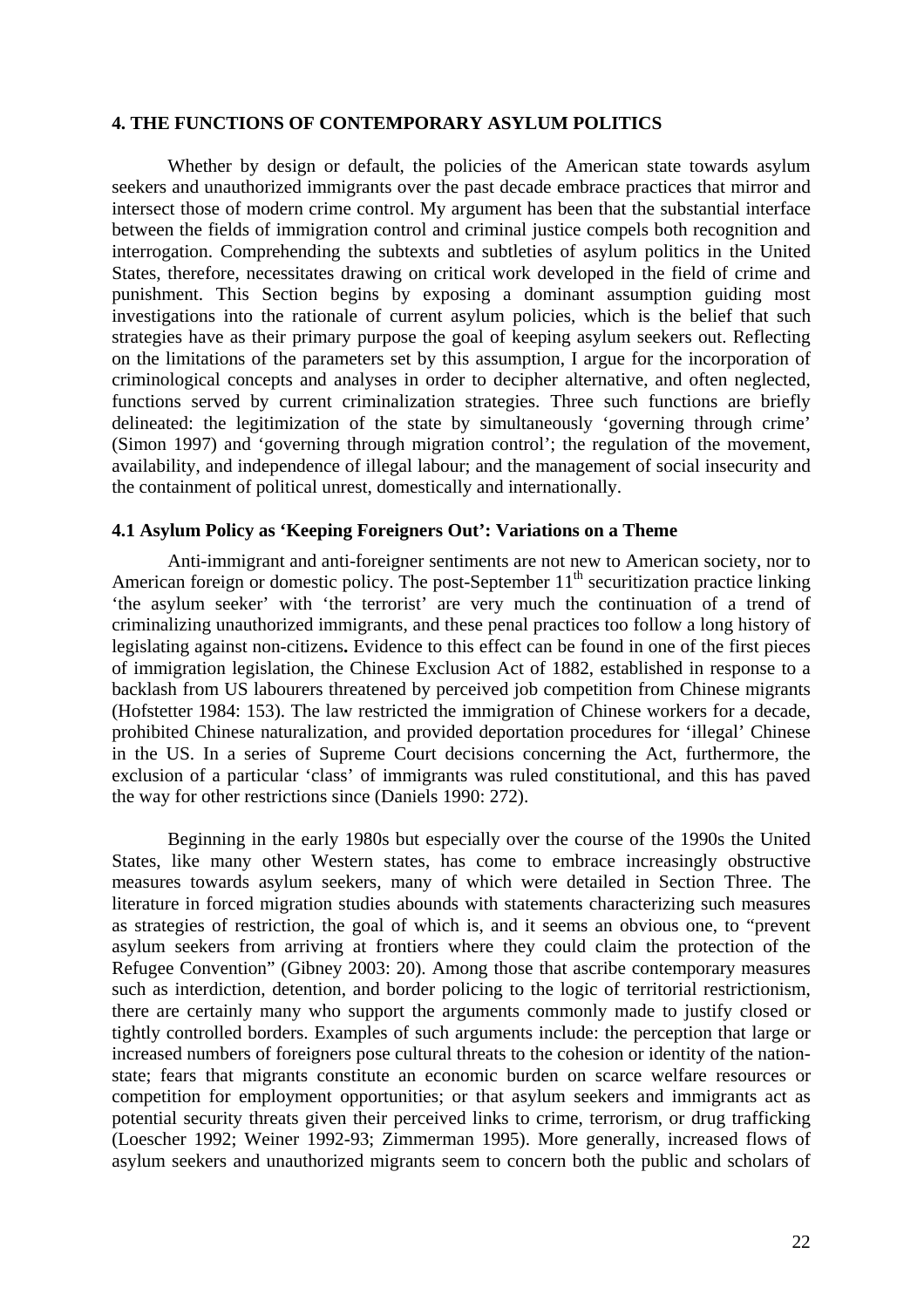migration insofar as they indicate "the US has lost (if it ever had) an important aspect of sovereignty – control of its borders" (Zimmerman 1995: 95).

The accuracy or legitimacy of such arguments has been called into question among those involved in the debate on asylum policy (see Geddes 2005; Martin 2004: 68-72). The particulars of that debate are beyond the focus of this paper, but it is relevant to note the parameters common to all sides. For even within the work of those critical of current trends in asylum practice there seems to be a general consensus attributing measures, characterized in this paper as criminalizing, to the goal of keeping some or all asylum seekers and unauthorized immigrants *out*. "In both developing and developed countries, governments have for some times been constructing legal and physical barriers against the influx of asylum seekers" (Newman 2003: 7), to cite one standard expression of this prevailing discourse.

Committed to the paradigm of prevention, therefore, a variety of arguments have been expounded to explain why the goal of keeping asylum seekers out should so dominate the formulation of Western asylum policy in recent years. From an international relations perspective, for example, it has been argued that the end of the Cold War has diminished the most important quality capable of generating political will and public sympathy towards refugees: their symbolic embodiment of the failures of Communism (Chimni 1998). Others emphasize the role of nativist and racist hostility by pockets of the American public, to which politicians are at best responding to and at worst exploiting for political gain (Gibney 2003). This is a compelling argument. Anti-immigrant sentiment, as documented in public opinion polls, legislative initiatives, and media reports, does seem to have reached a post WW2 peak in the mid-1990s, and like other periods of heightened xenophobia, corresponds to some degree with more exclusionary policy responses to immigrants and other foreigners (Muller 1996). The superficial level on which this argument is often made, however, renders it deeply misleading. Simply *citing* public racism to explain restrictive immigration or asylum policy does not oblige or enable actually *comprehending* racism. Such diagnosis too often treats racism as simply a personal attitude born of prejudice and ignorance, rather than as a political project or an idea whose development has been, throughout history, made expedient for political reasons. Neither does it invite investigation into the conditions in which racism, as an ideological edifice for interpreting group interests, finds potency, nor into racism's institutionalization by way of particular structures and technologies. Such investigations would no doubt complicate the causal logic assumed between racism and territorial exclusionism.<sup>[8](#page-25-0)</sup>

While geo-political interests and popular racism may fairly represent *part* of the story of asylum politics, as analyses they are limited by their assumption of restriction as the *raison d'etre* of contemporary asylum and immigration policy. In other words, this line of thinking accepts or assumes that the response of the US state to asylum seekers is a logical (if unacceptable) product of its interest in restricting membership. It does not account therefore for policies that contradict that goal, for example the Immigration Act of 1990, which raised the US's annual ceiling on both immigrants and refugees (Martin 2004: 66). The main problem with such reasoning, however, is not that excluding unwanted foreigners is not in

<span id="page-25-0"></span><sup>&</sup>lt;sup>8</sup> For two very good theoretical analyses of racism, see Lentin 2004 and Dunn 1996. Lentin develops a convincing case for historicizing the growth of racism as a political project used by states under particular conditions of modernity. Dunn more broadly contends that the historical presence and human force of racist consciousness cannot be understood outside of both the pragmatics of political competition and the insecurities of those deciding, as we all do, whom to fear and whom to trust.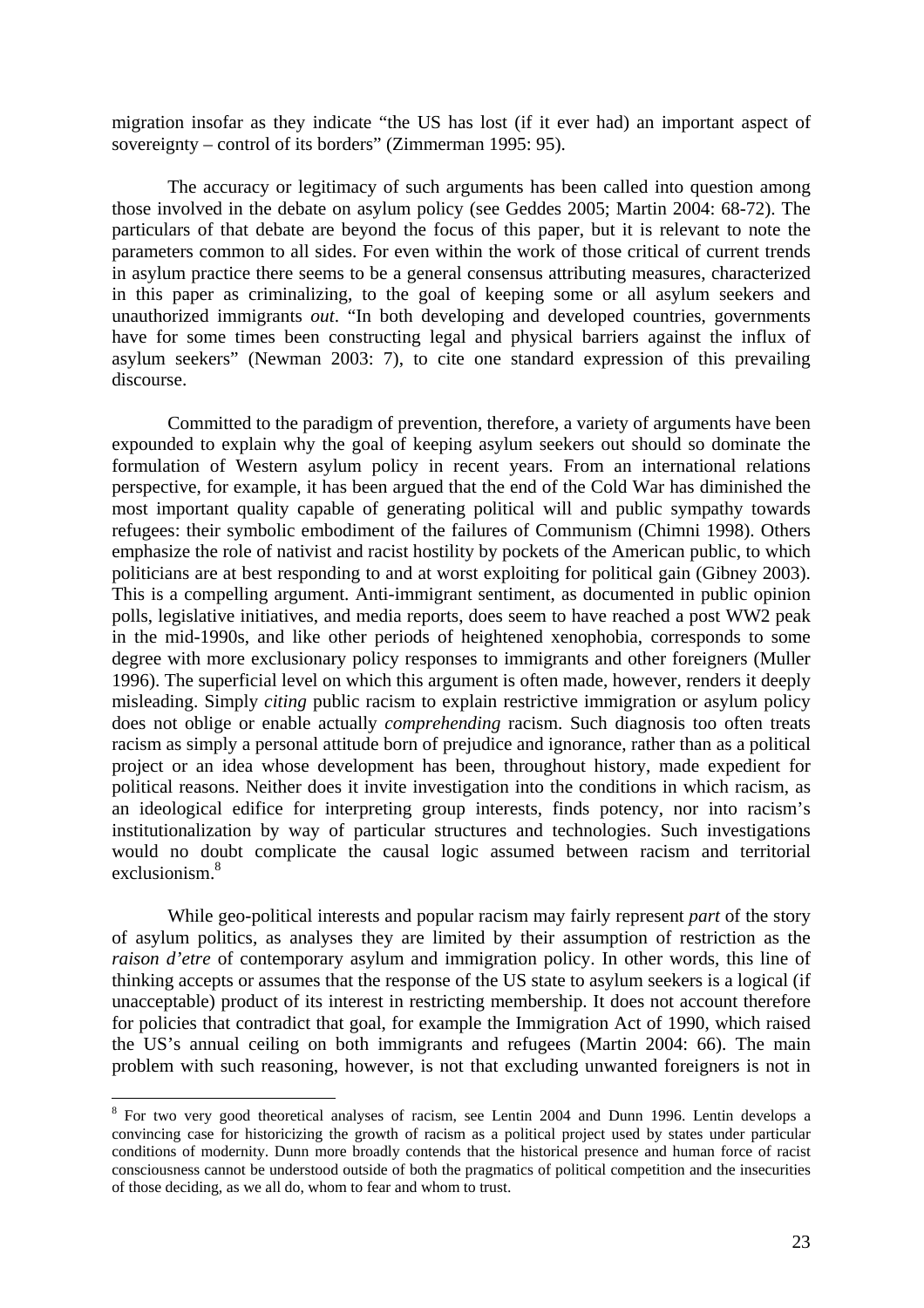fact a very real policy goal, but that it limits the debate on asylum politics to the legitimacy of that interest *alone,* and does not seek to explain alternative or additional motives for state action. Such explanations therefore insufficiently contend with the choice made to deploy *particular* tactics and measures over others. Neither do they question the continued saliency of such measures despite their documented failures at meeting stated goals, such as the US Border Control's goal of "prevention through deterrence" (US Border Patrol 1[9](#page-26-0)94).<sup>9</sup>

The inconsistencies, contradictions, and failures of current practices in asylum policy have not gone entirely unnoticed by scholars of migration, and not all scholars subscribe to the view that contemporary asylum policy is predicated on keeping migrants out. One tempting thesis is that purported by Christian Joppke, who seeks to explain the continued presence of unauthorized migrants in liberal states. Joppke argues that "accepting unwanted immigration is inherent in the liberalness of liberal states" and that the liberalism upon which the United States was founded and spread by its hegemony guarantees a respect for human rights and the rule of law, thus constraining the state from exercising its capacity to keep such migrants out (1998: 292).

While Joppke is right to credit strong ethnic and civil rights groups for advocating on behalf of the rights of immigrants and refugees, the very fact that their work exists, and in many cases has constituted such an arduous battle, speaks to the *weakness* of the state's commitment to liberal ideals. It is perhaps the ideological optimism of Joppke's thesis that renders the securitization framework such an attractive one to those making sense of contemporary asylum policy. In both legal and moral terms, the measures waged towards asylum seekers over the past decade are in fact inherently illiberal and unconstitutional, comprehensible to those who see the United States as a bastion of liberalism only if understood as *exceptional* measures, occupying a plane above and beyond 'normal' politics. Yet, as this paper has demonstrated, such practices have been an increasingly accepted part of 'unexceptional' US policy for at least the last decade. The fact that such measures are being applied to non-citizens does little to refute the illiberalism of, for example, imprisoning a person without charge and with little judicial recourse for an indefinite period of time.

Just as it has been widely acknowledged that asylum policy throughout the 1950s and 1960s was intimately tied to America's anti-Communist agenda, central to rigorous analysis must be an acknowledgement that asylum policies serve a wide and complex variety of functions domestically as well – functions that may well explain the significant gaps between US policy goals and policy outcomes.<sup>10</sup> US asylum policy since its official inception has indeed been deeply riddled with 'ironies' (Welch 2003) and inconsistencies (Teitelbaum and Weiner 1995). No one set of factors can therefore possibly explain current migration practice and discourse. While the relationship between competing interests and forces must always be taken into account, the following observations about the domestic functions served by penal measures elucidate issues much deserving of attention and debate.

<span id="page-26-0"></span><sup>&</sup>lt;sup>9</sup> For further detail on the failures of policies aimed at preventing and eliminating 'illegal' migration, see Cornelius 2001.<br><sup>10</sup> Of eleven industrialized countries reviewed, the United States has "by far the largest gap between the stated

<span id="page-26-1"></span>goal of controlling immigration and the actual results of policy: ever-increasing numbers of both legal and illegal immigrants" **(**Cornelius and Tusuda 2004**:** 5).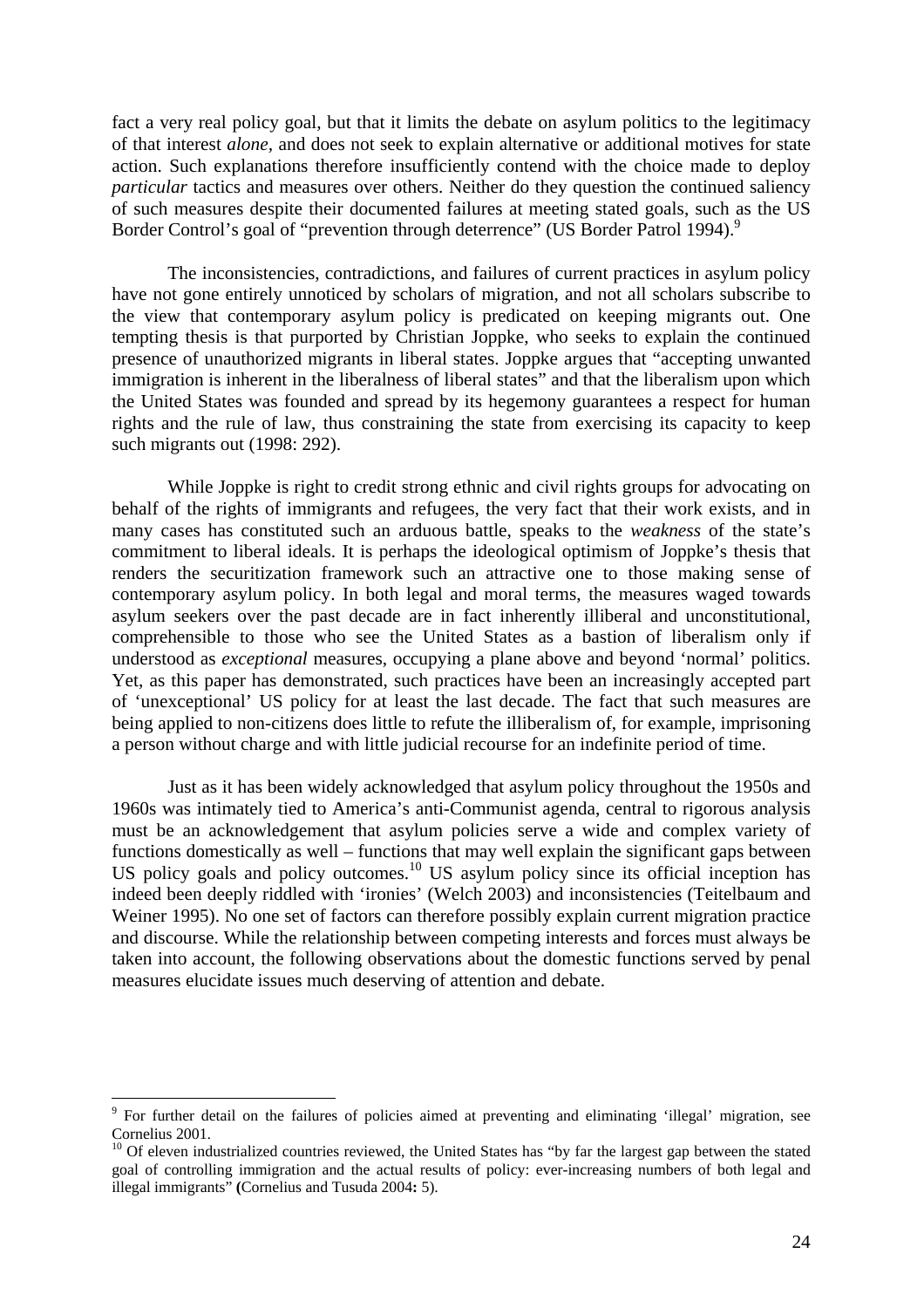### <span id="page-27-0"></span>**4.2 Bolstering State Legitimacy by Governing Through Crime and Migration Control**

A first approach to understanding contemporary immigration policy concerns the role that policing, border control, and penal management of unauthorized migrants play in showcasing the authority of the state and bolstering state legitimacy. In an era increasingly distinguished by the apparent *weakness* of the state, unauthorized migrants can be seen as having become the objects of the state's claim to exercise authority through its monopoly over the legitimate means of coercion (Weber 1985, 1930) and movement (Torpey 2000).

By most accounts, the INS border enforcement strategy of "prevention through deterrence" (US Border Patrol 1994) reinforced by the 1996 Immigration and Terrorist Acts and subsequent efforts at stemming flows of both unauthorized migrants and asylum seekers, have largely failed. "Recent efforts to reduce the influx of unauthorized migrants entering via Mexico through concentrated border enforcement operations and other control measures have not reduced the stock of such immigrants in the US," note Cornelius and Tusuda (1995: 20).<sup>11</sup> A recent *Guardian* article noted "The number of undocumented immigrants in the US has leapt by 23% to just over 10.3 million in the past four years" (Younge 2005).

Reviewing INS progress reports and press releases, Peter Andreas (1998-99) observes that most of the indicators held up as signs of success can also be read as a signs of failure, and that those that do point to failure are downplayed or dismissed. His explanation for policy failure along the Mexican border is that "[e]nhanced border policing has less to do with actual deterrence and more to do with managing the image of the border and coping with the deepening contradictions of economic integration" (1998-99: 593; see also Nevins 2002). Andreas claims that a failing deterrence strategy can still succeed politically, if it can project the *appearance* of order or increase the visibility of state control mechanisms. If one takes this assessment as credible, one must then ask what political function the *image* of control provides.

Of relevance to an analysis which seeks to explain the synergy of migration management and crime control is the observation that both control over borders, and capacity for punishment, are essential facets of the legitimacy of the state. Max Weber (1985, 1930) famously defined the state as that agency within society which possesses the monopoly of legitimate violence. Violence, or force, is in turn the ultimate of a variety of sanctions deferred to the state towards its broader designated task of maintaining and enforcing order (Gellner 1983: 4), where order involves, primarily, the control of crime. High crime rates and the limitations of criminal justice agencies, argues Garland, "have begun to erode one of the fundamental myths of modern societies: namely, the myth that the sovereign state is capable of providing security, law and order, and crime control within its territorial boundaries" (1996: 448). The legitimacy of the state also, it has been argued, rests on its ability to maintain control over membership and entry into its territory (see Held 1995; Poggi 1990). Increasingly salient is the perception, valid or not, that the US state is unable to control entrance and has 'lost control' of its borders (Frelick 1989; Nevins 2002). Both the persistence of crime and unauthorized migration, therefore, are direct contradictions to the state's capacity to exert authority.

<span id="page-27-1"></span><sup>&</sup>lt;sup>11</sup> According to Cornelius and Tusuda the principal effects of intensified border enforcement along the border with Mexico since 1993 have instead been to marginalize illegal entry attempts to more remote areas, increase the financial cost and physical dangers of illegal entry, and induce more unauthorized migrants to stay for longer periods or settle permanently in the US (2004: 8).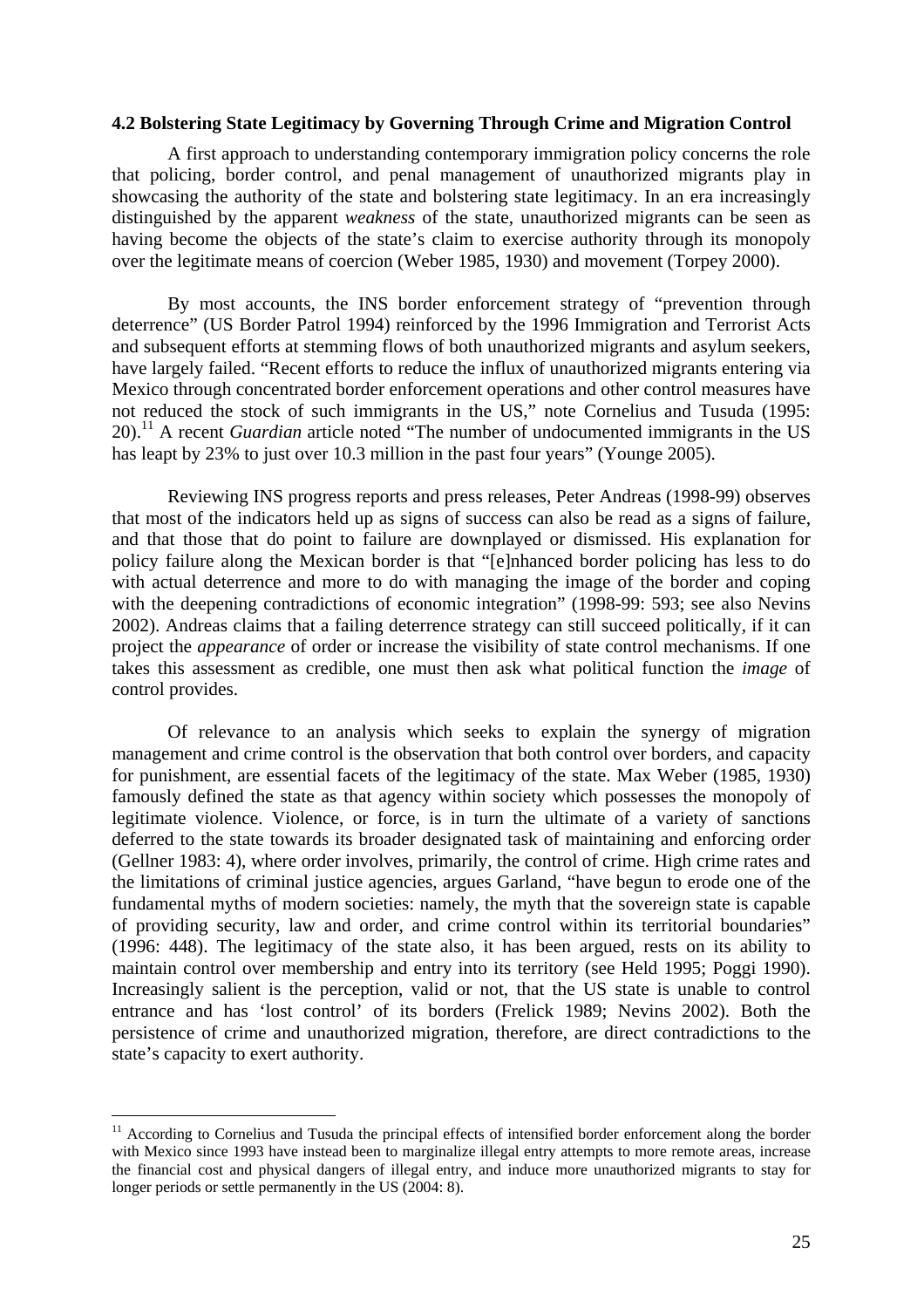<span id="page-28-0"></span>Against this backdrop, US state policy and practice towards unauthorized migrants, especially its boat interdiction and border enforcement efforts, fulfill the appearance of *simultaneously* fighting crime, and enforcing territorial control. It could be said to add a whole other dimension to 'governing through crime' (Simon 1997) – that of governing through migration control. Indeed, increased border policing and asylum criminalization have emerged at a time when state autonomy and authority is being eroded on a number of fronts. On the one hand the forces of globalized neo-liberal economics have undermined the US's autonomous jurisdiction over its production, trade, and fiscal and monetary controls (Adelman 1999: 93). Meanwhile, the post-Keynesian retrenchment of welfare provisions and, essentially, the discrediting of welfare solutions to social insecurities since the 1970s likewise disqualify another possible front for the legitimation of the state (Garland 1996: 448).

Zygmunt Bauman, a leading globalization theorist, has argued that, in the European context, nation-states and their insecure citizens have sought to compensate for eroding economic authority by focusing on palpable factors such as the "all-too-tangible enemy [of] the stranger next door" (1998: 7). Again, within criminological work one finds a similar explanation for the trend in increasingly *punitive* crime control. As Garland notes, "punishment is an act of sovereign might, a performative action which exemplifies what absolute power is all about" (1996: 460). A punitive response, such as imprisonment, to social anxieties and political problems are attractive to both the state and its citizens because "it can be represented as an authoritative intervention…[that] gives the appearance that 'something is being done' here, now, swiftly, and decisively" (*Ibid*.). To the extent that highprofile – but arguably unsuccessful – border enforcement programs such as Operation Gatekeeper and increasingly punitive policies towards unauthorized immigrants may serve to bolster state legitimacy in the eyes of its public, they also distract attention from the state's deepening and extended cross-border market activity with Mexico – activity itself held responsible for high levels of unauthorized immigration.<sup>12</sup>

### **4.3 The Regulation and Exploitation of Labour**

 $\overline{a}$ 

A second function served by the illegalization of unauthorized immigrants has been the regulation of movement, availability, and independence of migrant labor (Cockcroft 1986; Calavita 1992; Cornelius 2001). To this effect the deployment of penal and policing mechanisms, as the technologies of power by which immigration law is enforced, not enforced, or partially enforced, offer valuable insights into the way in which these laws shape the actual dynamics of immigration politics in response to economic context. The function of criminalization, this analysis suggests, is not to prevent the entry of unauthorized migrants but to construct those that do enter as a body of inexpensive, unorganized, and expendable workers willing, due to their immigration status, to work "hard and scared" (Marshall 1978).

The role of migrant labour in the US economy, and especially that of Mexican labour, is not a new phenomenon. Mexican workers in the early 1900s were recruited and even smuggled into the United States by American labor contractors, not just to meet the labor demands of an industrializing United States but as strikebreakers in situations of labour unrest (Rodriguez 1996: 235). Some contend that it has been since the 1970s especially that

<span id="page-28-1"></span> $12$  See Muller 1996 and Andreas 1998-99 for a discussion on how the 1994 implementation of the North American Free Trade Agreement (NAFTA) facilitated increased flows of migrants from Mexico, both in terms of the technological infrastructure for cross-border movement, and the erosion of economic opportunities for workers in Mexico.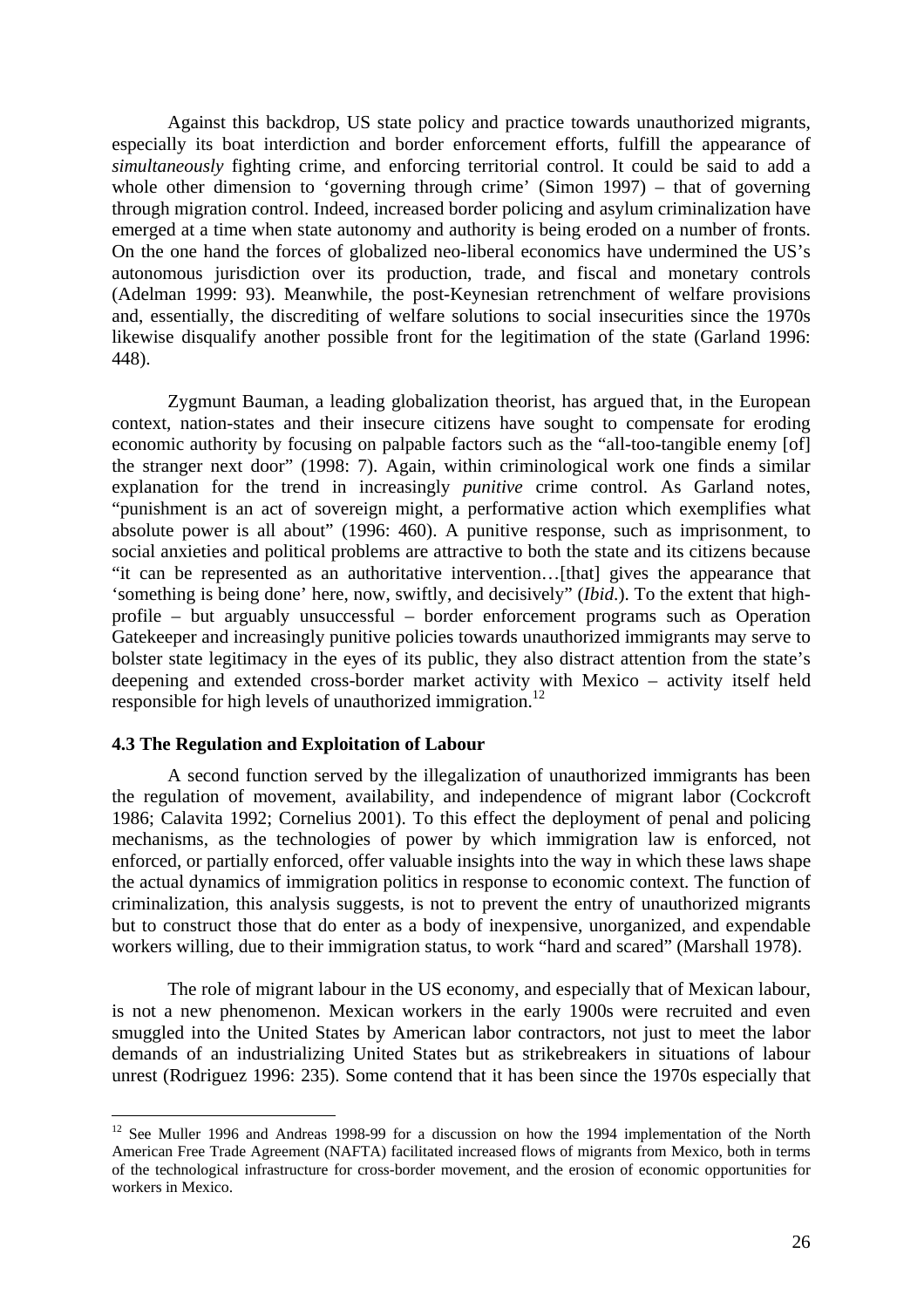this migrant labour population, *as an illegalized and policed workforce*, has become an essential ameliorative to industry's recurring crisis of profitability. In his book *Outlaws in the Promised Land* documenting this important economic role, Cockcroft quotes a Wall St. Journal article declaring the importance of "the present wave of Western Hemisphere immigrants" in offsetting profitability declines in the 1970s, and which a decade later ran a headline "Illegal immigrants are the backbone of economy in states of the Southwest" (1986: 130). Kitty Calavita points out that in the US, Spain and other advanced capitalist economies unauthorized workers are both "well-suited to the restructured economy of the late twentieth century with its proliferation of low-wage, contingent work" (2003: 406) and competitively advantageous given their lack of power relative to domestic labor to exact concessions from employers (*Ibid*: 400).

This lack of power is a consequence of the 'illegality' of such workers, and the intensified enforcement of this illegality over at least the past decade. Not only have the surveillance and punitive capabilities of immigration enforcement developed, but the laws directing them are crafted such that the migrant bears the brunt of immigration policing, rather than his or her employers. While arrest, imprisonment, and deportation have become very real and actualized consequences of working illegally, under the 1986 Immigration Reform Act employers are not responsible for verifying authorization documents presented to them by employees and therefore able to hire undocumented workers with false documents with relative impunity (Cornelius and Tusuda 2004: 11). In fact, while the US has the toughest penalties for immigrant smuggling and related activities among advanced industrialized countries, in terms of sanctions against employers of illegal immigrants it is ranked among the lowest (*Trafficking in Migrants Quarterly* 1996). This imbalance persists even though enforcement of employer sanctions are regarded by many to be the more effective strategy for stemming the flow of unauthorized migrants (Cornelius 2001).

INS raids, conducted in aggressive sweeps by large heavily armed teams, and accompanied by immediate arrest and deportation, serve to instill fear among unauthorized migrants and therefore act as an effective anti-unionizing tool for managers and employers. In areas and industries of the United States where unauthorized immigrants provide a substantial bulk of the labour force, unionizing efforts by migrant workers are routinely undermined by managerial campaigns casting "unionization as an invitation for more [INS] raids."<sup>13</sup> The most direct consequence has been the marginalization and docility of such workers, rather than the deterrence or obstruction of illegal labour (Calavita 1992).

One might observe that cracking down on unauthorized immigration serves *against* the economic interests of those who employ illegal labor. While it is true that there is incoherency in capital's response to immigration policing, and that the interests of *particular* employers may be damaged by policing undocumented workers, the strategy of non- or partial enforcement of immigration laws – an irony inherent to law enforcement generally (Marx 1981) – may in fact serve the interests of industry *in general*. It is the *threat* of enforcement that is important, as evidenced by high incidence rates of businesses and employers themselves notifying the INS, or threatening to do so, as a means of deterring organizing activities among their undocumented workers (Welch 2003: 329).

<span id="page-29-0"></span> $13$  Examples of these kinds of actions abound in the agricultural sector in California, the meat packing industry in the Midwest, and service industry in New York (Parenti 1999:150-52).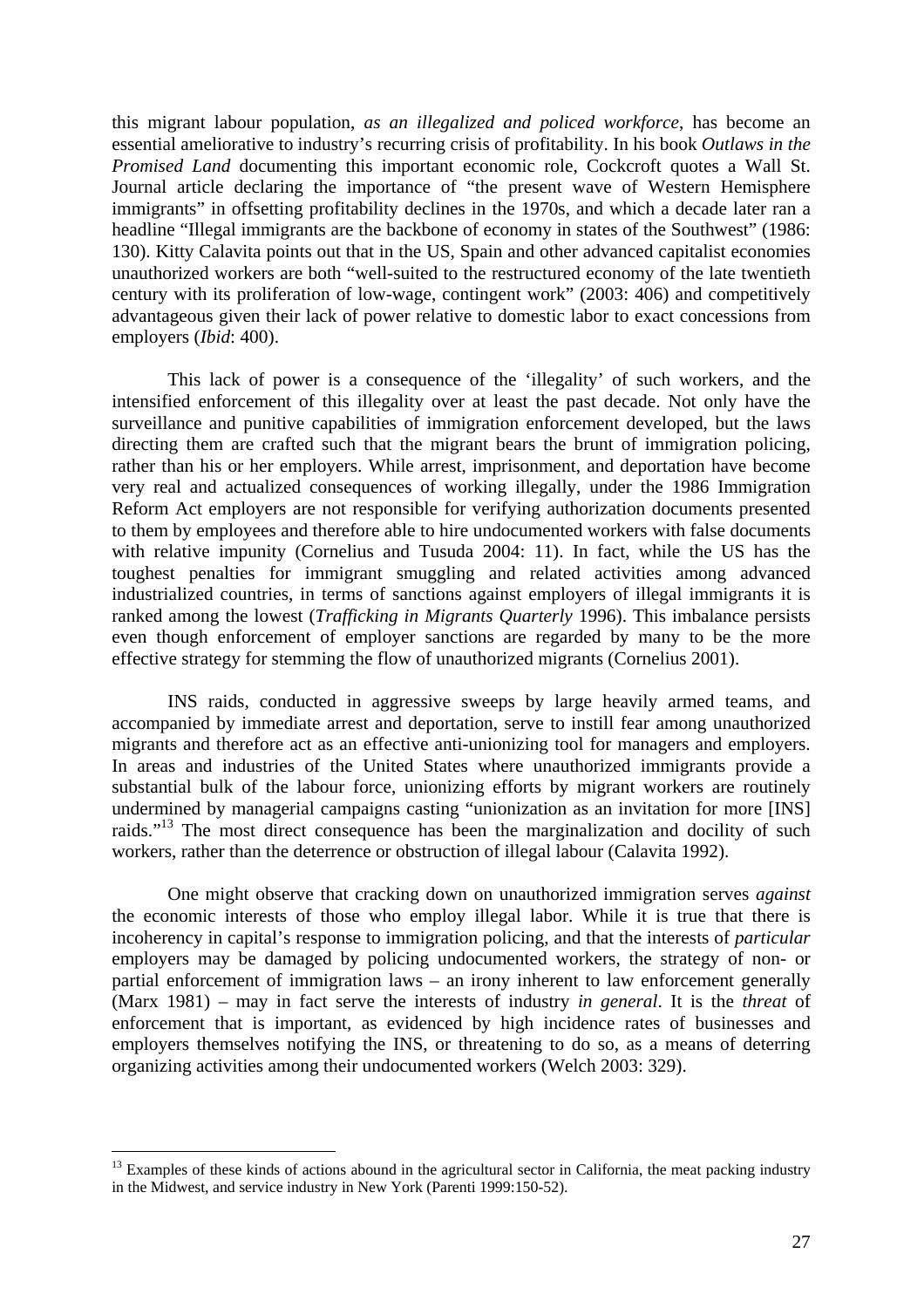<span id="page-30-0"></span>This analysis is of the utmost relevance to the study of anti-immigration sentiment and the potency of anti-immigration politics, insofar as domestic workers and unions have cited their own job security as rationale for supporting anti-immigration policies and politicians (Muller 1996: 106-07). The contradictions therefore inherent in criminalization mechanisms deserve further study, if only to better understand the class dynamics of xenophobia and its ferment.

### **4.4 Social Control and the Containment of Social Unrest**

A third area deserving of attention concerns the use of crime control apparatuses as mechanisms of social control and tools for containing social unrest. Insofar as it can be argued that asylum seekers occupy a position similar to populations deemed surplus or socially disruptive *within* a polity, theories interrogating the social order functions served by criminalizing citizen populations are relevant to analysis of the criminalization of asylum seekers as well.

Nils Christie's seminal treatise on the infinite expansion of the crime control industry opens with a simple statement about its theme:

Societies of the Western type face two main problems: Wealth is everywhere unequally distributed. So is access to paid work. Both problems contain potentialities for unrest. The crime control industry is suited for coping with both. This industry provides profit and work while at the same time producing control of those who otherwise might have disturbed the social process (1993: 13).

The use of crime control and penal apparatuses as tools for managing social unrest and populations deemed surplus or subversive to the economic and social order has recently emerged into the foreground of critical crime and punishment analysis. Much of the literature deployed towards this argument begins with the observation that the mid-1970s saw a sharp upward shift in penal practice, alongside other significant changes in the socio-economic role of the US State. Before this point, the prison population of the US had been steadily declining, and had reached a low of 380,000 inmates by 1975. In contrast to the predictions of criminologists writing at the time, America's incarcerated population would quadruple over the ensuing twenty years and reach two million by 2000, despite stagnant crime levels over much of that period (Wacquant 2000: 386). These increased incarceration rates reflect just one element of the intensified and increasingly punitive crime control policy characteristic of criminal justice in late modernity, termed the 'new culture of control' by Garland (2001).

The demise of a social-welfare approach to governing in the US is usually dated from the mid-1970s as well, as is the ascendancy of the defining features of advanced economic neo-liberalism: flows of global capital and labor, economic deregulation, and the casualization of the labor force. Derivative of economic restructuring and welfare retrenchment, according to social control theorists, has been the emergence of both a new 'underclass'<sup>14</sup> and new social anxieties to be governed. Loic Wacquant notes, therefore, that

<span id="page-30-1"></span><sup>&</sup>lt;sup>14</sup> According to Christopher Crowther, the 'underclass' is a concept used to reference "a group surplus to the requirements of the system of production and the institutions of civil society," produced by structurally generated changes in the political economy and characterized by such indicators as welfare dependence, educational failure, and a propensity to engage in criminal and disorderly behaviour. "One of the outcomes of the construction of a free market economy since the late 70s was a burgeoning 'underclass' and a strong state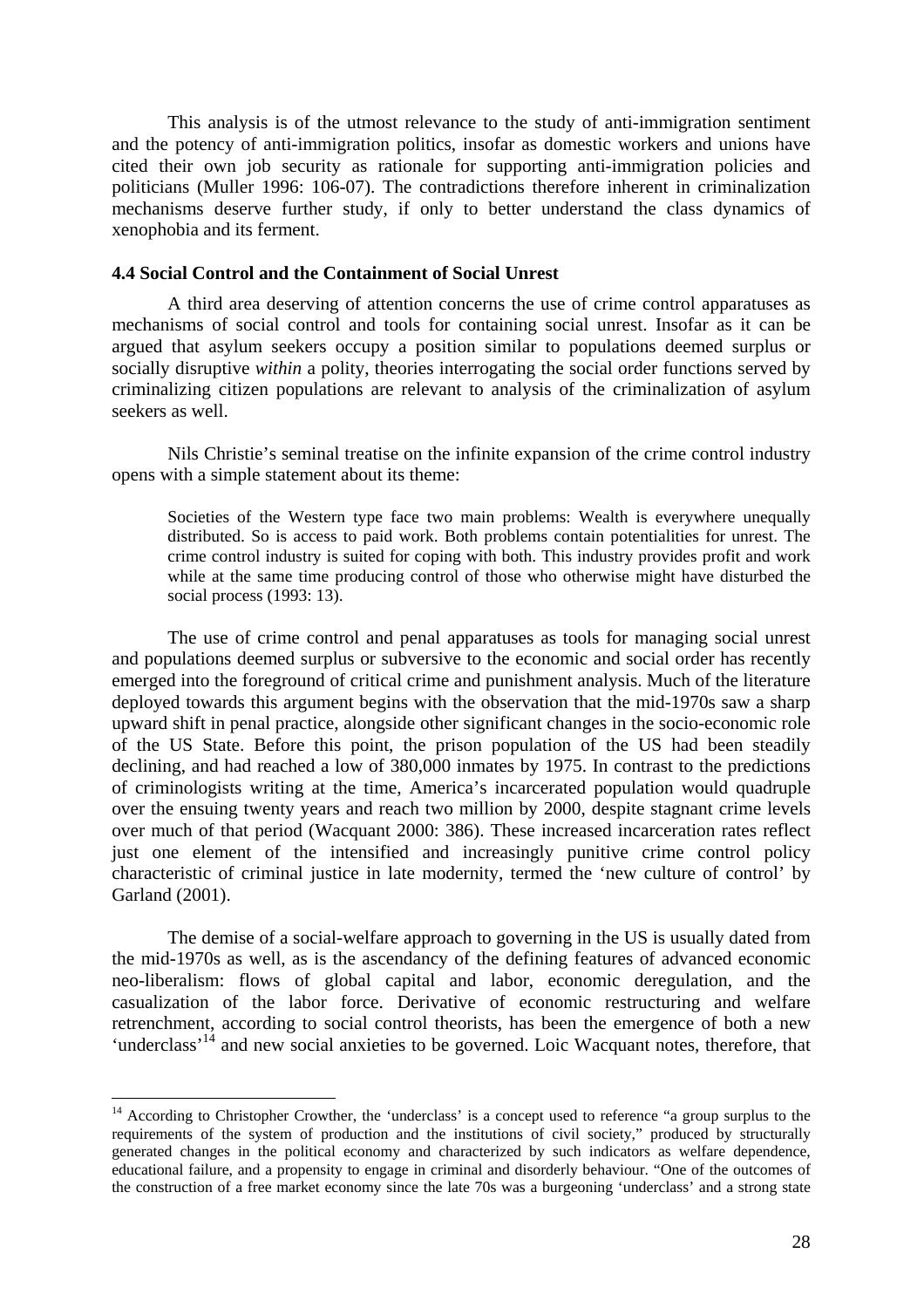in all neo-liberal states that abide by 'free market' principles one observes in recent decades a spectacular rise in the number of people imprisoned, as the state "relies increasingly on the police and penal institutions to contain the disorders produced by mass unemployment, the imposition of precarious wage work, and the shrinking of social protection" (2001: 404).

In the United States communities of colour, and specifically the African-American population, have been over-represented in the penal system, effectively linking individuals of colour to the category of the 'criminal' in the popular imagination (Bosworth, forthcoming 2006). Wacquant (2000) and Parenti (1999) view this trend, in part, as evidence of a "racial and class backlash against the democratic advances won by the social movements of the preceding decade" (Wacquant 2000: 384). As populations such as African-Americans, or immigrants, have become the target of social anxieties, Wacquant maintains, the prison serves to institutionalize differentiation and segregation (1999: 218). This point substantiates the claim made by Christie that "gulags, Western type will not exterminate, but they have the possibility of removing from ordinary social life a major segment of potential trouble-makers for most of those persons' lives" (1993: 16). It also corroborates Foucault's (1977) analysis of the functions of the prison, in light of its record of maintaining delinquency and transforming occasional offenders into habitual offenders. To Foucault, the prison, at least in part, served to represent criminals to other sections of the possibly sympathetic poor as dangerous and wicked, neutralizing their potential alliance. "Penality does not simply 'check' illegalities," he writes, "it differentiates them, it provides them with a general economy" (1977: 262).

This body of work has potential application to the case of criminalized asylum seekers and immigrants as well. Political campaigns blaming asylum seekers and immigrants for crime, joblessness, and community breakdown have proven successful in recent years in uniting voters from disparate classes in support of 'tough' policies, and politicians who support them.<sup>15</sup> Wacquant's description of poor African-Americans in the US and foreigners in Europe, both disproportionately represented prison populations, as 'suitable enemies' who serve as a "symbol of and target for all social anxieties" (1999: 219) might apply to unauthorized immigrants in the US as well. The peaks of anti-immigration sentiment in the US have all taken place during times of economic uncertainty (Nevins 2002: 96) and widespread frustration with such material insecurities as stagnant earnings and increasing service costs consistently underpin outbreaks of anti-immigrant unrest (Muller 1996: 106- 09). A valuable inquiry might therefore be to probe the degree to which those most disenfranchised by mass unemployment, the imposition of precarious wage work, and diminished social protection, invest blame for their material insecurities into unauthorized migrants *rather* than considering systematic or national causes of their economic conditions. A similar question might be asked of citizens seeking explanations for the social disorders in their communities, and whose impugning of asylum seekers and 'illegal' immigrants keeps them from more thoroughly probing into why and from where such social ills actually derive.

was required to manage the problems posed by this stratus, hence the paramilitarization of the police force" (Crowther 2000: 150-151).<br><sup>15</sup> In California in the early 1990s for example, politicians of both the Democratic and Republican Parties were

<span id="page-31-0"></span>anxious to come across to the public as tough on border enforcement and unauthorized immigration. Almost forty separate measures aimed at addressing immigration were introduced by members of the California Senate and Assembly in 1993. According to an August 1993 Field Poll, 81 percent of non-Hispanic whites believed unauthorized immigration to be a very serious problem (Nevins 2002: 89)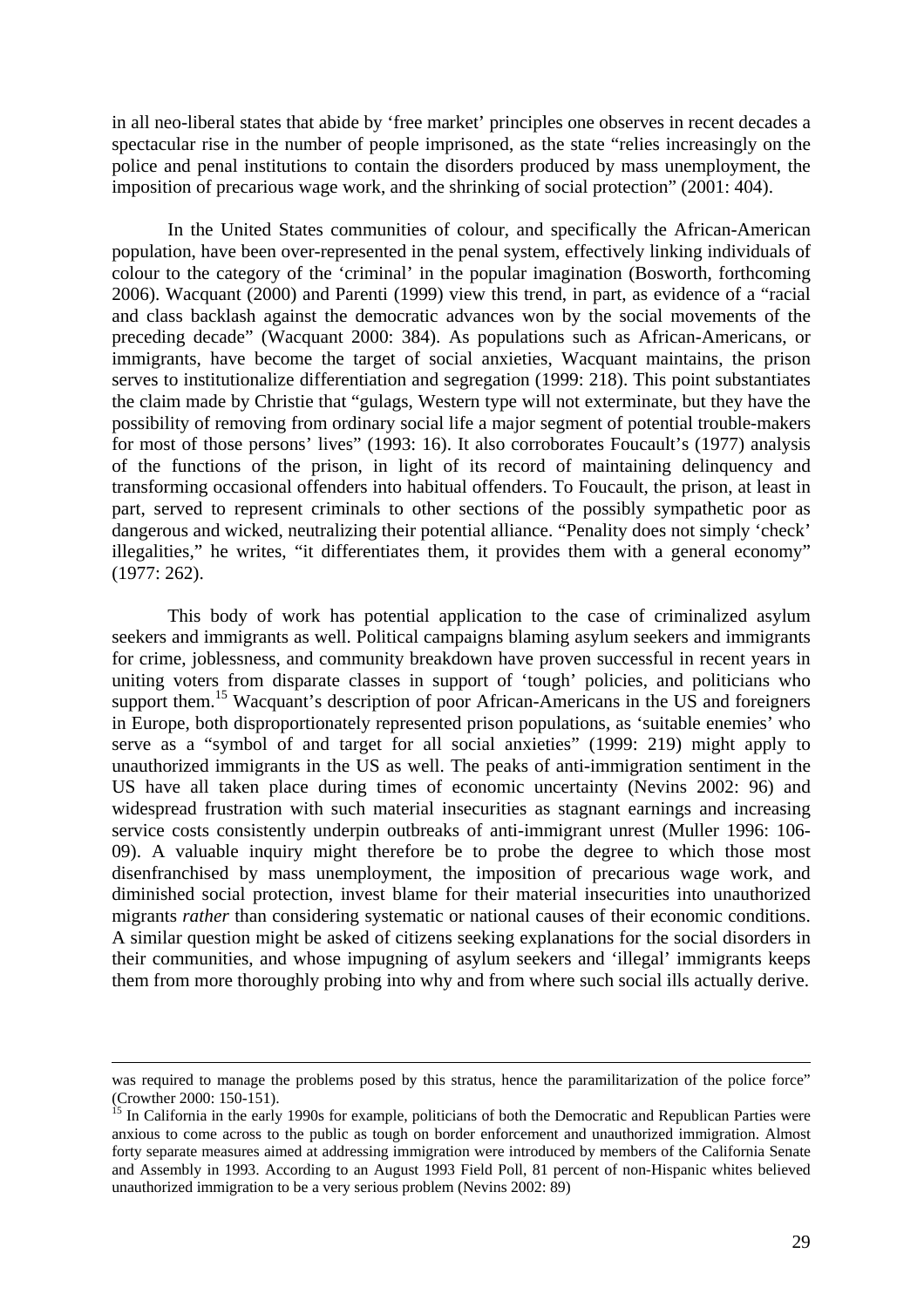<span id="page-32-0"></span>Still another perspective on the potential social control features of criminalizing asylum seekers concerns the containment or the delegitimation of *foreign* social unrest. This is a function that harks back to the Cold War, when state sympathy for refugees from Communist countries reflected the degree to which refugees symbolized the illegitimacy of America's foes. Since the mid-1980s however, rising numbers of asylum seekers fleeing persecution, civil war, and poverty can to some degree be linked to both US foreign policy and its economic activities. US foreign policy in Central America, for example had enormous influence on the conditions that gave rise to flows of migrants fleeing both violence and poverty. The Reagan administration's support for the Contras in Nicaragua, US support for the El Salvadoran Government's violent repression of a left-wing insurgency during the 1980s, and its well documented contribution to the civil war in Guatemala over decades into the mid-1980s, are only the more militaristic examples of US involvement in conflict and impoverishment in the region.[16](#page-32-1) NAFTA, the free trade agreement championed by President Bush Sr. and US business elite, has similarly been implicated in degraded economic conditions in Mexico (Andreas 1998-99). The very *existence* of refugees and economic migrants, therefore, *if considered credible*, pose a potential threat, not to citizens or national security, but to the legitimacy of US foreign policy objectives and economic prerogatives.

### **Summary**

 $\overline{a}$ 

Asylum and immigration policy, while generated like all policy out of myriad of interests, accidents, and negotiations, does reflect considerably on the prerogatives of a state and its dominant political actors. This Section has offered a few of the functions the employment of penal measures and criminality discourse serve in the context of managing unauthorized migration. While they stand as significant analyses for consideration, a broader point has also been to emphasize the importance of *means* and *tools* as windows to understanding why, and for whom, such contentious practices occur.

<span id="page-32-1"></span><sup>&</sup>lt;sup>16</sup> For a more detailed account of the economic and political factors which influenced flows of migrants from Central America over the 1980s and 1990s, see Zolberg 1995, especially pp. 148-152. Many of the displaced citizens of these countries, it should be noted, came to the US illegally and either did not apply for asylum or stayed as 'illegal' immigrants when their asylum claims were rejected.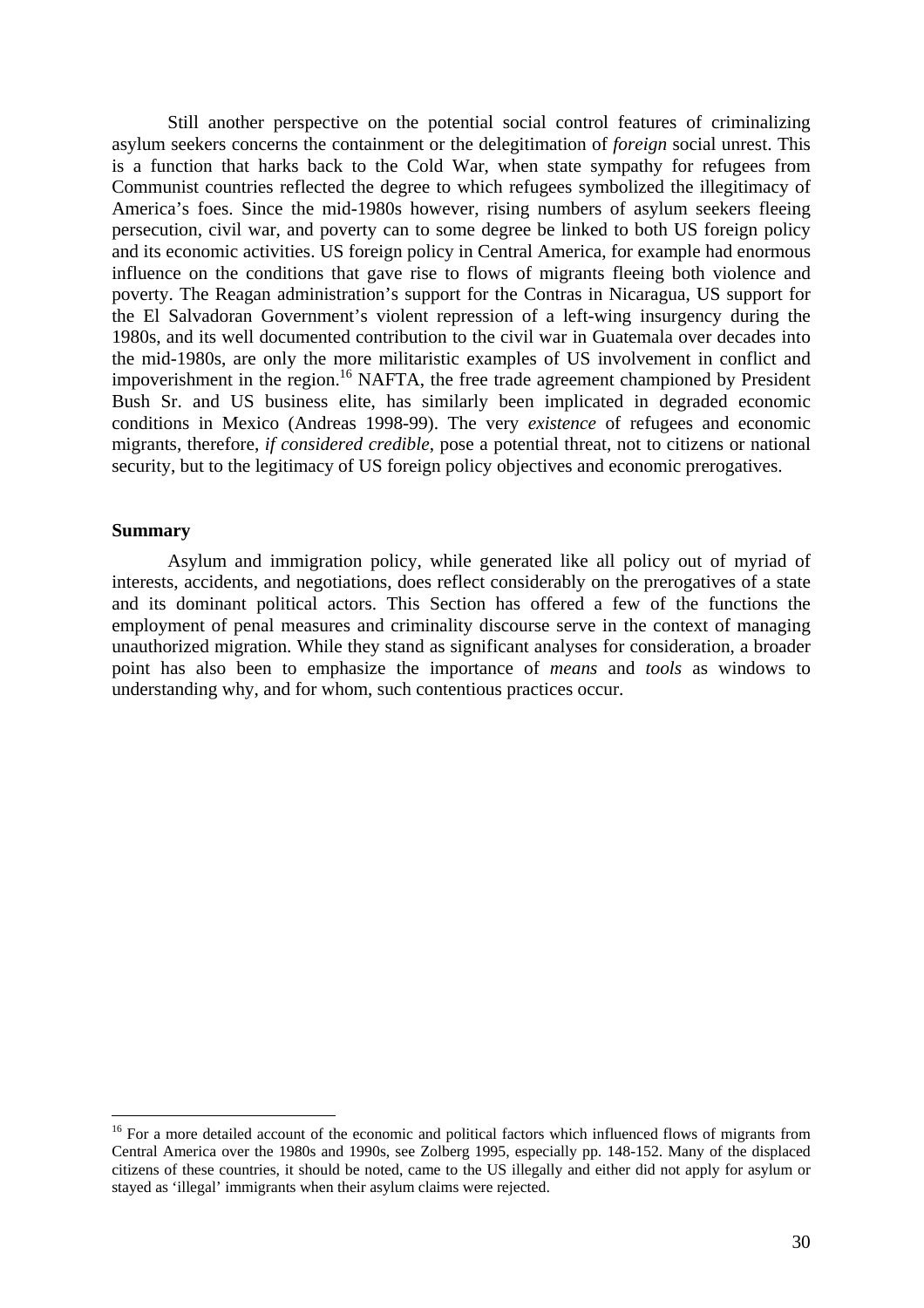### <span id="page-33-0"></span>**5. CONCLUSION**

This paper has attempted to demonstrate how contemporary practices constitutive of asylum and immigration policy in the United States amount to a *de facto* criminalization of asylum seekers and unauthorized immigrants. It questions the assumption that such measures and tactics are designed primarily to keep some, or all asylum seekers and unauthorized immigrants out, as well as the notion that such measures occupy a realm of 'exceptional' politics outside normal political practices. Immigration law spanning over at least the past decade represents the traditionally punitive goals of retribution and deterrence, as well as inserting suspicion and the assumption of 'guilt' into the mechanisms by which unauthorized migrants are processed. The corollary of such laws has been the militarization and technological intensification of border enforcement along the US-Mexico border (Andreas 1998-99; Nevins 2002), as well as a build-up of interior immigration policing (Parenti 1999). The criminality of unauthorized migration, moreover, finds its penal conclusion in the growth of asylum and immigration imprisonment (Simon 1998; Welch 2002). This paper has therefore sought to locate measures such as asylum detention, policing, border militarization, actuarial surveillance and legislated illegality and punishment into the critical framework of crime and punishment theory.

Criminology provides more than just a theoretical language. Constant in such theorizing and research have been accounts of prisons, policing, surveillance and the construction of criminality as functioning not so much to control crime (a task at which these methods have largely failed) but to repress and divide the poor, to legitimate the authority of the state by 'governing through crime' and to serve the needs of the economy by segregating surplus populations and creating 'docile' bodies for labour. Such functions are not specific to the management of registered citizens; they can also help explain contemporary asylum and immigration politics and the proportion of law enforcement resources devoted to managing unauthorized immigrants.

Since September  $11<sup>th</sup>$  2001 and the subsequently overwhelming employment of military discourse and action by the US government, 'securitization' has seemed an ever more tempting paradigm for understanding asylum policy. What its application risks obscuring however is the much more pervasive, insidious, and too often accepted penal practices through which asylum seekers and unauthorized immigrants are criminalized. The only irony of discrediting security as an appropriate framework for studying asylum politics is that *insecurity* occupies such an essential place in the narrative of contemporary asylum policy: the insecurity inherent to statelessness and the daunting process of applying for refugee status; the insecurity of institutionalized immigration law enforcement agents and other 'professional managers of unease' in need of a *raison d'etre* (Bigo 2002); the insecurity of those citizens calling for punitive measures against non-citizens and people of colour, hungry for categorical and categorized sources for their economic, social, and existential fears; and the insecurity of the social order and its profiteers from which the rest of those insecurities at least partially derive.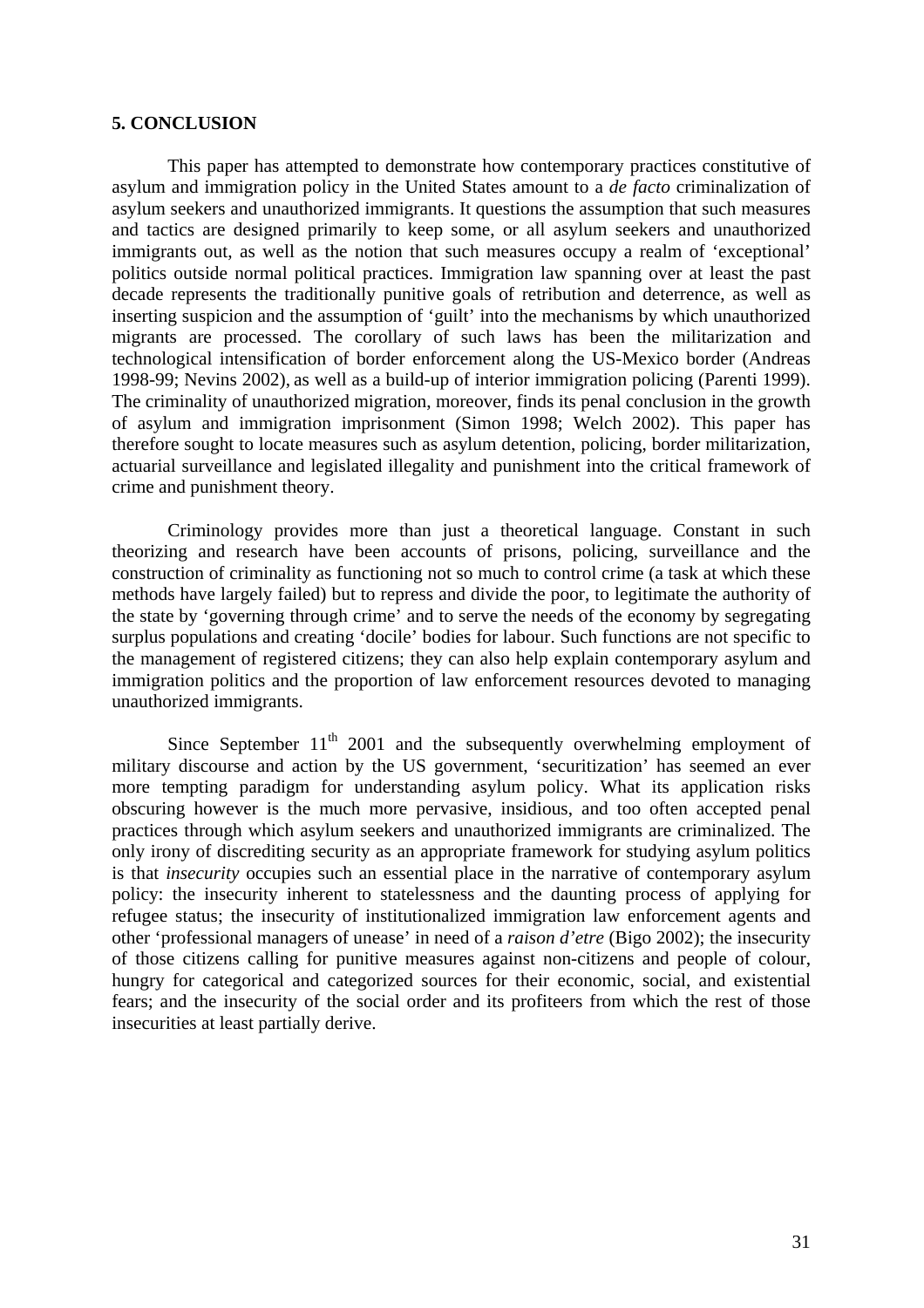### <span id="page-34-0"></span>**BIBLIOGRAPHY**

- **ADELMAN, H.** (1999) "Modernity, Globalization, Refuges and Displacement" in Alger, A. (ed.) *Refugees: Perspectives on the Experience of Forced Migration,* London and New York: Pinter.
- **AMERICAN CIVIL LIBERTIES UNION** (1994) Immigrants Rights Project *Justice Detained: Conditions at the Varick Street Immigration Detention Center.*
- **ANDREAS, P.** (1996) "U.S.-Mexico: Open Markets, Closed Border" *Foreign Policy,* Vol.103: 51-69.
	- \_\_\_\_\_\_\_\_\_\_\_\_ (1998-99) "The Escalation of U.S. Immigration Control in the Post-NAFTA Era" *Political Science Quarterly,* Vol.113(4): 591-615.
- **ARADAU, C.** (March 2001) "Migration: The Spiral of (In)Security" *Rubrikron*  <http://venus.ci.uw.edu.pl/~rubikon/forum/claudia1.htm>
- **AUSTIN, J., IRWIN, J. and KUBRIN, C.** (2004) "It's about time: America's Imprisonment Binge," in Blomberg, T.G. and Cohen, S. (eds.) *Punishment and Social Control,* enlarged 2nd ed. New York: Walter de Gruyter, Inc.
- **BAUMAN, Z.** (1998) "Europe of Strangers,' a working presented on 5 June 1998 in the Transnational Communities lecture series at the Faculty of Anthropology, Oxford University.
- **BECK, U.** (1992), *Risk Society: Towards a New Modernism,* London: Sage.
- **BECKER, H. S.** (1963) *Outsiders: Studies in the Sociology of Deviance* New York: Free Press.
- **BLEICHMAR, J.** (1999) "Deportation as Punishment: A Historical Analysis of the British Practice of Banishment and its Impact on Modern Constitutional Law," *Georgetown Immigration Law Journal* Vol.14 (115).
- **BIGO, D.** (2002) "Security and Immigration: Toward a Critique of the Governmentality of Unease" *Alternatives* Vol.27: 63-92.
- **BOSWORTH, M.** (forthcoming 2006) "Identity, Citizenship and Punishment" Forthcoming in Mary Bosworth, M. and Flavin, J. (eds.). *From Slavery to Globalization. How Race and Gender shape Punishment in America.* New Brunswick, NJ: Rutgers University Press.
- **BUZAN, B.** (1991) *People, States and Fear,* 2nd edition, London: Longman.
- **BUZAN, B., WAEVER, O. and DE WILDE, J**. (1998) *Security. A New Framework for Analysis,* London: Rienner.
- **CALAVITA, K.** (1992) *Inside the State: The Bracero Program, Immigration, and the INS,*  New York: Routledge.

\_\_\_\_\_\_\_\_\_\_\_\_\_ (2003) "A 'Reserve Army of Delinquents': The Criminalizaiton and Economic Punishment of Immigrants in Spain" *Punishment & Society,* Vol. 5(4): 399- 413.

- **CASTLES, S.** (2004) "Why Migration Policies Fail" *Ethnic and Racial Studies,* Vol. 27(2): 205-227.
- **CASTLES, S. and MILLER, M. J.** (2003) *The Age of Migration,* 3rd edition, New York: Palgrave MacMillan.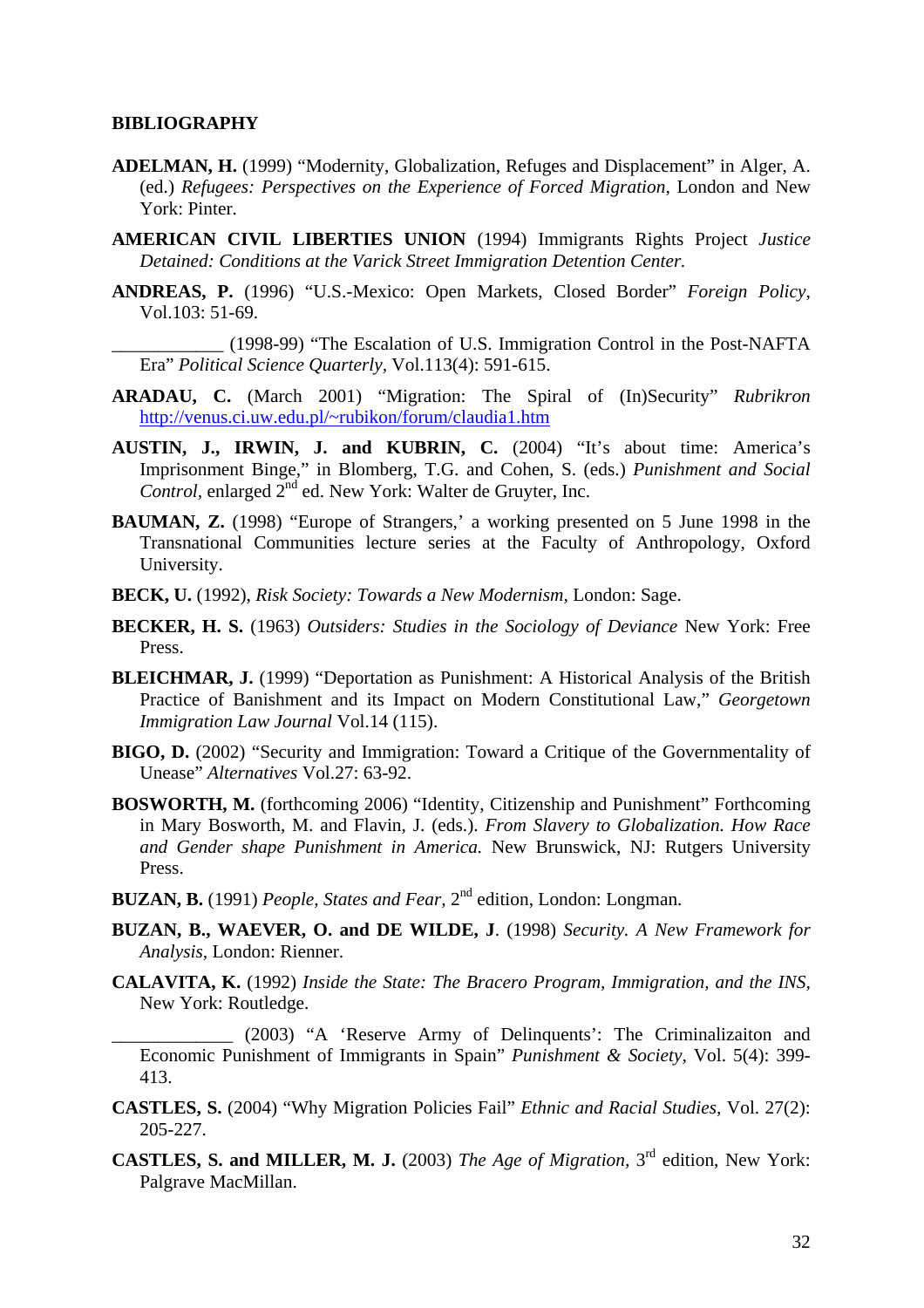- **CHIMNI, B. S.** (1998) "The geopolitics of refugee studies: a view from the south" J*ournal of Refugee Studies* Vol.11 (4): 350-374.
- **CHRISTIE, N.** (1993) *Crime Control as Industry: Towards Gulags, Western Style,* 2nd edition, New York: Routledge.
- **COCKCROFT, J. D.** (1986) *Outlaws in the Promised Land: Mexican immigrant workers and America's future,* New York: Grove Press.
- **CORNELIUS, W. A.** (2001) "Death at the Border: Efficacy and Unintended Consequences of US Immigration Control Policy**"** *Population and Development Review* Vol. 27(4): 661-685.
- **CORNELIUS, W. A. and TUSUDA, T.** (2004) "Controlling Immigration: The Limits of Government Intervention" in Cornelius, W.A. *et al.* (eds.) *Controlling Immigration: A Global Perspective,* 2nd ed. Stanford: Stanford University Press.
- **CORNISH, D. and CLARKE, R.** (1986) "Situational Prevention, Displacement of Crime and Rational Choice Theory," in Heal, K., and Laycock, G. (eds.) *Situational Crime Prevention: From Theory to Practice,* London: HMSO.
- **COUNCIL OF THE EUROPEAN UNION** (CEU) (1999) Stability Pact for South Eastern Europe, signed in Cologne 10 June 1999, Brussels: CEU.
- **COUTIN, S. B.** (2005) "Contesting Criminality: Illegal immigration and the Spatialization of Criminality," *Theoretical Criminology* Vol. 9(1): 5-33.
- **CROWTHER, C.** (2000) "Thinking about the 'Underclass': Towards a Political Economy of Policing" *Theoretical Criminology,* Vol. 4(2): 149-167.
- **DANIELS, R.** (1990) *Coming to America: A History of Immigration and Ethnicity in American Life*, Harper Perennial.
- **DEN BOER, M.** (1995) "Moving Between Bogus and Bona Fide: The Policing of Inclusion and Exclusion in Europe" in Miles, R. and Thranhardt, D. (eds.), *Migration and European Integration: The Dynamics of Inclusion and Exclusion,* London: Pinter.
- **DEPARTMENT OF HOMELAND SECURITY** (March 2003)"Press Kit on Operation Liberty Shield" available from:<http://www.dhs.gov/dhspublic/display?content=520>
- **DOW, M.** (2004) *American Gulag: Inside U.S. Immigration Prisons,* Berkeley and L.A.: University of California Press.
- **DUNN, J.** (1996) "Specifying and Understanding Racism," in *The History of Political theory and Other Essays*, Cambridge: Cambridge University Press: 148-159.
- **EINOLF, C.** (2001) *The Mercy Factory: Refugees and the American Asylum System,*  Chicago: Ivan R. Dee.
- **FOUCUALT, M.** (1977) *Discipline and Punish: the Birth of the Prison,* London: Allen Lane.
	- \_\_\_\_\_\_\_\_\_\_\_\_\_\_\_ (1991) "Why the Prison?" in Kritizman, L. (ed) *The Foucault Effect: Studies in Governmentality,* New York: Routledge.
- **FREDRICKSSON, J.** (2000) "Bridging the Gap Between Rights and Responsibilities: Policy changes Affecting Refugees and Immigrants in the United States since 1996" *Georgetown Immigration Law Journal,* Vol.14: 757-778.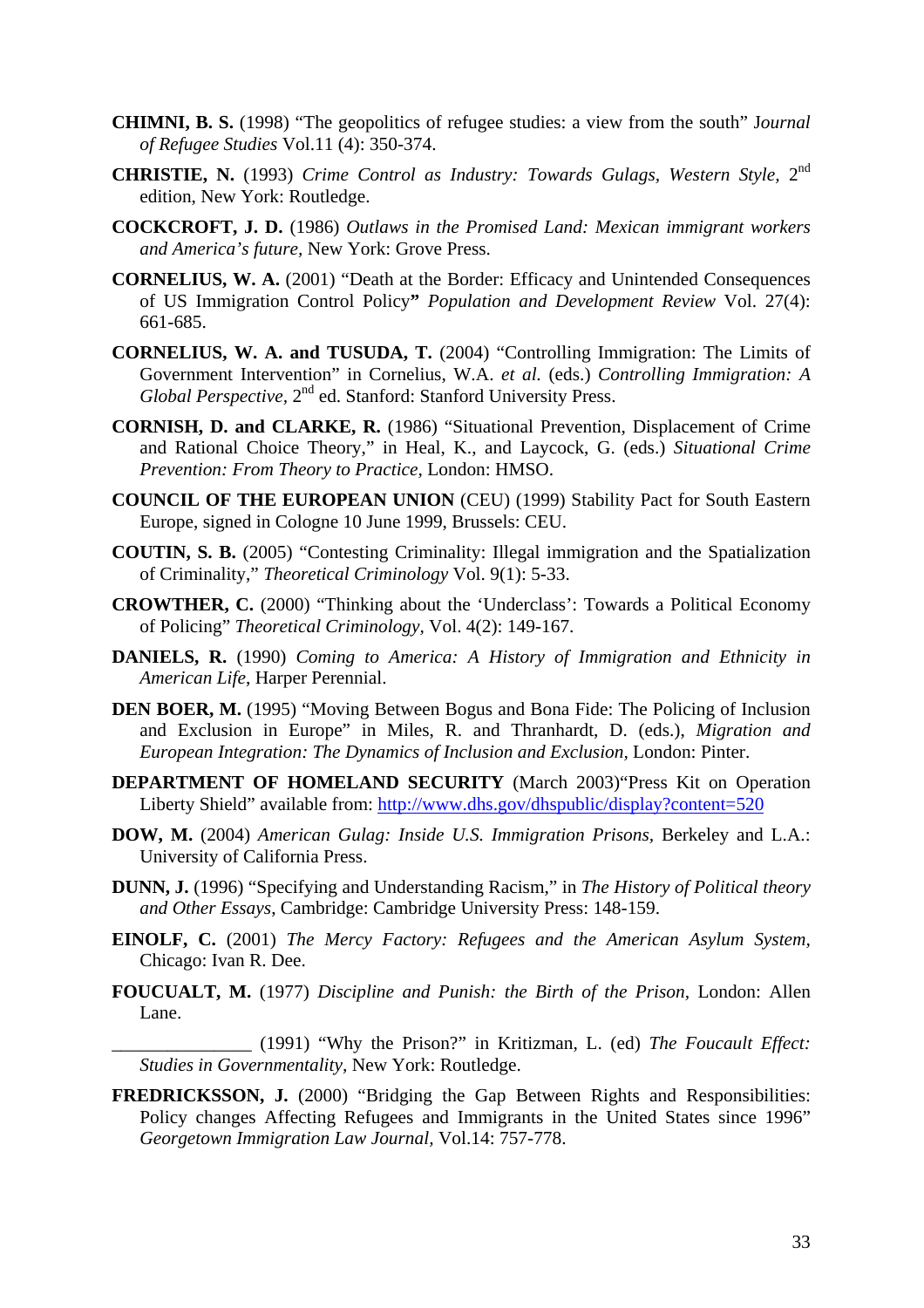- **FRELICK, B.** (1989) *Refugees at Our Border: The US Response to Asylum Seekers,* Washington, DC: US Committee for Refugees.
- **GALLIE, W. B.** (1955-1956) "Essentially Contested Concepts" in *Proceedings of the Aristotelian Society,* Vol.56: 167-98.
- **GARLAND, D.** (1996) "The Limits of the Sovereign State: Strategies of Crime Control in Contemporary Society" *The British Journal of Criminology,* Vol. 36(4): 445-471.

\_\_\_\_\_\_\_\_\_\_\_\_\_ (2001) *The Culture of Control: Crime and Social Order in Contemporary Society,* Oxford: Oxford University Press.

- **GEDDES, A.** (2005) "Immigration and the Welfare State" in Guild, E. and van Selm, J. (eds.) *International Migration and Security: Opportunities and Challenges,* New York: Routledge.
- **GELLNER, E.** (1983) *Nations and Nationalism,* Oxford: Basil Blackwell.
- **GIBNEY, M. J.** (2003) "The State of Asylum: Democratization, Judicialization and the Evolution of Refugee Policy" in Kneebone, S. (ed.) *The Refugee Convention 50 Years On: Globalization and International Law.* Aldershot: Ashgate.
- **GIDDENS, A.** (1990) *The Consequences of Modernity*, Cambridge: Polity.
- **GOUREVITCH, A**. (January 2003) "Detention Disorder: Ashcroft's Clumsy Round-Up of Foreigners Lurches Forward" *The American Prospect,* available from: <http://www.prospect.org/web/page.ww?section=root&name=ViewWeb&articleId=993>
- **GREENE, J**. (2001) "Bailing out private jails" *The American Prospect.* Vol. 12(16): 23-27.
- **HALL, S.** (1980) *The Drift to a Law and Order Society* London: Cobden Trust.
- **HASSAN, L.** (2000) "Deterrence measures and the Preservation of Asylum in the United Kingdom and United States" *Journal of Refugee Studies,* Vol. 13(2): 184-204.
- **HELD, D.** (1995) *Democracy and the Global Order: From the Modern State to Cosmopolitan Governance,* Cambridge: Polity Press.
- **HELTON, A.** (1992) "The Detention of Aylum Seekers in the United States and Canada" in Bhabha, J. and Coll, G. (eds.) *Asylum Law and Practice in Europe and North America: A Comparative Analysis by Leading Experts,* Washington: Federal Publications: 174-175.
- **HOFFSTETTER, R.** (1984) *US Immigration Policy,* Durham, NC: Duke University Press.
- **HORNE, D. C. and WEITZHANDLER, L. A.** (1997) "Asylum Law after the Illegal Immigration Reform and Immigrant Responsibility Act", *Immigration Briefings* Washington DC, Federal Publications No. 97.
- **HUMAN RIGHTS FIRST** (1998) *Slamming the Golden Door: A Year of Expedited Removal*, New York. Available from: [http://www.humanrightsfirst.org/](http://www.humanrightsfirst.org/pubs/descriptions/golden.htm) [pubs/descriptions/golden.htm](http://www.humanrightsfirst.org/pubs/descriptions/golden.htm)

\_\_\_\_\_\_\_\_\_\_\_\_\_\_\_\_\_\_\_\_\_\_\_(1999) *Refugees Behind Bars: The Imprisonment of Asylum Seekers in the Wake of the 1996 Immigration Act,* New York. Available from:

[http://www.humanrightsfirst.org/us\\_law/loss/loss\\_main.htm](http://www.humanrightsfirst.org/us_law/loss/loss_main.htm)

\_\_\_\_\_\_\_\_\_\_\_\_\_\_\_\_\_\_\_\_\_\_\_(2002) *A Year of Loss: Reexamining Civil Liberties Since September 11,* New York. Available from:

[http://www.humanrightsfirst.org/us\\_law/loss/loss\\_main.htm](http://www.humanrightsfirst.org/us_law/loss/loss_main.htm)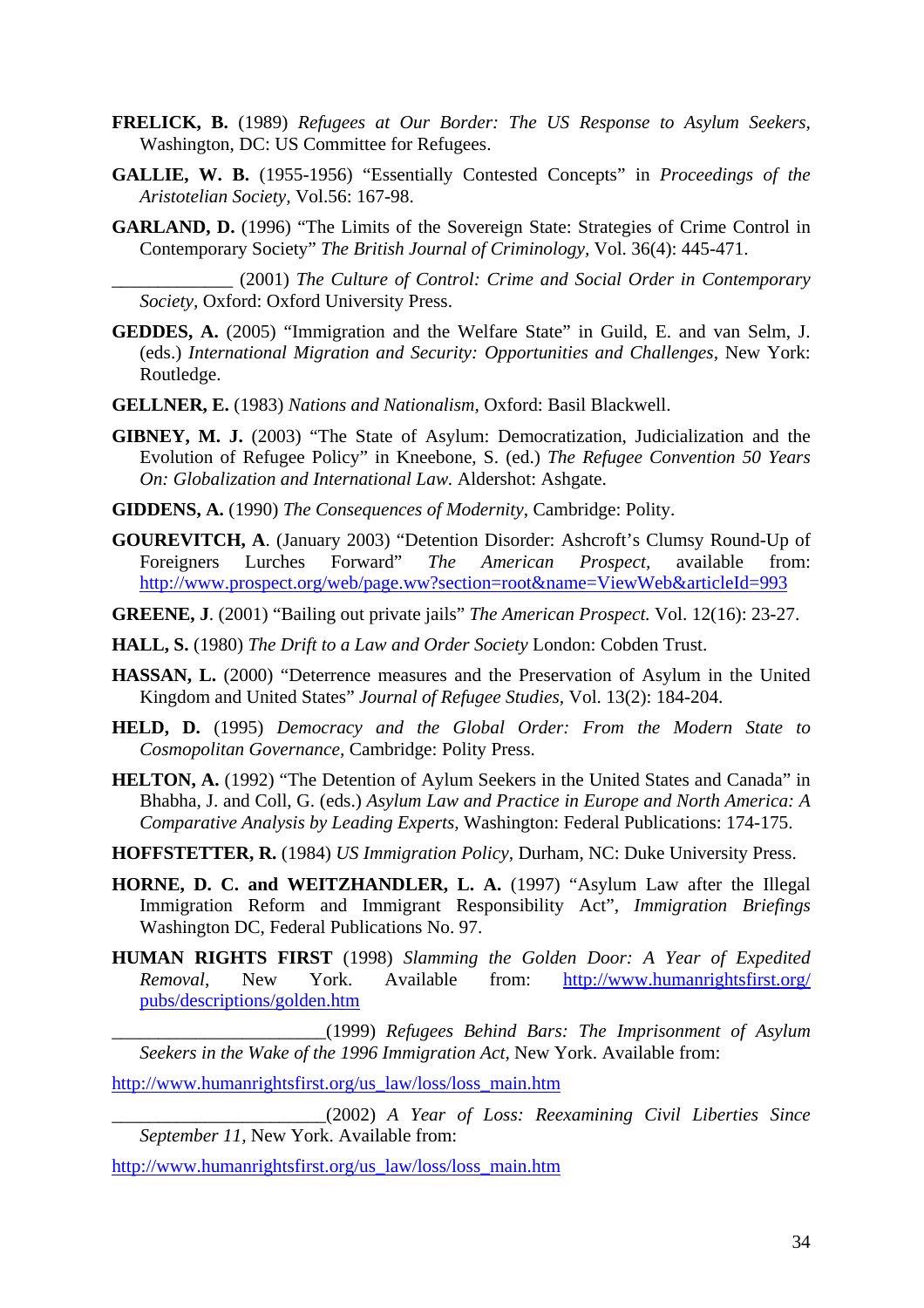\_\_\_\_\_\_\_\_\_\_\_\_\_\_\_\_\_\_\_\_\_\_\_(2003) *Assessing the New Normal: Liberty and Security for the Post-September 11 United States,* New York. Available from:

[http://www.humanrightsfirst.org/us\\_law/loss/assessing/assessingnewnormal.htm](http://www.humanrightsfirst.org:80/us_law/loss/assessing/assessingnewnormal.htm)

\_\_\_\_\_\_\_\_\_\_\_\_\_\_\_\_\_\_\_\_\_\_\_(2004) *In Liberty's Shadow: U.S. Detention of Asylum Seekers in the Era of Homeland Security,* New York. Available from: [http://www.humanrightsfirst.org/about\\_us/events/Chasing\\_Freedom/asylum\\_report.htm](http://www.humanrightsfirst.org/about_us/events/Chasing_Freedom/asylum_report.htm)

**HUYSMANS, J.** (1995) "Migrants as a Security Problem: Dangers of 'Securitizing' Societal Issues" in Miles, R. and Thranhardt, D. (eds.), *Migration and European Integration: The Dynamics of Inclusion and Exclusion,* London: Pinter.

**JOHNSTON, L**. (2000) *Policing Britain: Risk, Security and Governance* Harlow: Longman.

- **JOPPKE, C.** (1998) "Why Liberal States Accept Unwanted Immigration" *World Politics*, Vol. 50(2): 266-293.
- **LENTIN, A**. (2004) "Racial States, Anti-Racist Responses: Picking Holes in 'Culture' and 'Human Rights'" *European Journal of Social Theory,* Vol. 7(4): 427-443.
- **LOESCHER, G.** (1992) *Refugee Movements and International Security,* Oxford: Adelphi Papers, International Institute for Strategic Studies.

\_\_\_\_\_\_\_\_\_\_\_\_\_\_\_(1993) *Beyond Charity: International cooperation and the global refugee crisis,* New York: Oxford University Press.

- **MARSHALL, R.** (1978) "Economic Factors Influencing the International Migration of Workers" in Ross, S. (ed.) *Views Across the Border,* Albuquerque, NM: University of New Mexico Press.
- **MARTIN. P. L.** (2004) "The United States: The Continuing Immigration Debate" in Cornelius, W.A. *et al.* (eds.) *Controlling Immigration: A Global Perspective,* 2nd ed. Stanford: Stanford University Press.
- **MARX, G. T.** (1981) "Ironies of Social Control: Authorities as Contributors to Deviance Through Escalation, Nonenforcment, and Covert Facilitation" *Social Problems,* Vol. 28: 221-246.
- **MATHIESEN, T.** (1974) *The Politics of Abolition* London: Martin Robertson.
- **MCBRIDE, M. J.** (1999) "The evolution of US Immigration and Refugee policy: Public opinion, domestic politics and UNHCR" Refugee Studies Centre Working Paper No.3: Oxford.
- **MINNESOTA LAWYERS FOR INTERNATIONAL HUMAN RIGHTS and PHYSICIANS FOR HUMAN RIGHTS** (1991) *Hidden from View: Human Rights Conditions in the Krome Detention Center*
- **MULLER, T.** (1996) "Nativism in the Mid-1990s: Why Now?" in Perea, J. F. (ed.) *Immigrants Out! The new Nativism in the Anti-Immigrant Impulse in the United States,* New York City: New York University Press.
- **NEUMANN, F. L.** (1996, 1953) "The Concept of Political Freedom" in Scheuerman, W.E. (ed.) *The Rule of Law under Siege. Selected Essays of Franz L. Neumann and Otto Kirchheimer,* Berkeley: University of California Press.
- **NEVINS, R.** (2002) *Operation Gatekeeper: The Rise of the "Illegal Alien" and the Making of the U.S.-Mexico Boundary,* Routledge: New York and London.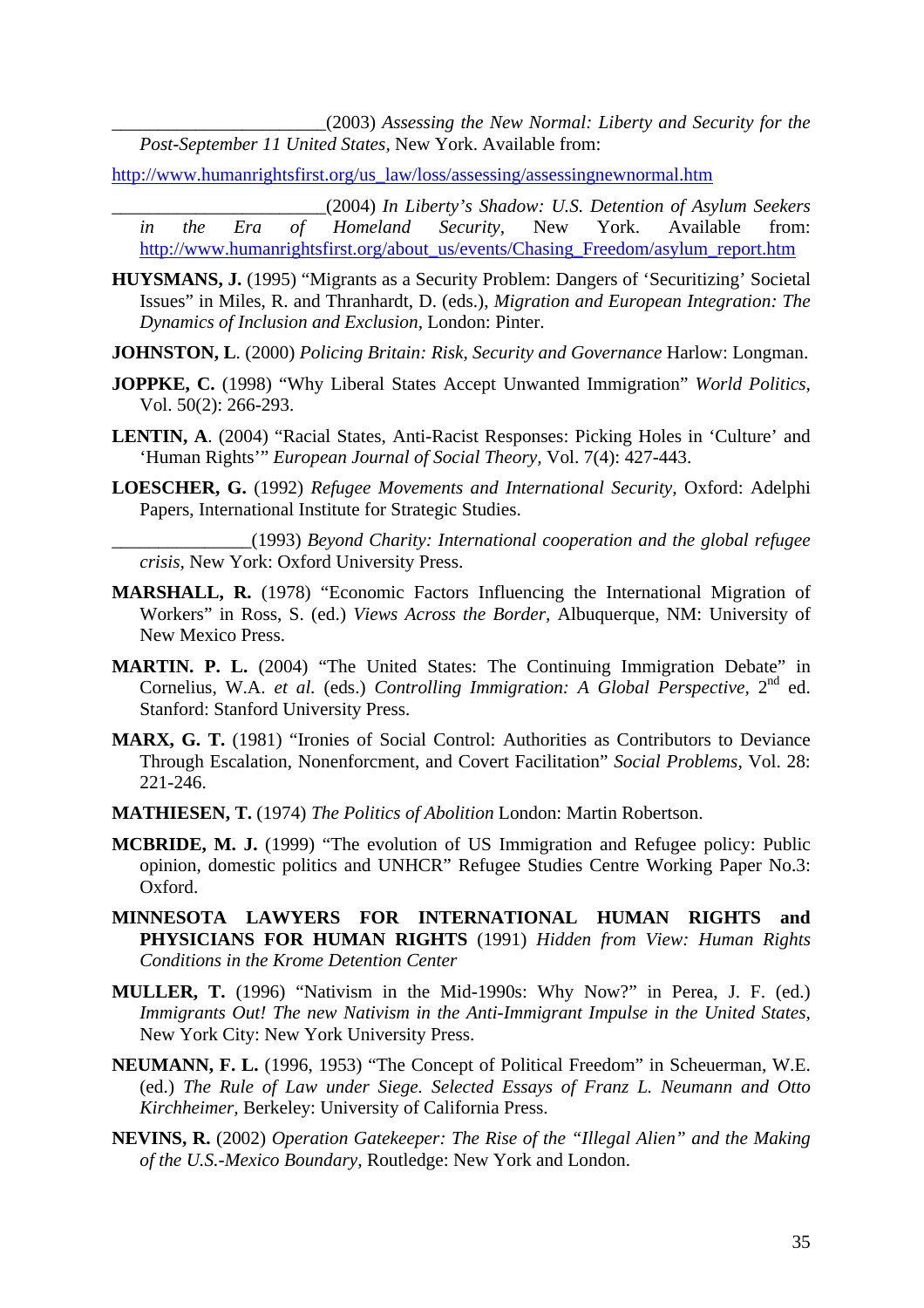- **NEWMAN, E.** (2003) "Refugees, International Security and Human Vulnerability: Introduction and Survey" in Newman, E. and van Selm, J. (eds.), *Refugees and forced displacement: international security, human vulnerability, and the State*, Tokyo: United Nations University Press.
- **NEWMAN, E. and VAN SELM, J.** eds. (2003) *Refugees and forced displacement: international security, human vulnerability, and the State*, Tokyo: United Nations University Press.
- **NOLL, G.** (2003) "States, Refugees, and International Law" in Newman, E. and van Selm, J. (eds.), *Refugees and forced displacement: international security, human vulnerability, and the State*, Tokyo: United Nations University Press.
- **PARENTI, C.** (1999) *Lockdown America: Police and Prisons in the Age of Crisis,* London and New York: Verso.
- **POGGI, G.** (1990) *The State: Its Nature, Development and Prospects,* Oxford: Polity Press.
- **QUINNEY, R.** (1970) *The Social Reality of Crime* Boston: Little, Brown.
- **REIMAN, J.** (1979) *The Rich Get Richer and the Poor Get Prison,* New York: John Wiley.
- **RODRIGUEZ, N. P.** (1996) "Social Construction of the U.S. Mexico Border" in Perea, J. F. (ed.) *Immigrants Out! The new Nativism in the Anti-Immigrant Impulse in the United States,* New York City: New York University Press.
- **ROHTER, L.** (June 21, 1992) "'Processing' for Haitians is time in a rural prison" *The New York Times:* E-18.
- **SECRETARY RIDGE, T.** (March 18, 2003) "Operation Liberty Shield: Press Briefing by Secretary Ridge," *US Department of Homeland Security.* Available from: [http://www.dhs.gov/dhspublic/display?content=525.](http://www.dhs.gov/dhspublic/display?content=525)
- **SIMON, J.** (1997) "Governing through Crime" in Friedman, L.M. and Fisher, G. (eds.), *The Crime Conundrum: Essays on criminal justice,* Boulder, Co: Westview.
	- \_\_\_\_\_\_\_\_\_ (1998) "Refugees in a Carceral Age: The Rebirth of Immigration Prisons in the United State" *Public Culture*, Vol. 10(3): 577-607.
- **SIMON, J. and FEELEY, M.** (1992) "The new Penology: notes on the emerging strategy of corrections and its implications" *Criminology* Vol. 30(4):4 49-75.
- **SMITH, S.** (May 2002) "The Contested Concept of Security" Institute of Defense and Strategic Studies Working Paper No.23. Available from: <http://www.ntu.edu.sg/idss/WorkingPapers/WP23.pdf>.
- **SPARKS, R.** (2003) "State Punishment in Advanced Capitalist Countries" in Blomberg, T.G. and Cohen, S. (eds.) *Punishment and Social Control*, enlarged second edition, New York: Walter de Gruyter, Inc.
- **TEITELBAUM, M. S. and WEINER, M**. (1995) "Introduction" to Teitelbaum, M. S. and Weiner, M. (eds.) *Threatened Peoples, Threatened Borders,* New York and London: W.W. Norton and Company.
- **TORPEY, J.** (2000) *The Invention of the Passport: Surveillance, Citizenship and the State,*  Cambridge: Cambridge University Press.

**TRAFFICKING IN MIGRANTS QUARTERLY BULLETIN** (September 1996) No.12.

**TURK, A. T.** (1969) *Criminality and the Legal Order* Chicago: Rand McNally.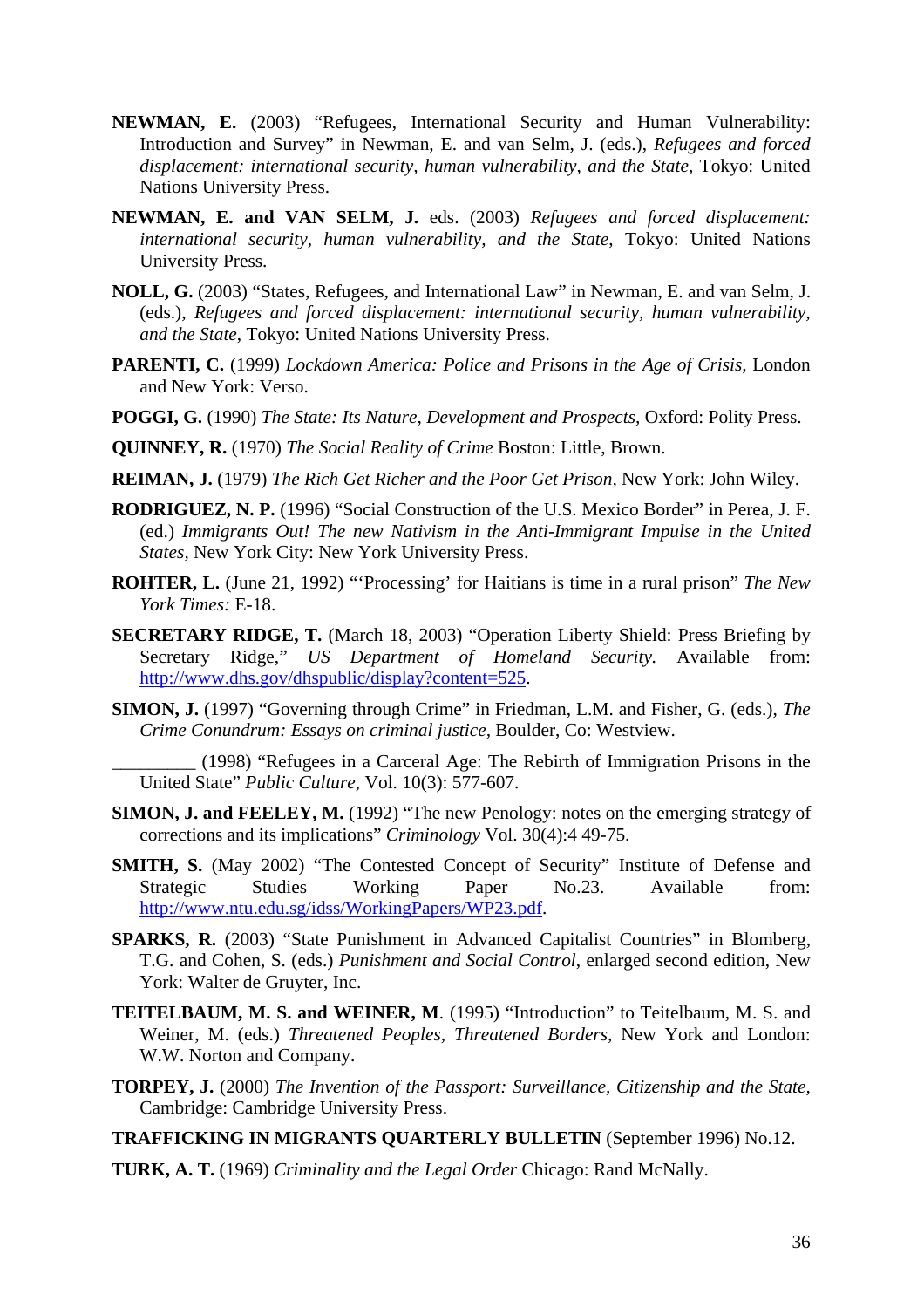**UNHCR** (1992) *Handbook on Procedures and Criteria for Determining Refugee Status,*  Geneva: UNHCR.

**\_\_\_\_\_\_\_\_\_**(1997) *UNHCR Comments on Interim Rule on Inspection and Expedited Removal of Aliens; Detention and Removal of Aliens; Conduct of Removal Proceedings; and Asylum Procedures*, Washington DC. 7 July.

### *UNITED STATES*

**\_\_\_\_\_\_\_\_\_\_\_\_\_\_\_\_** (1990) *The Immigration and Nationality Act of 1990.* Public Law 101- 649.

\_\_\_\_\_\_\_\_\_\_\_\_\_\_\_\_ (1994) *The Violent Crime Control and Law Enforcement Act of 1994.*  Public Law 103 – 322.

\_\_\_\_\_\_\_\_\_\_\_\_\_\_\_\_ (1996) *Personal Responsibility and Work Opportunity Reconciliation Act* (PRWORA). Public Law 104 –193.

**\_\_\_\_\_\_\_\_\_\_\_\_\_\_\_\_** (1996) *The Antiterrorism and Effective Death Penalty Act of 1996*  (AEDPA). Public Law No. 104-132, 110. Stat. 1214.

\_\_\_\_\_\_\_\_\_\_\_\_\_\_\_\_ (1996) *The Illegal Immigration Reform and Responsibility Act of 1996*  (IIRIRA). Public Law No. 104 – 208, div. C., 110 Stat. 3009 – 546.

\_\_\_\_\_\_\_\_\_\_\_\_\_\_\_\_\_(2001) *The USA Patriot Act of 2001.* Public Law 107 – 56.

- **US BORDER PATROL** (1994) "Border Patrol Strategic Plan: 1994 and Beyond" *National Strategy,* Washington, DC: US Border Patrol.
- **VAN MUNSTER, R.** (2004) "The Desecuritisation of Illegal Migration: The Case for a European Belonging Without Community," Paper prepared for the PhDseminar/EUROPA workshop 2004. Available from: [www.aber.ac.uk/interpol/PhD/Rens%20Van%20Muster.pdf](http://www.aber.ac.uk/interpol/PhD/Rens%20Van%20Muster.pdf)
- **VAUGHAN, B.** (2000) "Punishment and Conditional Citizenship" *Punishment & Society,*  Vol. 2(1): 23-39.
- **WACQUANT, L.** (1999) "Suitable Enemies: Foreigners and Immigrants in Europe's Prisons" *Punishment and Society,* Vol.1 (2): 215-223.

\_\_\_\_\_\_\_\_\_\_\_\_\_\_ (2000) "The new 'Peculiar Institution': On the Prison as Surrogate Ghetto" *Theoretical Criminology,* Vol. 4(3): 377-389.

(2001) "The Penalization of Poverty and the Rise of Neo-Liberalism" *European Journal on Criminal Policy and Research*, Vol. 9: 401-412.

\_\_\_\_\_\_\_\_\_\_\_\_\_\_\_ (2002) *Prisons of Poverty* University of Minnesota Press.

- **WAEVER, O.** (1995) "Securitization and Desecuritization," in Lipschutz, R. (ed.), *On Security* New York: Columbia University Press, pp.44-86.
- **WAEVER, O.** *et al***.** (1993) *Migration and the New Security Agenda in Europe,* London: Pinter Press.
- **WALTZ, K.** (1979) *Theory of International Politics,* Addsion-Wesley.
- **WEBER, M.** (1985, 1930) *The Protestant Ethic and the Spirit of Capitalism,* London: Unwin Paperbacks.
- **WEINER, M.** (1992-1993) "Security, Stability, and International Migration" *International Security,* Vol. 17(3): 91-126.